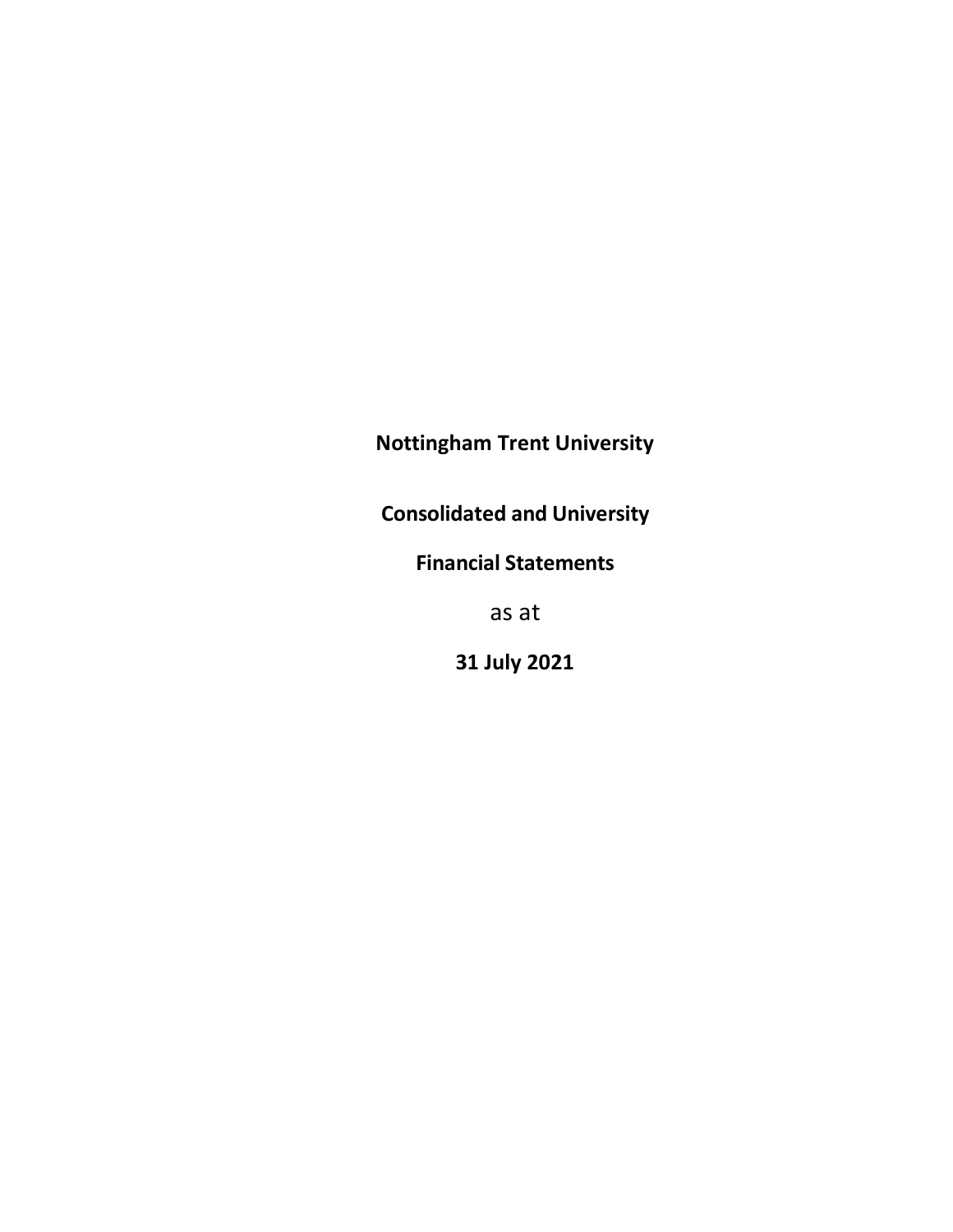# **Contents**

| Operating and Financial Review                                                        | 3  |
|---------------------------------------------------------------------------------------|----|
| - Strategic review                                                                    | 3  |
| - Corporate and social responsibility                                                 | 4  |
| - Principal corporate risks                                                           | 4  |
| - Regulatory environment                                                              | 4  |
| - Financial report                                                                    | 5  |
| - Corporate governance                                                                | 11 |
| - Membership of the Board of Governors'                                               | 15 |
| Independent auditor's report to the Board of Governors of Nottingham Trent University | 16 |
| Statement of principal accounting policies                                            | 19 |
| Consolidated and University statement of comprehensive income                         | 23 |
| Consolidated and University statement of changes in reserves                          | 24 |
| Consolidated and University Balance sheet                                             | 25 |
| Consolidated cash flow statement                                                      | 26 |
| Notes to the accounts                                                                 | 27 |
|                                                                                       |    |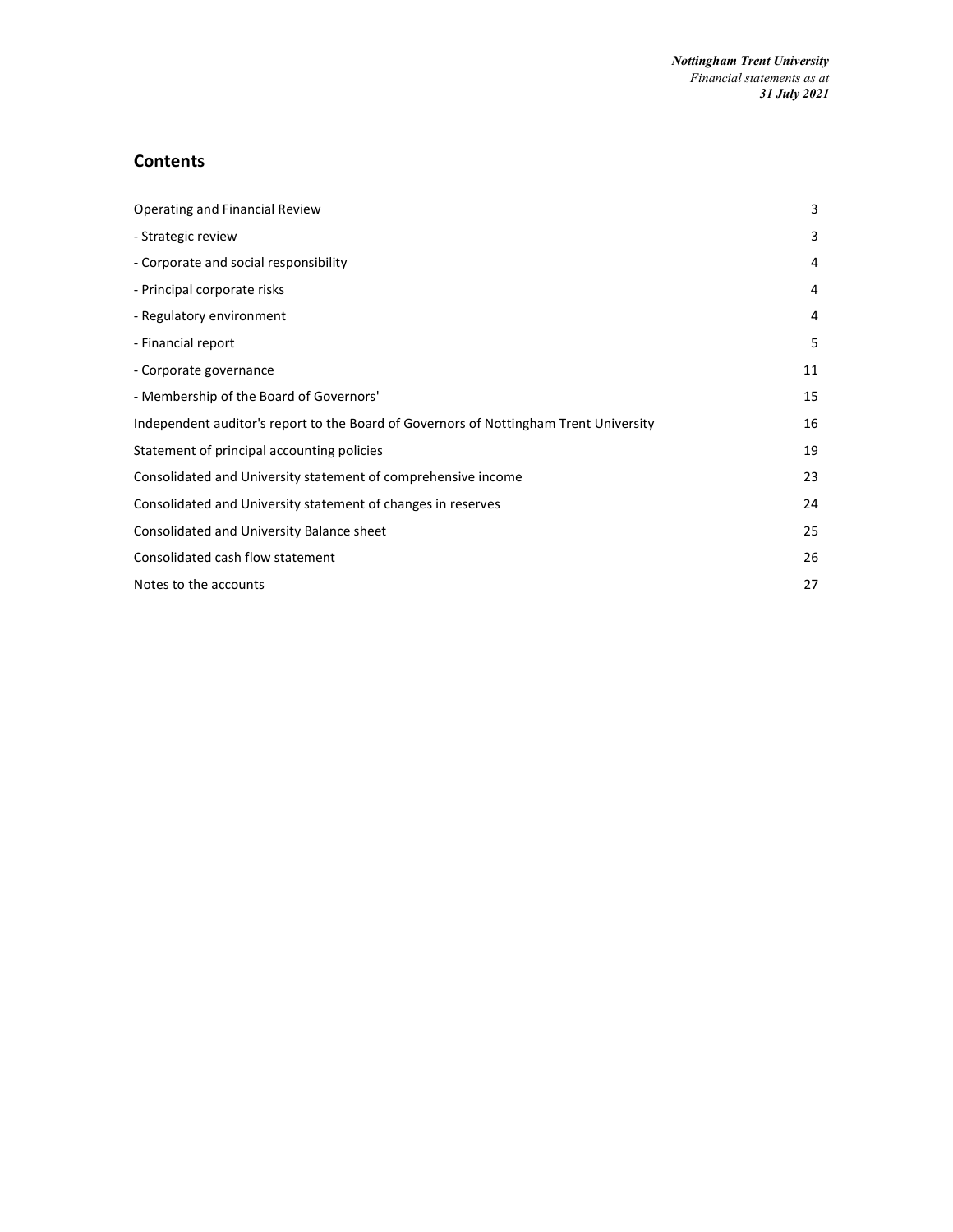# Operating and Financial Review

### STRATEGY: UNIVERSITY, REIMAGINED

The University's Strategy builds on its recent success and is bold and distinctive. It seeks to reimagine NTU under six key Strategic Themes, five of which have been carried forward from the previous strategy. The Themes have the following ambitions for where we will be by 2025:

### Creating Opportunity

Through pursuing personalisation of student experience above and beyond expectations, every student has the potential to develop the knowledge, skills and resilience they seek to create meaning and purpose in their lives. Our global community of lifelong learners has access to flexible courses of equal quality to our celebrated campus provision. Our delivery of social mobility through parity of outcomes has bestowed international recognition.

#### Valuing Ideas

We have defined, resourced, and promoted a compelling portfolio of world-class research and innovation. We have created new ways for collaborators to share in the spirit of creativity and curiosity that characterises our research, scholarship, and practice.

#### Enriching Society

We are a widely acknowledged force for good in economic, social and cultural development. We collaborate with those who like us want to address the key challenges of our times and our places.

#### Embracing Sustainability

We have curated an intergenerational conversation with our students, colleagues, and stakeholders and are recognised as the most environmentally responsible University in the UK.

#### Connecting Globally

We have gained renown for our truly global perspective. We are not restricted by borders or boundaries. We work together to deepen and share our insights and understanding of our world for the benefit of the planet and all its inhabitants.

#### Empowering People

Distinctive and disruptive, we have empowered people to do the right thing. We have been bold in exploring unfamiliar paths and pursuing novel solutions.

University, reimagined was developed through an extensive series of conversations and consultation with colleagues and has been reviewed in the context of the pandemic by the University Executive Team. The rapid move to remote teaching, learning, assessment and working has accelerated aspects of the Strategy, including the University's use of digital technology and the building of digital skills. We have placed considerable emphasis on ensuring staff are well supported through a period of rapid change.

Delivering University, reimagined will involve work from across the University. Each department of the University has developed a set of ambitious 'commitments' that it is making to the achievement of the Strategy for 2025 and has developed associated action plans.

Given the disruption caused by Covid-19 the focus of the initial departmental action plans for 2020/21 have been on the related areas of: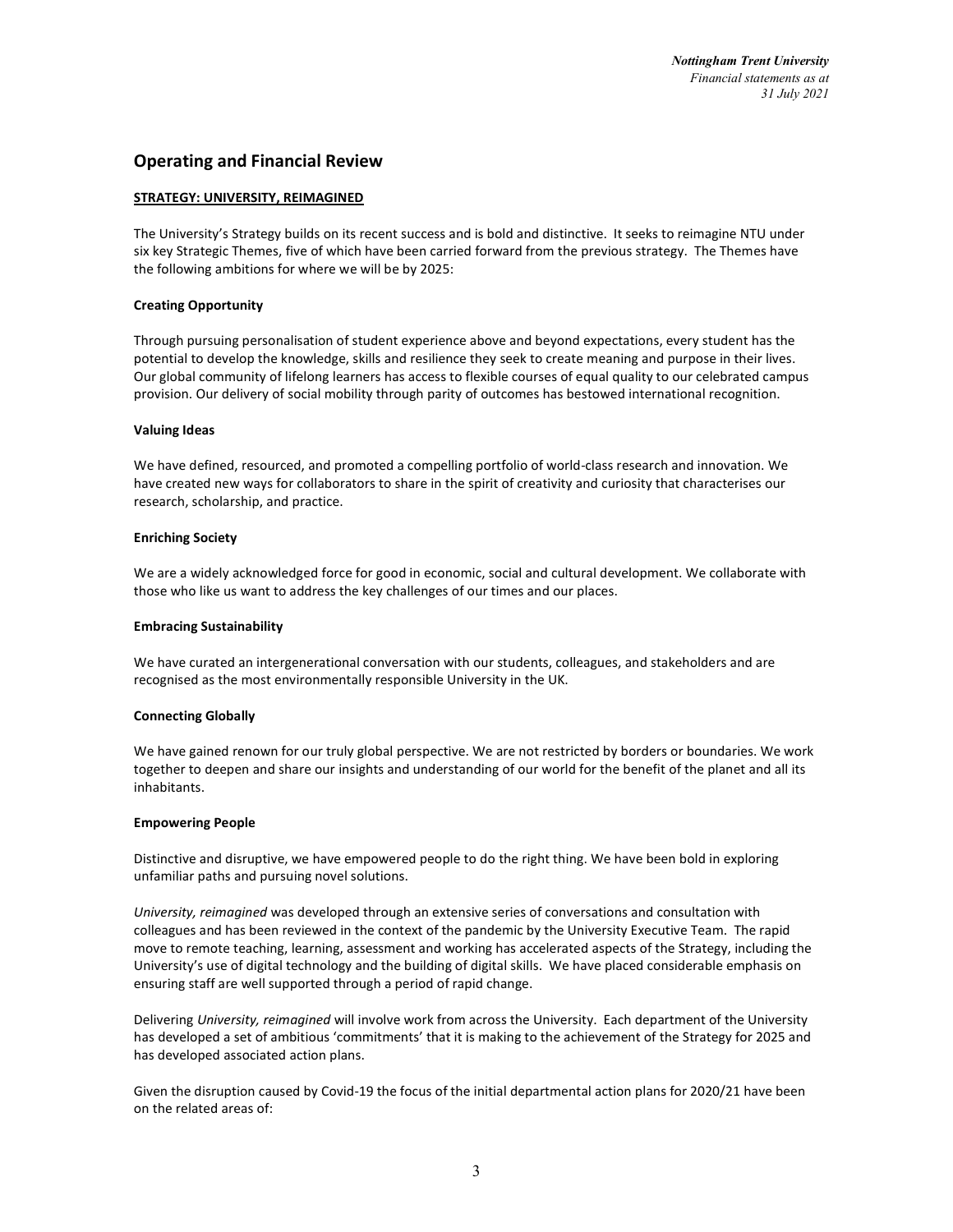- Delivering more flexible and blended teaching, learning, assessment and wider student support and experience [Creating Opportunity Strategic Theme]; and
- Supporting our colleagues, including those working remotely now and into the future [Empowering People Strategic Theme].

In 2019 NTU embarked on a plan to bring Higher Education to school leavers in the Mansfield and Ashfield area, and invested in a partnership with West Nottinghamshire College to deliver higher education from the College's main campus in Mansfield. Not only will we be offering education that will support and shape a prosperous future for the local economy, this development will also enable us to play a role in creating initiatives that will transform the towns over the next ten years.

# CORPORATE AND SOCIAL RESPONSIBILTY

Nottingham Trent University is a leader in corporate responsibility (CR), global citizenship and sustainable business practices. Commitment to our students, customers, staff, partners, communities and the environment is an integral part of the way we work. Operating with integrity and transparency, our aim is to embed CR throughout the organisation, integrating it with corporate strategy, decision making and risk assessment.

Every year, hundreds of our students volunteer to work in schools, colleges and community organisations, primarily in deprived areas where progression rates into university are lower than average. The students help to raise pupil aspiration and attainment and support local community groups, whilst developing their own skills and enhancing their experience at university.

Commitment to environmental sustainability is a key part of our strategy. NTU holds the externally-accredited Eco Campus Platinum and ISO 14001 status for its environmental performance and practices. We continue to maintain a leading position in the People & Planet Green League, in which we are ranked as a "First Class" University.

NTU helps to stimulate economic growth and development in the region through a number of initiatives including The Dryden Enterprise Centre, through participation in a wide range of public events and provision of business services.

# PRINCIPAL CORPORATE RISKS

Principal corporate risks are included as a standing agenda item each week at the meetings of the University Executive Team (UET) and are formally reviewed quarterly. This is part of an institution-wide Risk Management framework which has been developed and refined over a number of years. The Audit and Risk Management Committee has responsibility for ensuring that risk management systems are embedded and effective.

# REGULATORY ENVIRONMENT

# Legal status

Nottingham Trent University is a Higher Education Corporation (HEC) established under the provisions of the Education Reform Act 1988. The powers of the University are specified in section 124 of that Act and further articulated in the Further and Higher Education Act 1992.

# Charitable status

As a HEC, the University has exempt charitable status (which derives from the Charities Act 1993 and its successor legislation). It is subject to regulation by the Office for Students (OfS) as the Principal Regulator of those Higher Education Institutions (HEIs) in England (17/18 and 19/20 paragraph 12d).

The members of the Board of Governors are also the Trustees of the University for the purposes of charity law.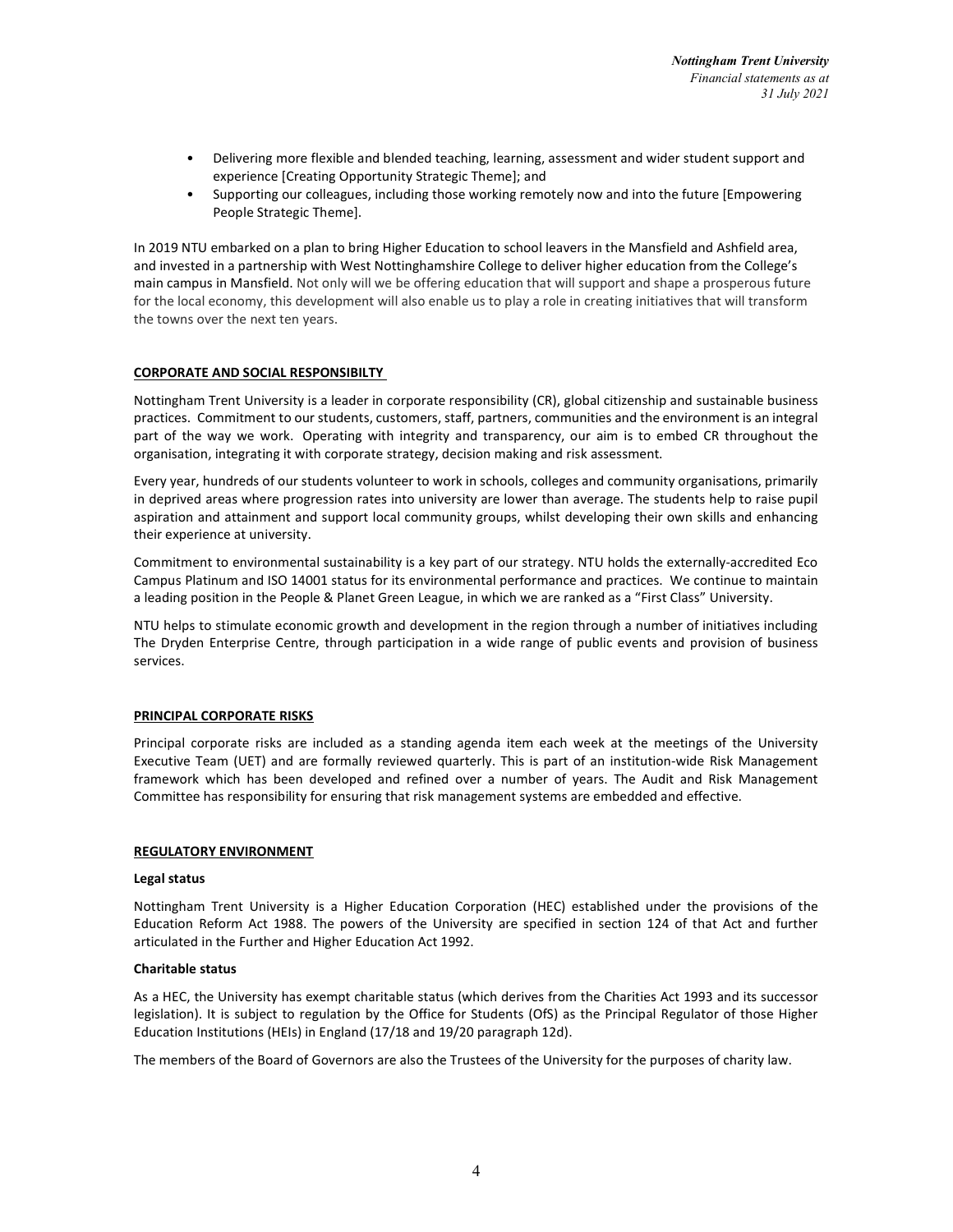### Scope of the financial statements

These Financial Statements have been prepared in accordance with the Statement of Recommended Practice (SORP) for the Further and Higher Education Sector 2019 and FRS102, and in accordance with the accounts direction set out by OfS in its role as Principal Regulator for exempt-charity Higher Education Institutions in England.

The Financial Statements comprise the consolidated results of the University and its wholly owned subsidiary companies as follows:

- Nottingham Consultants Limited undertakes those activities which, for legal or commercial reasons, are more appropriately channelled through a limited company;
- Nottingham Conference Centre Limited provides conference and catering facilities for external clients;
- Nottingham Law School Legal Advice Centre Limited provides legal advice and information services to the local community and individuals in need, whilst providing practical experience to law students;
- Nova Centric Limited provides further and higher education courses in music, multi-media and communication;
- Confetti Constellations Limited provides education facilities and services for music, multi-media and communications courses, including the design, consultancy, supply and installation services for the provision of music, moving image, IT equipment and furniture;
- NTU Temporary Staff Limited provides temporary staff to the University;
- MTIF (BEZ) Limited provides goods, services and equipment to and for the University's medical technologies innovation facility; and
- Notts TV Limited provides a local broadcast service to the Nottingham area.

All subsidiaries covenant the whole of any distributable taxable profits to the University, except for Nova Centric Limited which is a charitable company.

The University sold its investment in BioCity Group Limited on 29<sup>th</sup> March 2021. The consolidated results include the University's share of the net assets of BioCity Group Limited until this date.

# FINANCIAL REPORT

Financial sustainability was already a key foundation for the Strategy but has become a more significant focus in the light of the Covid-19.

A number of scenarios were modelled for 2020/21 and resilience testing performed. Some 85% of total income relates to student fees and therefore modelling focussed primarily on student enrolments. Following the start of the autumn term it became clear the more cautious models on student enrolments, on which expenditure budgets were based, would not materialise. The University exceeded targets for home student enrolments and grew materially on 2019/20, and, whilst international enrolments were below normal levels, they were considerably above forecast models. Operating costs were lower throughout the year with little on-campus activity, and exceptional Covid-19 costs were within planned costs.

Consequently, the University has delivered a strong financial performance in the year, producing an operating cash inflow of £89 million. The surplus for the year of £29 million includes accounting adjustments for pensions of £28 million which are based on an actuarial valuation at year end.

In additional to the strong financial controls put in place in response to Covid-19, capital programmes were also delayed, resulting in an increase in cash in the year.

The high level of cash generation enables significant investment in the delivery of our Strategic Plan and in facilities and equipment to support teaching and research.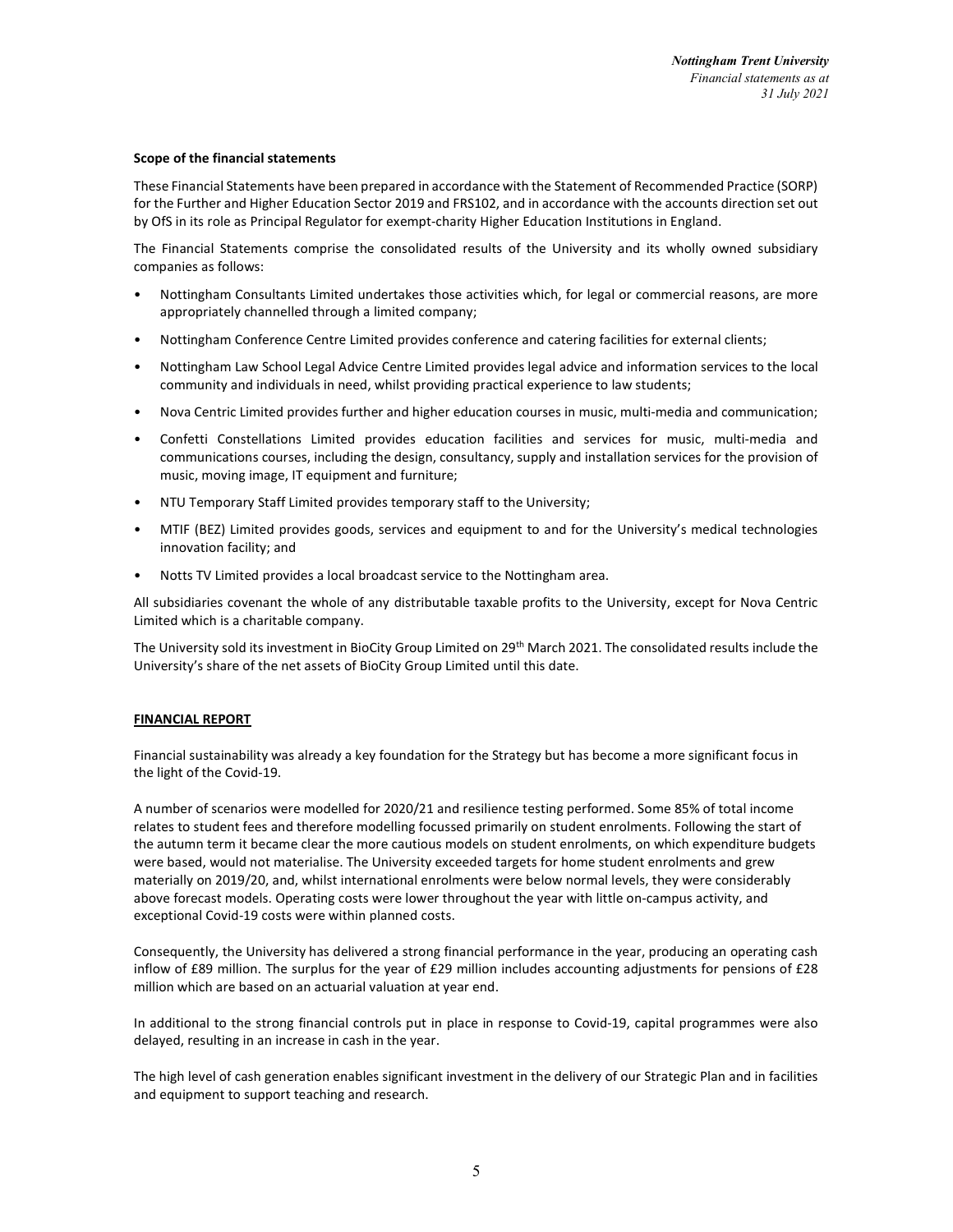### Income and Expenditure Account

The table below is a summary of the Income and Expenditure Account:

|                                                              | 2021    | 2020    | 2019                     | 2018           | 2017    |
|--------------------------------------------------------------|---------|---------|--------------------------|----------------|---------|
|                                                              | £m      | £m      | £m                       | $f_{\text{m}}$ | £m      |
| Income                                                       | 369.5   | 339.1   | 313.0                    | 290.3          | 271.8   |
| Expenditure                                                  | (321.8) | (313.5) | (292.9)                  | (266.8)        | (250.5) |
| Surplus before pension adjustments and other<br>gains/losses | 47.7    | 25.6    | 20.1                     | 23.5           | 21.3    |
| FRS102 pension operating and finance costs                   | (28.0)  | (19.0)  | (24.3)                   | (17.1)         | (13.6)  |
| <b>Exceptional items</b>                                     |         |         | $\overline{\phantom{a}}$ | (6.9)          |         |
| Operating surplus/(deficit)                                  | 19.7    | 6.7     | (4.2)                    | (0.6)          | 7.7     |
| Other gains/losses                                           | 9.3     | (0.4)   | (0.2)                    | 0.7            | (0.4)   |
|                                                              |         |         |                          |                |         |
| Surplus/(deficit) for the year                               | 29.0    | 6.3     | (4.4)                    | 0.2            | 7.3     |

The surplus of £29 million represents 7.9% of income. Before pension provisions and other gains and losses the surplus is £47.7 million, 12.9% of income. Pension cost accounting adjustments relate primarily to the LGPS scheme. Actual contributions paid to the scheme, including deficit contributions, are £11.8 million. The accounting adjustments are in addition to contributions and are driven by factors such as the current year and prior year discount rate and pension increase assumptions, as well as return on net assets.

The trend in operating surplus is shown in the chart.



Income has grown by 9% year on year and by 36% over the last four years. Income from tuition fees represents 85% of total income. Since 2009/10 funding council grant income has decreased by almost £53 million and now accounts for 7% of total income.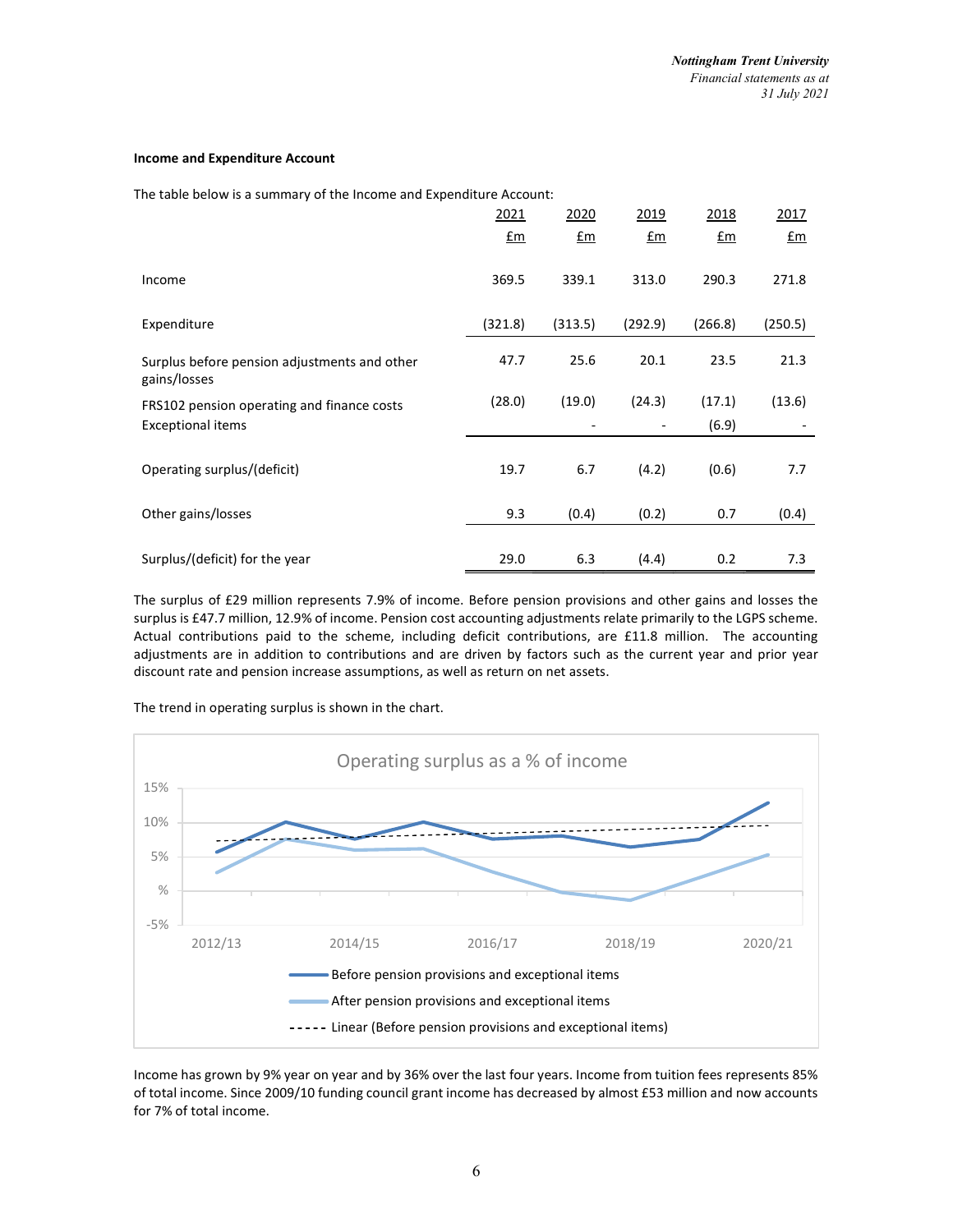

Expenditure in 2020/21 has increased by 5%. This increase in expenditure is due to growth in student numbers, higher pension contributions, as well as planned investment to support the implementation of the Strategic Plan.



Staff costs excluding pension operating cost adjustments represent 56% of total income (57% 2019/20).

# Cash Flow

The University sets a minimum 10% Net Cash Inflow from Operations target as the key financial performance indicator. This target has been established to ensure investment capacity is created and to provide a sustainable financial model. In 2020/21 a net cash inflow from operations of £89 million and 24% of income was achieved, exceeding the long-term financial plan target and historic performance levels. The current financial year is forecast to deliver more typical results.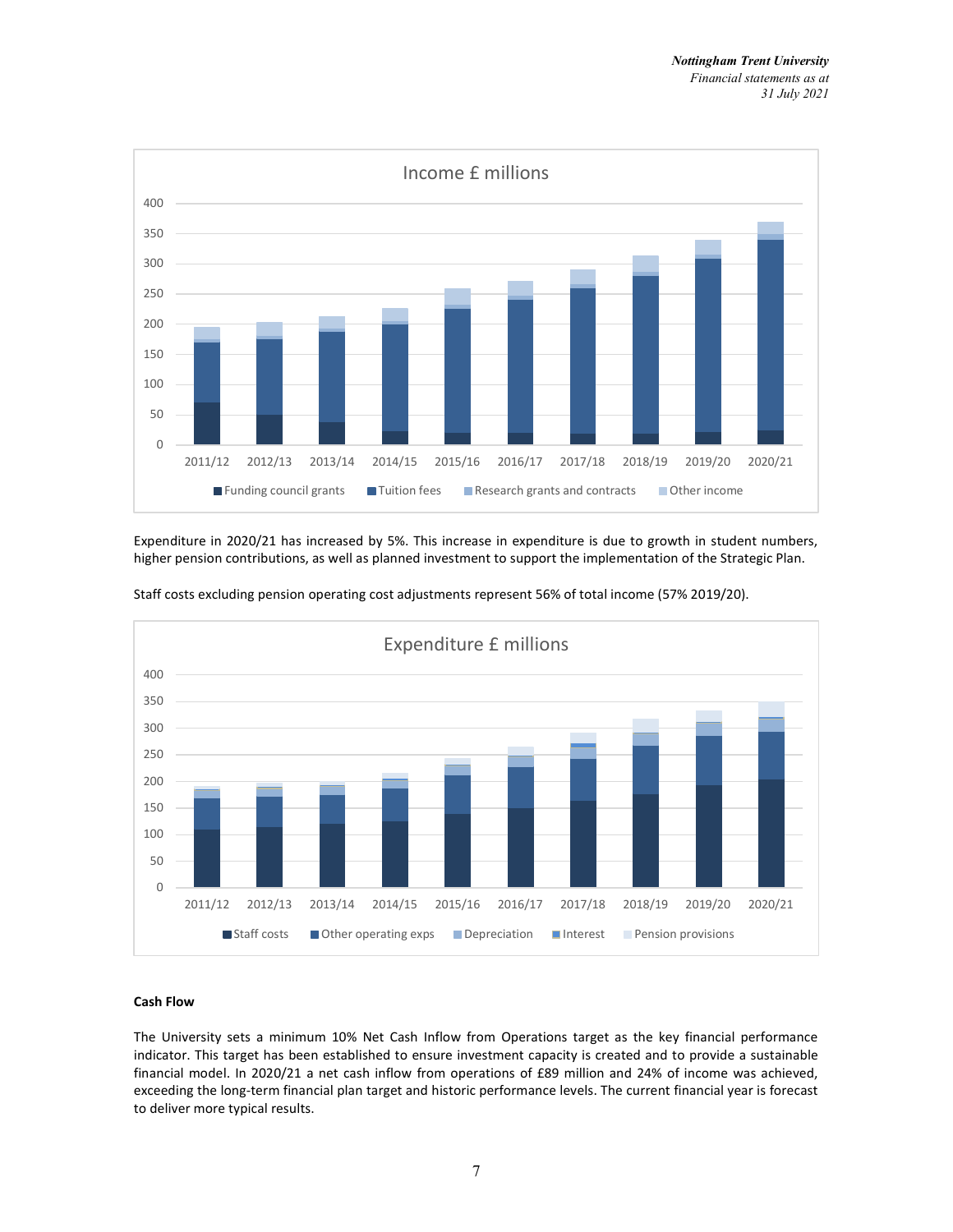

The treasury management policy prioritises security over returns and is formally reviewed annually by the Board of Governors. The University maintains a firm policy with regard to debtors. In respect of creditors, the University ensures prompt payment of suppliers and, subject to any other agreed contractual conditions, will normally make payment within 30 days following the date of invoice.

### Balance Sheet

Net Assets excluding Pension Provisions have increased by £56 million due to strong financial performance and cash generation.

|                                              | 2021           | 2020    | 2019    | 2018    | 2017    |
|----------------------------------------------|----------------|---------|---------|---------|---------|
|                                              | $f_{\text{m}}$ | £m      | £m      | £m      | £m      |
|                                              |                |         |         |         |         |
|                                              |                |         |         |         |         |
| <b>Non-current Assets</b>                    | 465.9          | 457.9   | 443.3   | 405.4   | 380.9   |
|                                              |                |         |         |         |         |
| Current Assets (non-cash)                    | 20.0           | 22.8    | 23.7    | 21.8    | 17.5    |
| Cash and short-term deposits                 | 144.2          | 92.4    | 62.9    | 74.4    | 74.5    |
|                                              |                |         |         |         |         |
| <b>Current Liabilities</b>                   | (57.4)         | (66.6)  | (50.7)  | (43.5)  | (38.6)  |
|                                              |                |         |         |         |         |
| <b>Net Current Assets</b>                    | 106.8          | 48.6    | 35.9    | 52.7    | 53.4    |
|                                              |                |         |         |         |         |
| <b>Total Assets less Current Liabilities</b> | 572.7          | 506.6   | 479.2   | 458.1   | 434.3   |
|                                              |                |         |         |         |         |
| Loans                                        | (84.3)         | (84.5)  | (85.4)  | (85.8)  | (77.9)  |
| Deferred capital grants                      | (69.6)         | (62.5)  | (58.8)  | (56.5)  | (55.1)  |
| Provisions (exc Pensions)                    | (4.0)          | (1.0)   | (0.9)   | (0.9)   | (2.8)   |
|                                              |                |         |         |         |         |
| Net Assets excluding Pension Provision       | 414.8          | 358.5   | 334.1   | 314.9   | 298.5   |
|                                              |                |         |         |         |         |
| <b>Pension Provisions</b>                    | (402.8)        | (370.9) | (240.3) | (187.6) | (206.4) |
|                                              |                |         |         |         |         |
| Net (Liabilities)/Assets                     | 12.0           | (12.3)  | 93.8    | 127.3   | 92.1    |
|                                              |                |         |         |         |         |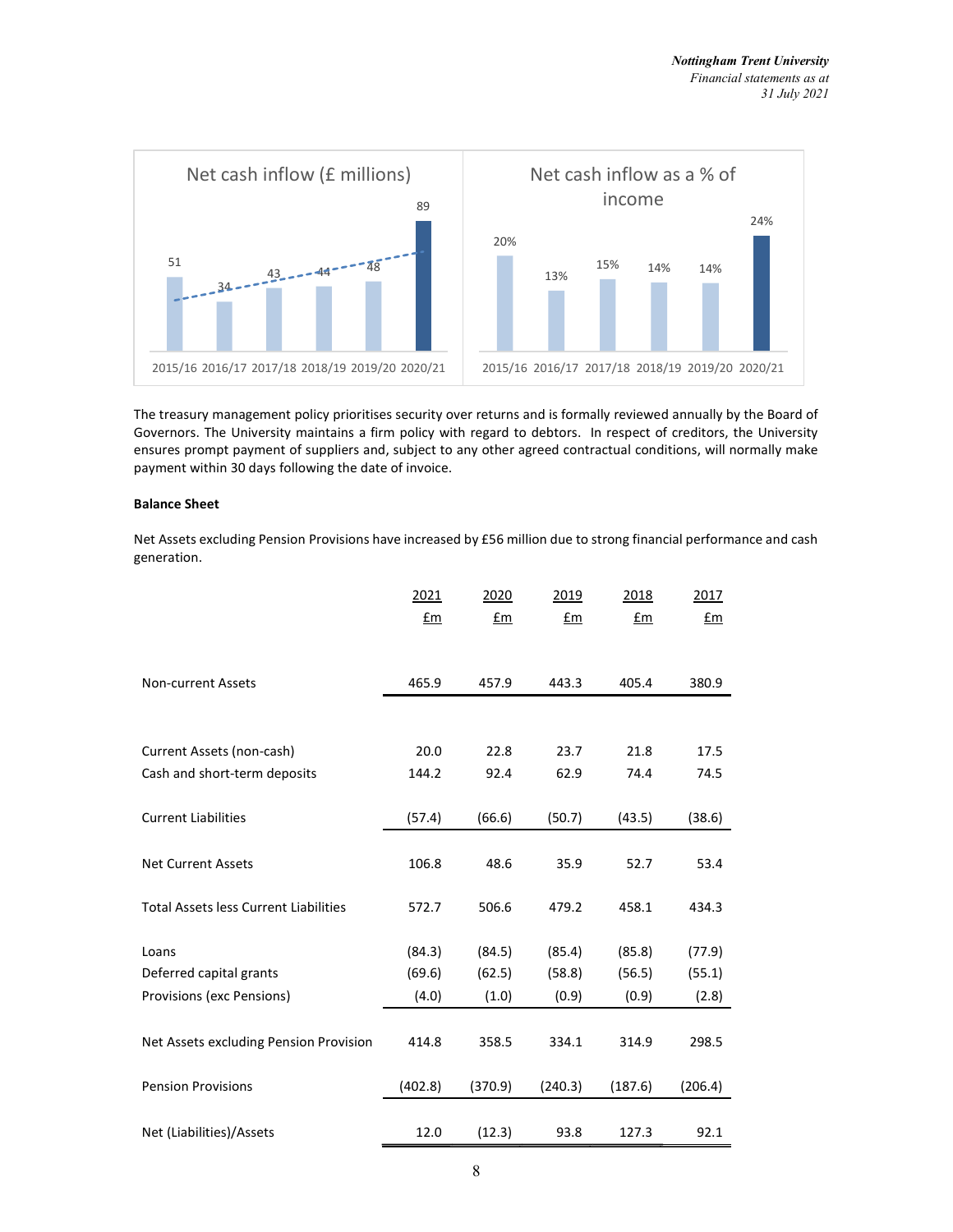

The University has an ongoing estates investment and regeneration programme to support the delivery of teaching, research and student facilities. A further £34.4 million has been invested in 2020/21, and financial plans include continued investment.

The initial phases of the regeneration programme were supported through borrowing in addition to disposal proceeds, working capital and cash reserves. Subsequent capital expenditure has been funded through cash generated.

Cash reserves increased by £51.8m during 2020/21, due to a strong financial performance and sale of investments.



At 31 July 2021 cash reserves represent 161 days liquidity. Borrowing is £84 million, 23% of income. The current liquidity position is in line with sector average and borrowing levels remain positive compared to sector.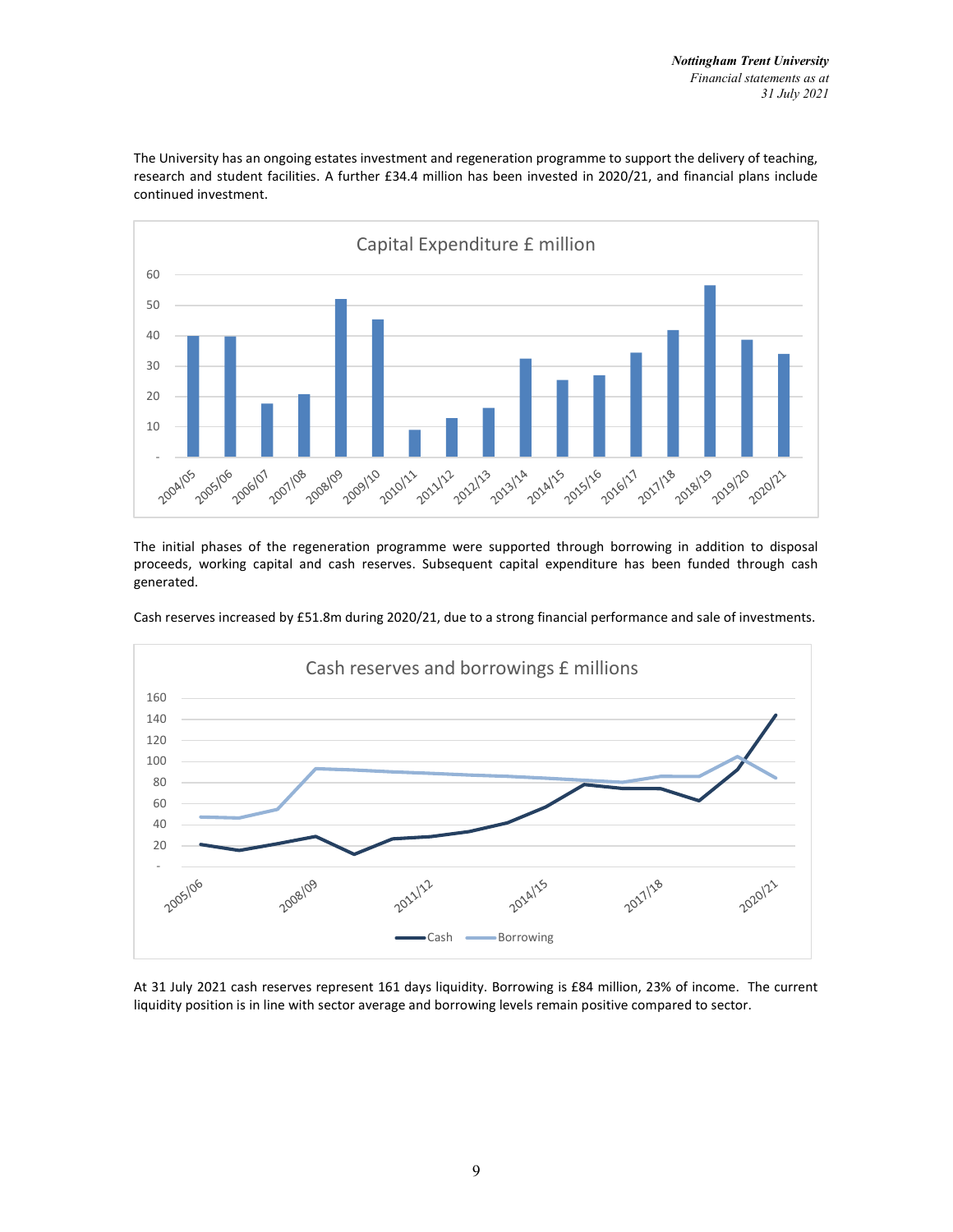

For accounting purposes, in accordance with accounting standard FRS 102, the actuary to the Nottinghamshire LGPS, the Nottinghamshire County Council Pension Fund (NCCPF), is required to calculate the present value of future pension obligations and compare this to the value of the assets owned by the pension scheme.

All organisations with defined benefit pension schemes have to use the same methodology, ensuring financial statements are produced on a consistent basis and pension liability calculations for accounting purposes are comparable.

The present value of future obligations is calculated by the scheme actuaries using a discount rate linked to the investment performance of the Merryll Lynch AA-rated corporate bond yield. Low returns for a number of years for this asset class have resulted in low discount rates and therefore a higher present value of future obligations, leading to large pension deficit liabilities appearing on the Balance Sheets of organisations with defined benefit pension schemes.

The majority of the Pension Provision (96%) relates to the Nottinghamshire County Council Pension Fund (NCCPF). At the triennial valuation date of 31 March 2019 the actuaries reported, for the NTU part of the fund, a funding level of 92.2% (88.5% in 2016), and a decrease in the funding deficit from £25.7m to £23.9m.

The accounting standard that dictates a methodology for inclusion of pension liabilities on balance sheets is more prudent and continues to show a material deficit. This has increased in 2020/21 due to actuarial assumptions, primarily a lower discount rate and the impact of triennial valuation which results in an adjustment for differences between actuarial assumptions and actual experience over the period between valuations.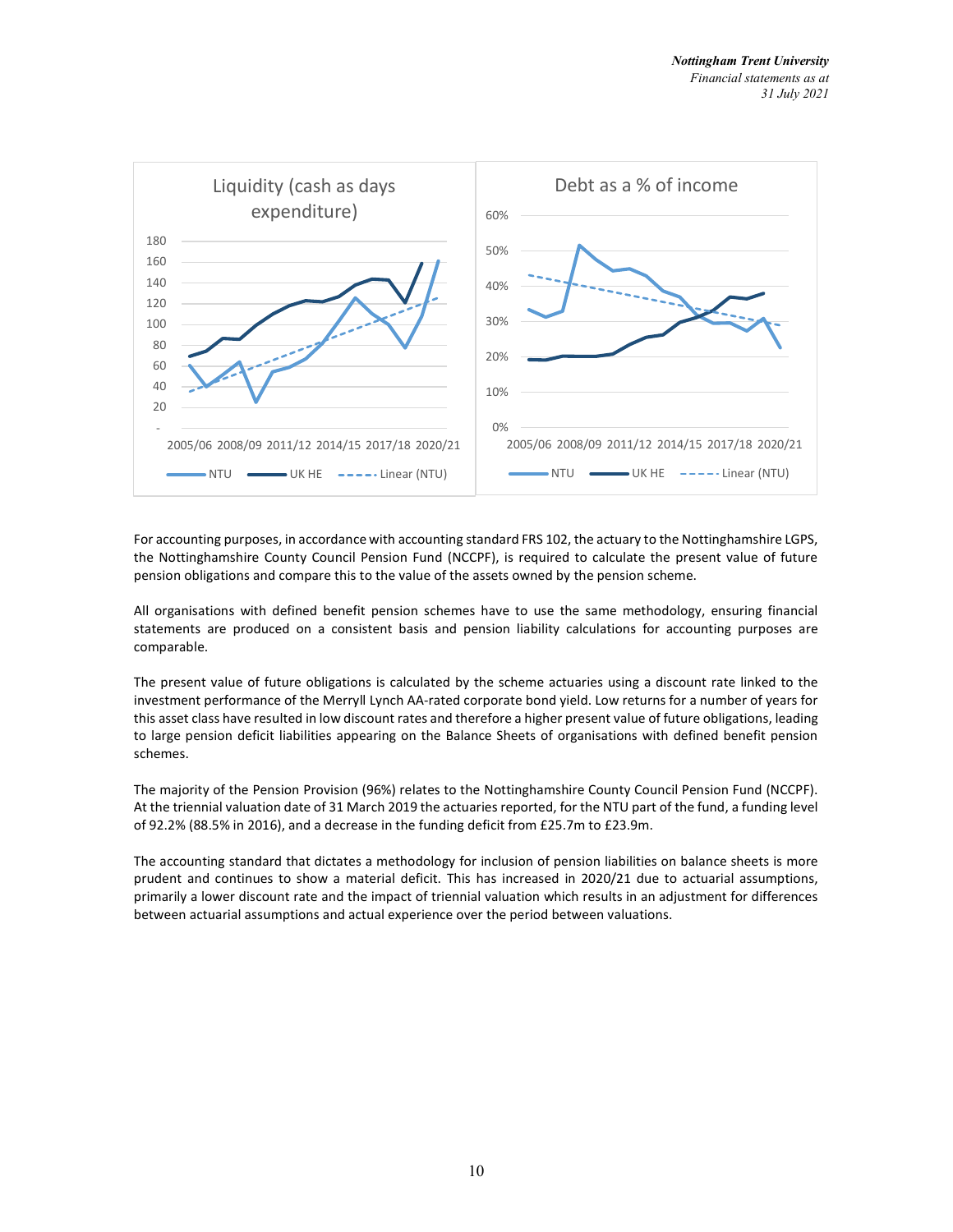### CORPORATE GOVERNANCE

### Structure and operation

The University's Board of Governors comprises lay/independent, co-opted and staff members appointed in accordance with the Instrument and Articles of Government of the University. All of the lay/independent members are non-executive. The roles of Chair and Deputy Chair of the Board are separated from the role of the University's Chief Executive, the Vice-Chancellor.

Matters specifically reserved to the Board of Governors for decision are set out in the Articles of Government of the University and the Office for Students terms and conditions of funding for higher education institutions.

The Board of Governors meets at least four times a year and has established several Committees, including a Membership and Nominations Committee, a Remuneration Committee, an Employment Policy Committee, an Audit and Risk Management Committee, a Strategy, Policy, Finance and Resources Committee, and an Academic Assurance and Regulation Committee. All of these Committees are formally constituted with terms of reference and comprise members of the Board of Governors and (where appropriate) co-opted non-Governor members with relevant skills and expertise. Minutes of the meetings of the Committees, along with reports from the Committees on specific issues, are submitted to the Board of Governors.

The Board of Governors has adopted the Governance Code of Practice published by the Committee of University Chairs (CUC), which was updated in September 2020. The Board of Governors seeks to organise and conduct its affairs in accordance with the principles of good practice articulated in that Code, and believes that, in all material respects, its conduct does accord with those principles. The Board of Governors and the University's Executive Team has also had due regard to the general and supplementary guidance on public benefit published by the Charity Commission in exercising their powers and duties.

The Board of Governors has adopted the CUC Higher Education Remuneration Code and an annual report on remuneration is prepared for review by the Board.

# Primary responsibilities of the Board of Governors

In accordance with its various legislative and regulatory obligations, the Board of Governors of the University is responsible for:

- Approving the mission and strategic vision of the institution, its long-term academic and business plans and key performance indicators, and ensuring that these meet the interests of stakeholders;
- Delegating authority to the Vice-Chancellor (as chief executive and head of the institution) for the academic, corporate, financial, estate and personnel management of the institution;
- Ensuring the establishment and monitoring of systems of control and accountability, including financial and operational controls and risk assessment;
- Ensuring that processes are in place to monitor and evaluate the performance and effectiveness of the institution against its plans and approved key performance indicators;
- Establishing processes to monitor and evaluate the performance and effectiveness of the governing body itself;
- Appointing the Vice-Chancellor, as chief executive, and putting in place suitable arrangements for monitoring his/her performance;
- Appointing a Clerk to the governing body and ensuring that, if the person appointed has managerial responsibilities in the institution, there is an appropriate separation in the lines of accountability;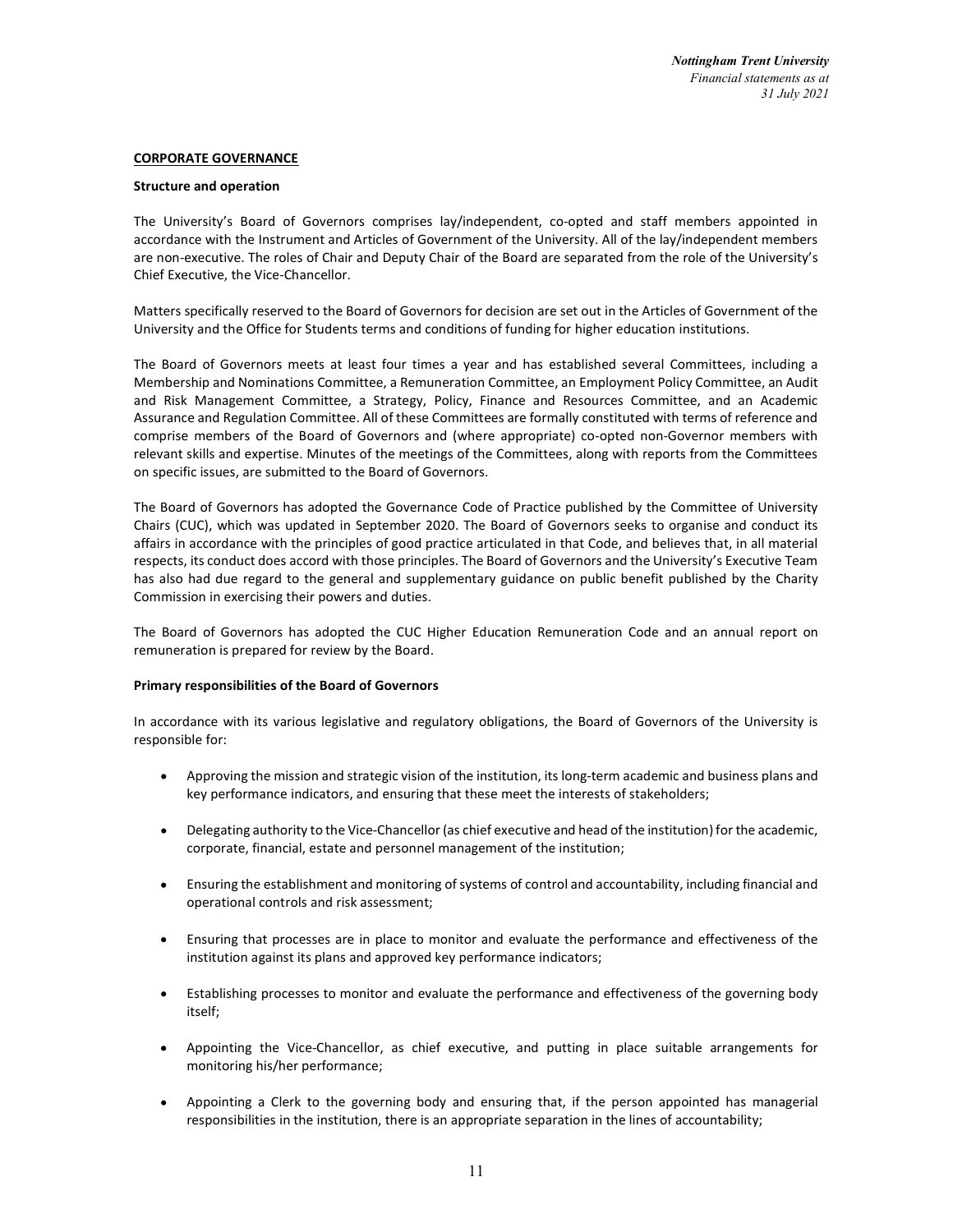- Acting as the employing authority for all staff in the institution and ensuring the establishment of an appropriate human resources strategy;
- Ensuring that appropriate provisions are in place for the general welfare and discipline of students;
- Safeguarding the institution's assets, property and estate, and its reputation and values; and
- Approving the annual budget and financial statements, and publishing audited financial statements for each financial year.

In respect of its obligations for financial management issues, the Board of Governors is responsible for keeping proper accounting records which disclose with reasonable accuracy at any time the financial position of the University and the group and to enable it to ensure that the financial statements are prepared in accordance with the Education Reform Act, the Statement of Recommended Practice Accounting for Further and Higher Education and relevant accounting standards.

In addition, Office for Students terms and conditions of funding for higher education institutions and in accordance with other relevant regulatory obligations, the Board of Governors is required to ensure (through its designated office holder) that financial statements are prepared for each financial year which give a true and fair view of the state of affairs of the University and the group and of the surplus or deficit and cash flows for that year.

In causing the financial statements to be prepared, the Board of Governors has ensured that:

- suitable accounting policies are selected and applied consistently;  $\bullet$
- judgements and estimates are made that are reasonable and prudent;
- applicable accounting standards have been followed, subject to any material departures disclosed and explained in the financial statements; and
- financial statements are prepared on a going concern basis unless it is inappropriate to presume that the  $\bullet$ University and the group will continue in operation.

The Board of Governors has taken reasonable steps to:

- ensure that funds from OfS and other funding bodies are used only for the purposes for which they have  $\bullet$ been given and in accordance with the Office for Students Terms and conditions of funding for higher education institutions or other relevant regulatory agreements between the University and the respective funding bodies;
- ensure that there are appropriate financial and management controls in place to safeguard public funds and funds from other sources;
- safeguard the assets of the University and the group and prevent and detect fraud; and
- secure the economical, efficient, and effective management of the University and the group's resources and expenditure.

### Delivery of public benefit

Through a diverse range of innovative, enterprising and pioneering activity across NTU, the University is positively enhancing the experience of both our students and colleagues, and further impacting on our position within the local community, nationally and globally.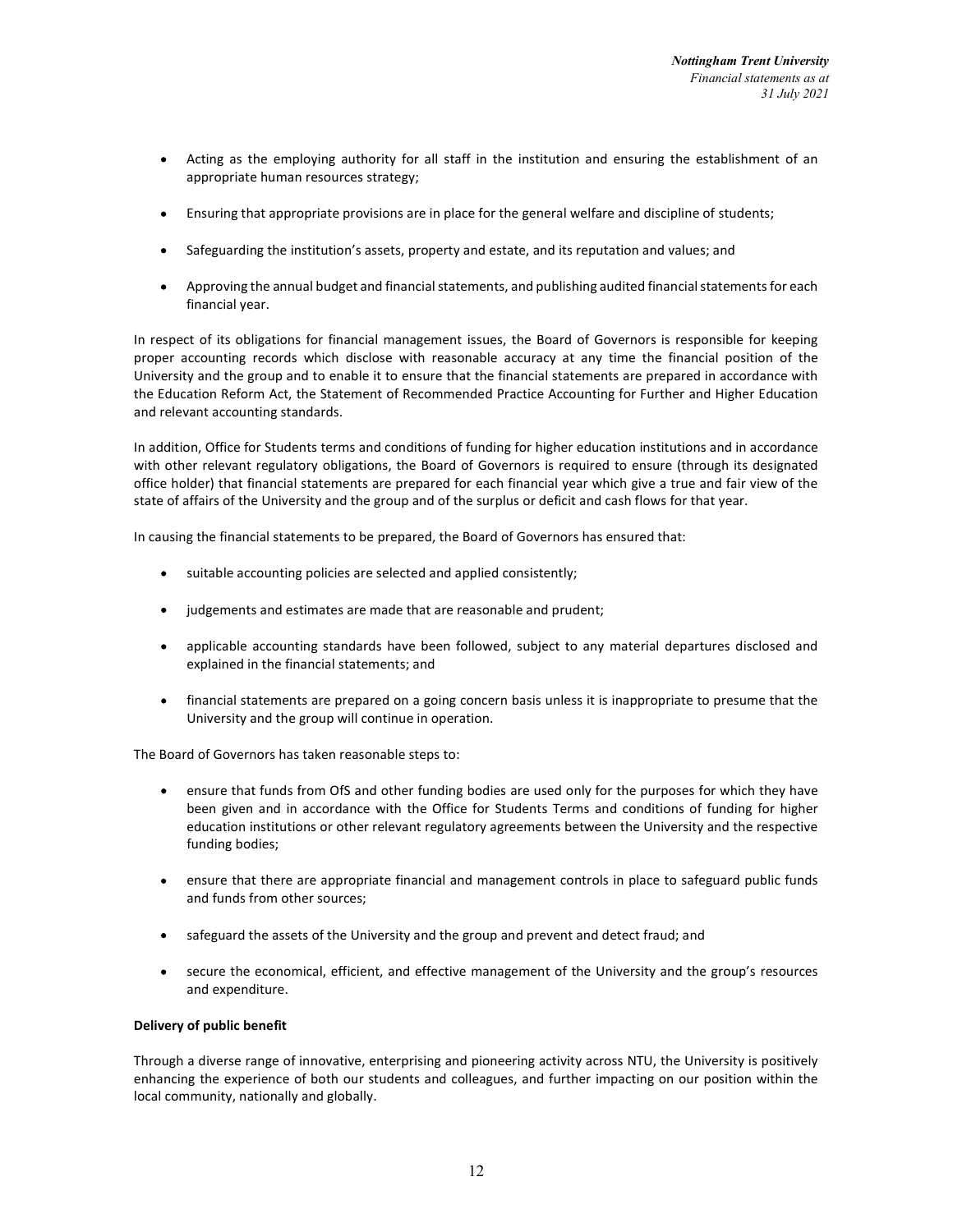The University's ambition is for all NTU students to excel in developing the knowledge, skills, and resilience to play the positive role in society they envisage for themselves. By integrating the development of intellectual capability, vocational skills, work experience and personal insight into the design of all NTU courses we will enable all students to personalise their learning, combining theoretical rigour, practical relevance, and personal development.

At NTU, we employ around 4,000 people in the local community. However, the activities that we lead through enterprise support programmes have generated over 6,000 additional jobs amongst local businesses, especially within small and medium enterprises (SMEs). We have also part-funded over 500 placements within SMEs.

NTU plays a leading role in the social, cultural, economic and environmental development of the City, East Midlands and UK. By developing strategic relationships with civic and commercial partners we are able to engage with a wide range of organisations in order to enhance their prospects and those of our students:

- The Dryden Enterprise Centre is NTU's new space for entrepreneurs, founders, SMEs and start-ups to start, grow and scale
- Our campus is home to the Institute of Director's (IoD) regional office
- The Legal Advice Centre, part of Nottingham Law School, offers a specialist Business and Enterprise service to provide free legal advice and support to local businesses
- We help local businesses and authorities understand how to improve their impact on local growth and measure progress
- Over 900 small and medium sized enterprises (SMEs) have engaged in our support programmes, with £6.5m of public funds for SMEs also accessed through NTU
- We have worked with over 700 businesses and entrepreneurs to develop and launch new products and services
- We have supported our students and graduates to create over 500 new businesses since 2001, with over 85% of them surviving for more than three years
- Student and graduate-led businesses, supported by our business incubator The Hive currently employ over 800 people in the local community.

Our Universities for Nottingham initiative, a collaboration with the University of Nottingham, details our Civic Engagement Plan for the next five years. It is deliberately focused on a number of measures, which will be delivered by the universities and the other signatories to help drive economic revival and protect jobs. For example, over the next three years, both universities will continue to work in collaboration with the D2N2 Local Enterprise Partnership, both Councils and other partners to deliver SME and enterprise programmes, which will now be aligned to local COVID-19 recovery plans to support more than 2,000 businesses and create over 1,000 new jobs.

NTU is committed to supporting the economic development of the region and works closely with Local Enterprise Partnership, D2N2, on projects such as The Big House programme, which aims to support businesses within the creative and digital sector – seen as a key source of economic growth for both the region and the country. The University's series of Elevator workshops provided small to medium sized businesses in Derbyshire and Nottinghamshire with tailored sessions focused on disciplines such as marketing and writing business proposals to help them expand.

Promoting internationalisation and attracting talented students from around the world is a key part of NTU's global ambitions. As an international University, we nurture global citizenship, engage with the international research community, and attract talented students and staff from around the world, providing a vibrant multinational learning community. NTU offers international students a rich, varied learning experience and in turn encourages our home students to learn from them and enjoy the cultural experience they can bring.

As well as an economic impact, NTU also plays an active role in the cultural life of the city, with strategic partnerships with a range of local organisations such as the Creative Quarter Company , Nottingham Playhouse, and the New Art Exchange.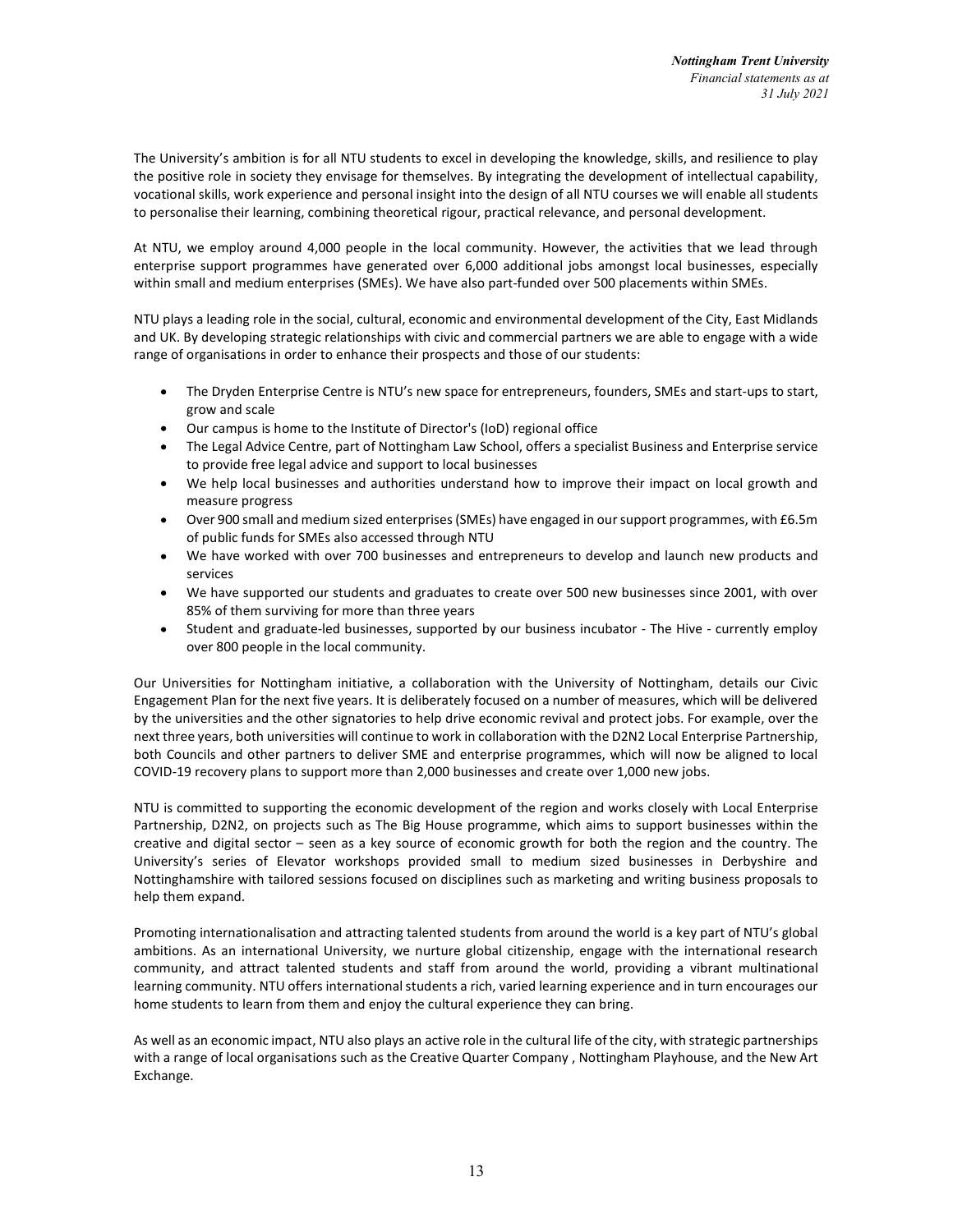### Statement of Internal Control

This statement relates to the University's arrangements for the prevention and detection of corruption, fraud, bribery and other irregularities for the financial year to 31 July 2021 and the period up to the date of approval of these audited financial statements.

The Board of Governors is responsible for ensuring that a sound system of internal control is maintained. It has reviewed the effectiveness of these arrangements.

The principal results of risk identification, risk evaluation and the management review of the effectiveness of the arrangements are reported to, and reviewed by, the Board.

During the year the Audit and Risk Management Committee received regular reports on internal control and risk. Risk is identified and managed at both strategic and operational level. It is an ongoing process linked to the University's objectives.

University Executive Team risk theme leads are responsible for ensuring that controls are in place and high level risks are managed appropriately within the ten strategic risk themes.

These are reviewed and reported on a quarterly basis to the University Executive Team and biannually to the Audit and Risk Management Committee.

The Executive Deans and Heads of Professional Services are accountable for the management of operational risks, which are reviewed by local management teams on a quarterly basis. The University Executive Team is provided with an oversight of operational risks through biannual professional service and school reviews.

High scoring operational risks are escalated and reported to the Audit and Risk Management Committee via risk theme reports. The Chief Operating Officer and Registrar is accountable for the risk management function, supported by the Head of Risk Management and Business Continuity. Local risk leads support the identification and reporting of operational risks.

The approach to internal control is risk-based. It includes an evaluation of the likelihood and impact of risks becoming a reality.

Review procedures cover business, operational, compliance and financial risk.

Risk assessment and internal control are embedded in ongoing operations.

The University's external and internal auditors operate in accordance with the requirements of the Audit Code of Practice (as part of the Office for Students terms and conditions of funding for higher education institutions). As such they report regularly to the University's Audit and Risk Management Committee on the improvement of the internal control environment and the University's performance in the delivery of value for money.

It is the Board's opinion that during the financial year and after the year end but before the signing of these financial statements, no significant internal control weaknesses or failures have arisen that should be disclosed.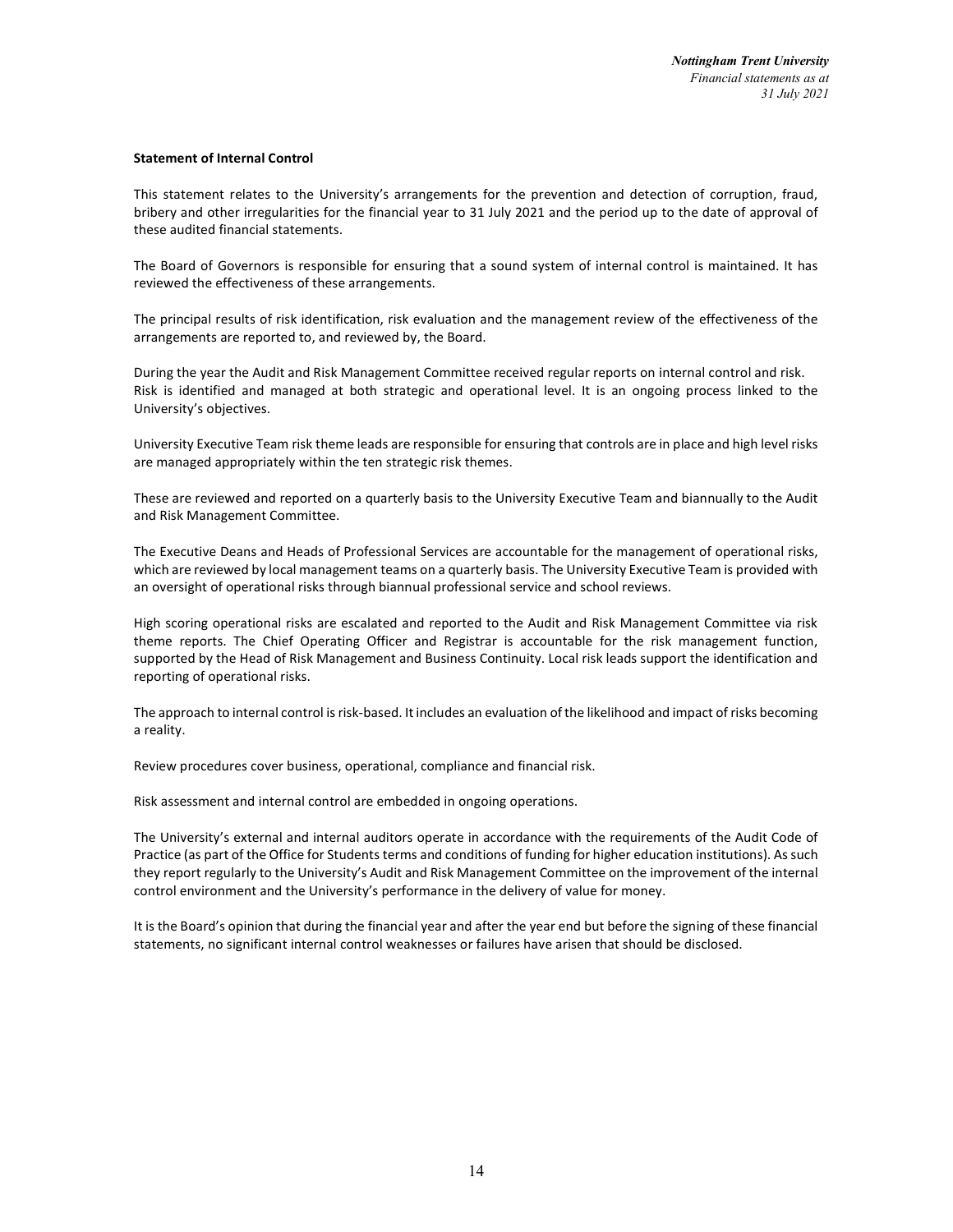# **Membership of the Board of Governors**

Members of the Board of Governors are also the Trustees of the University for the purposes of charity law.

The members of the Board (the Trustees) who served at any time during the financial year to July 2021 and until the date the financial statements were formally approved were:

### *Independent and External Co-opted Governors*

Mr N Goulden, Chair Baroness D Warwick, Deputy Chair Mr M Dayal (appointed 1 January 2021) Mr N Ebbs **Mr** I Ellis Dr A Emuwa (appointed 1 January 2021) Mrs S Fish Ms L Holder MrG Love Mr J **Maier** (retired 30 September 2021) Miss J Nelson Sir D Nicholson.(retired 16 September 2021) Mrs S Walker-Smith MsCWayman MrDWilliams Dr D Wilson (appointed 1 September 2021) Mr O Woodley

*Academic Board member* 

Ms A Brown

*Student nominee* 

Mr C Naughton (appointed 1 August 2020)

# *Professional Services staff member*

Mrs S V Murcott (appointed 1 July2021) Ms C Brown (retired 16 February 2021)

#### *Vice-Chancellor*

Professor E W Peck

# *Chief Operating Officer and Registrar*

MrS Denton

**Baroness D Warwick**  *Acting Chair of Board of Governors*  **Professor E W Peck**  *Vice-Chancellor* 

23 November 2021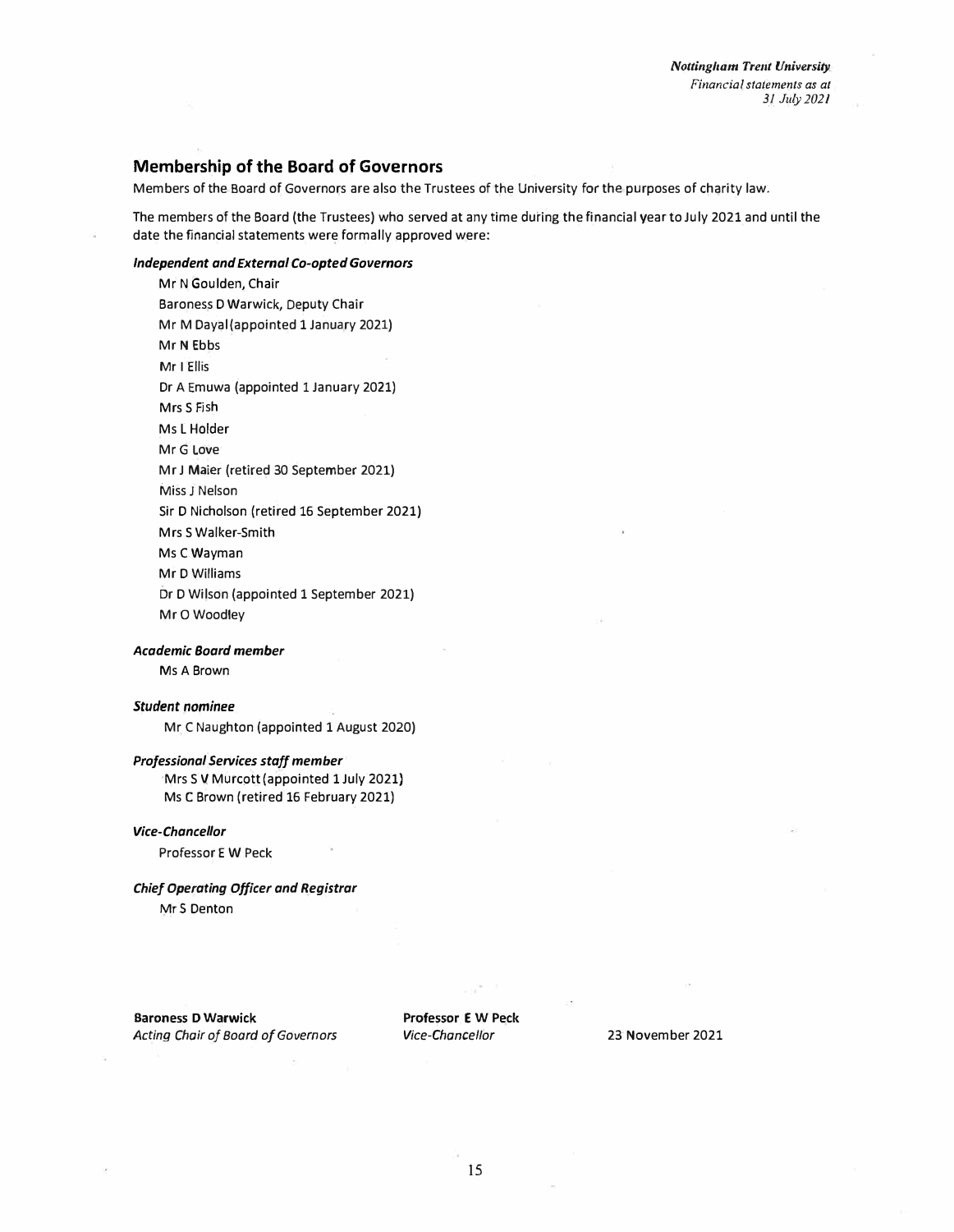# Independent auditor's report to the Board of Governors of Nottingham Trent University

# Opinion on the financial statements

In our opinion, the financial statements:

- give a true and fair view of the state of the Group's and of the University's affairs as at 31 July 2021 and of the Group's and the University's income and expenditure, gains and losses, changes in reserves and of the Group's and the University's cash flows for the year then ended; and
- have been properly prepared in accordance with United Kingdom Generally Accepted Accounting Practice.

We have audited the financial statements of Nottingham Trent University ("the University") and its subsidiaries ("the Group") for the year ended 31 July 2021 which comprise the Consolidated Statement of Comprehensive Income and Expenditure, the Consolidated and University Statement of Changes in Reserves, the Consolidated and University Balance sheets, the Consolidated Cash Flow Statement and notes to the financial statements, including a summary of significant accounting policies. The financial reporting framework that has been applied in their preparation is applicable law and United Kingdom Accounting Standards, including Financial Reporting Standard 102 The Financial Reporting Standard applicable in the UK and Republic of Ireland (United Kingdom Generally Accepted Accounting Practice).

# Basis for opinion

We conducted our audit in accordance with International Standards on Auditing (UK) ("ISAs (UK)") and applicable law. Our responsibilities under those standards are further described in the Auditor's responsibilities for the audit of the financial statements section of our report. We believe that the audit evidence we have obtained is sufficient and appropriate to provide a basis for our opinion.

### Independence

We are independent of the Group and University in accordance with the ethical requirements that are relevant to our audit of the financial statements in the UK, including the FRC's Ethical Standard, and we have fulfilled our other ethical responsibilities in accordance with these requirements.

# Conclusions relating to going concern

In auditing the financial statements, we have concluded that the board members' use of the going concern basis of accounting in the preparation of the financial statements is appropriate.

Based on the work we have performed, we have not identified any material uncertainties relating to events or conditions that, individually or collectively, may cast significant doubt on the Group and University's ability to continue as a going concern for a period of at least twelve months from when the financial statements are authorised for issue.

Our responsibilities and the responsibilities of the board members with respect to going concern are described in the relevant sections of this report.

# Other information

The governors are responsible for the other information. Other information comprises the information included in the annual report,other than the financial statements and our auditor's report thereon. Our opinion on the financial statements does not cover the other information and we do not express any form of assurance conclusion thereon.

In connection with our audit of the financial statements, our responsibility is to read the other information including the Key Highlights, the Operating and Financial Review and the Corporate Governance Statement and, in doing so, consider whether the other information is materially inconsistent with the financial statements or our knowledge obtained in the audit or otherwise appears to be materially misstated. If we identify such material inconsistencies or apparent material misstatements, we are required to determine whether there is a material misstatement in the financial statements or a material misstatement of the other information. If, based on the work we have performed, we conclude that there is a material misstatement of this other information we are required to report that fact.

We have nothing to report in this regard.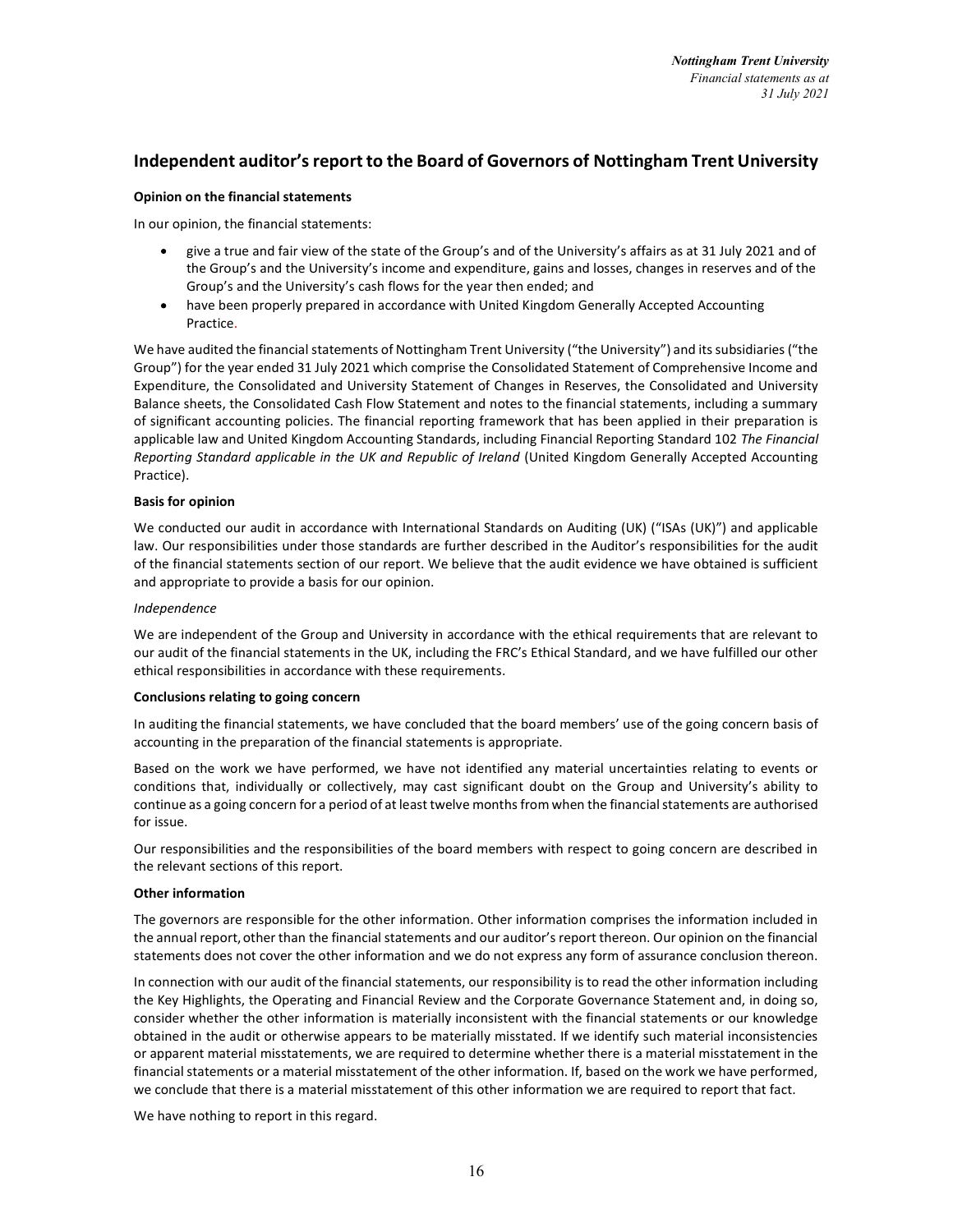# Opinion on other matters required by the Office for Students ("OfS") and Research England

In our opinion, in all material respects:

- Funds from whatever source administered by the University for specific purposes have been properly applied to those purposes and managed in accordance with relevant legislation.
- Funds provided by the OfS, UK Research and Innovation (including Research England), the Education and Skills Funding Agency and the Department for Education have been applied in accordance with the relevant terms and conditions
- The requirements of the OfS's Accounts Direction (OfS 2019.41) have been met.

We have nothing to report in respect of the following matters in relation to which the OfS requires us to report to you if, in our opinion:

- The University's grant and fee income, as disclosed in the note to the accounts, has been materially misstated.
- The University's expenditure on access and participation activities for the financial year has been materially misstated.

### Responsibilities of the governors

As explained more fully in the Board of Governors responsibilities statement set out on page XX, the governors are responsible for the preparation of the financial statements and for being satisfied that they give a true and fair view, and for such internal control as the governors determine is necessary to enable the preparation of financial statements that are free from material misstatement, whether due to fraud or error.

In preparing the financial statements, the governors are responsible for assessing the Group and the University's ability to continue as a going concern, disclosing, as applicable, matters related to going concern and using the going concern basis of accounting unless the governors either intends to liquidate the Group or the University or to cease operations, or have no realistic alternative but to do so.

#### Auditor's responsibilities for the audit of the financial statements

Our objectives are to obtain reasonable assurance about whether the financial statements as a whole are free from material misstatement, whether due to fraud or error, and to issue an auditor's report that includes our opinion. Reasonable assurance is a high level of assurance, but is not a guarantee that an audit conducted in accordance with ISAs (UK) will always detect a material misstatement when it exists. Misstatements can arise from fraud or error and are considered material if, individually or in the aggregate, they could reasonably be expected to influence the economic decisions of users taken on the basis of these financial statements.

#### Extent to which the audit was capable of detecting irregularities, including fraud

Irregularities, including fraud, are instances of non-compliance with laws and regulations. We design procedures in line with our responsibilities, outlined above, to detect material misstatements in respect of irregularities, including fraud. The extent to which our procedures are capable of detecting irregularities, including fraud is detailed below:

Based on our understanding of the Group and the sector in which it operates, we identified that the principal risks of non-compliance with laws and regulations are related to their registration with the Office for Students ("OfS") and their ongoing conditions of registration, and we considered the extent to which non-compliance might have a material effect on the Group Financial Statements or their continued operation. We also considered those laws and regulations that have a direct impact on the financial statements such as compliance with the OfS Accounts Direction and tax legislation. Auditing standards limit the required audit procedures to identify non-compliance with these laws and regulations to enquiry of the Board and other management and inspection of regulatory and legal correspondence if any.

We evaluated management's incentives and opportunities for fraudulent manipulation of the financial statements (including the risk of override of controls), and determined that the principal risks were related to posting inappropriate journal entries to manipulate financial results and management bias in accounting estimates.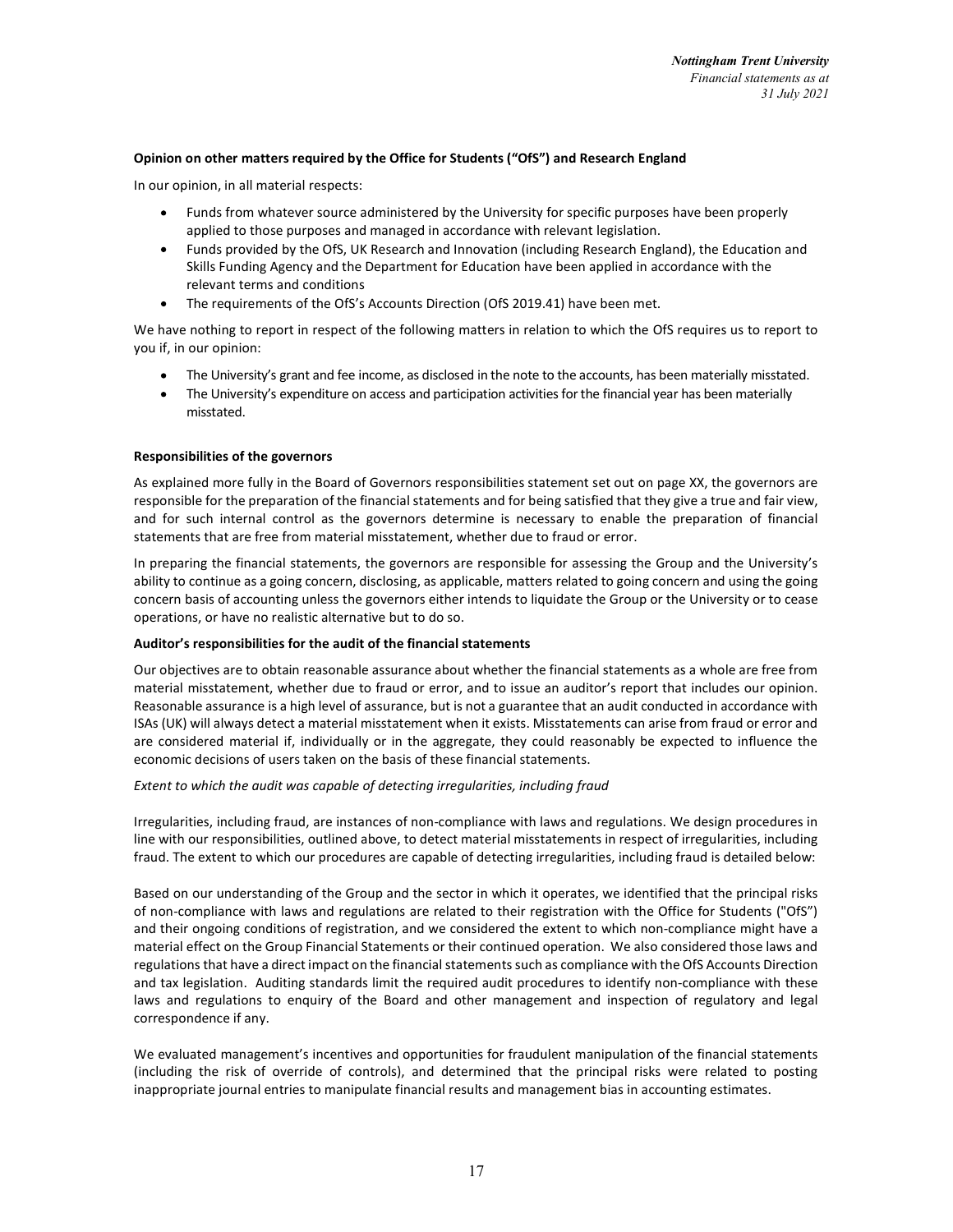The audit procedures to address the risks identified included:

- Reading minutes of meetings of those charged with governance, reviewing internal audit reports and reviewing correspondence with HMRC and relevant regulators to identify any actual or potential frauds or any potential weaknesses in internal control which could result in fraud susceptibility.
- Discussions with management, including consideration of known or suspected instances of non-compliance with laws and regulations and fraud, including direct representation from the Accountable Officer
- Reviewing items included in the fraud register as well as the results of internal audit's investigation into these matters
- Challenging assumptions made by management in their significant accounting estimates in particular in relation to assumptions applied in calculating pension liabilities, fixed asset depreciation and the assumptions used in the valuation of investment property
- In addressing the risk of fraud, including the management override of controls and improper income recognition, we tested the appropriateness of certain manual journals, reviewed the application of judgements associated with accounting estimates for the indication of potential bias and tested the application of cut-off and revenue recognition
- Identifying and testing journal entries, in particular journals to cash and revenue codes, material journals, duplicate entries and journals containing specific text.

Our audit procedures were designed to respond to risks of material misstatement in the financial statements, recognising that the risk of not detecting a material misstatement due to fraud is higher than the risk of not detecting one resulting from error, as fraud may involve deliberate concealment by, for example, forgery, misrepresentations or through collusion. There are inherent limitations in the audit procedures performed and the further removed non-compliance with laws and regulations is from the events and transactions reflected in the financial statements, the less likely we are to become aware of it.

A further description of our responsibilities for the audit of the financial statements is located on the Financial Reporting Council's website at: www.frc.org.uk/auditorsresponsibilities. This description forms part of our auditor's report.

In addition, we also report to you whether income from funding bodies, grants and income for specific purposes and from other restricted funds administered by the University have been properly applied only for the purposes for which they were received and whether income has been applied in accordance with the Statutes and, where appropriate, with the Terms and Conditions of Funding with the OfS and Research England.

# Use of our report

This report is made solely to the University governors, as a body, in accordance with Section 75 of the Higher Education Research Act 2017. Our audit work has been undertaken so that we might state to the University's governors those matters we are required to state to them in an auditor's report and for no other purpose. To the fullest extent permitted by law, we do not accept or assume responsibility to anyone other than the University and the governors as a body, for our audit work, for this report, or for the opinions we have formed.

Kyla Bellingall (Senior Statutory Auditor) For and on behalf of BDO LLP, Statutory Auditor Birmingham Date: 30 November 2021

BDO LLP is a limited liability partnership registered in England and Wales (with registered number OC305127).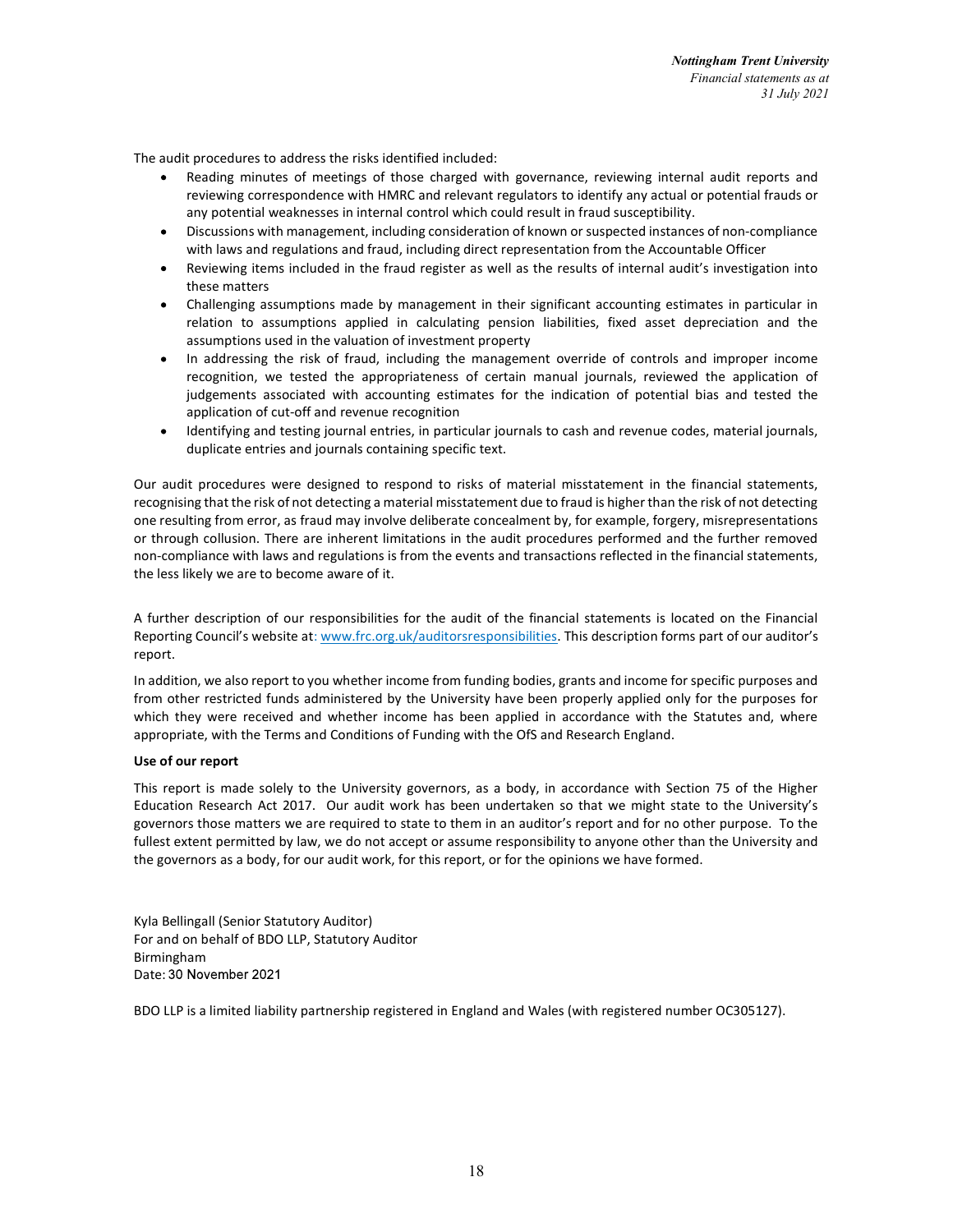#### **1. Basis of preparation**

The financial statements have been prepared in accordance with the historical cost convention, modified to include certain fixed assets at fair value, and in accordance with Statement of Recommended Practice (SORP): Accounting for Further and Higher Education 2019 and Financial Reporting Standards (FRS 102). The University is a public benefit entity and therefore has applied the relevant public benefit requirement of FRS102. Additionally, the financial statements conform to the guidance published by the Office for Students. The financial statements have been prepared on a going concern basis.

#### **2. Basis of consolidation**

The consolidated financial statements incorporate those of the University and all its subsidiaries for the financial year to 31 July 2021 and include the results of subsidiaries acquired or disposed of during the period in the Consolidated Statement of Comprehensive Income and Expenditure from the date of acquisition or up to the date of disposal. Intra‐group transactions are eliminated on consolidation.

The consolidated financial statements do not include those of Nottingham Trent University Union of Students as it is a separate unincorporated body in which the University does not exert control or dominant influence over their commercial and financial policy decisions.

Joint ventures are accounted for using the equity method of accounting. Under this method an equity investment is initially recognised at transaction price and is subsequently adjusted to reflect the investor's share of the profit or loss, other comprehensive income and equity of the joint venture. Associated companies are accounted for using the fair value model method. Where it is impractical to measure fair value reliably without undue cost and effort then the cost model is applied.

#### **3. Recognition of income**

Tuition fee income is stated gross of any expenditure which is not a discount and recognised in the Consolidated Statement of Comprehensive Income and Expenditure over the period in which students are studying, including all fees payable by students or their sponsors. Where the amount of tuition fee is reduced by a discount for prompt payment, income is shown net of discount. Bursaries are accounted for gross as expenditure and not deducted from income.

Income from the sale of goods or services is recognised in the Consolidated Statement of Comprehensive Income and Expenditure when the goods or services are supplied to the external customer or the terms of the contract has been satisfied.

Investment income including dividends, other than that associated with endowments, is recognised on a receivable basis.

Funds the University receives and disburses as a paying agent on behalf of a funding body are excluded from the income and expenditure of the University where the University is exposed to minimal risk and has no economic benefit related to the transaction. Where the University has applied this policy to certain funds received during the year they are disclosed in note 35.

#### *Grant Funding*

Government revenue grants including recurrent funding council block grant and research grants are recognised in income over the periods the University recognises the related costs for which the grant is intended to compensate.

Capital (non‐recurrent) government grants, received in respect of the purchase or construction of fixed assets, are recognised in income on a systematic basis over the expected useful life of the asset to which the grant relates.

Where part of a government grant is deferred it is recognised as deferred income within creditors and allocated between creditors due within one year and due after more than one year as appropriate.

Grants, including research grants, from non‐government sources (non‐exchange transactions) are recognised when the University is entitled to the income and performance conditions have been met. Income received in advance of performance related conditions being met is recognised as deferred income within creditors and released to income as the conditions are met.

#### *Donations and endowments*

Non‐exchange transactions without performance related conditions are donations or endowments as appropriate.

Donations and endowments with donor imposed restrictions are recognised in income when the University is entitled to the funds. Income is retained within the restricted reserve until such time that it is utilised in line with such restrictions at which point the income is released to general (unrestricted) reserves through a reserve transfer.

Donations with no restrictions are recognised in income when the University is entitled to funds.

Investment income and appreciation of endowments is recorded in income in the year in which it arises and as either restricted or unrestricted income according to the terms of the restriction applied to the individual endowment fund.

There are two main types of donations and endowments identified in reserves:

- 1. Restricted donations the donor has specified that the donation must be used for a particular objective.
- 2. Restricted expendable endowments ‐ the donor has specified a particular objective other than the purchase or construction of tangible fixed assets, and the University has the right to use the capital.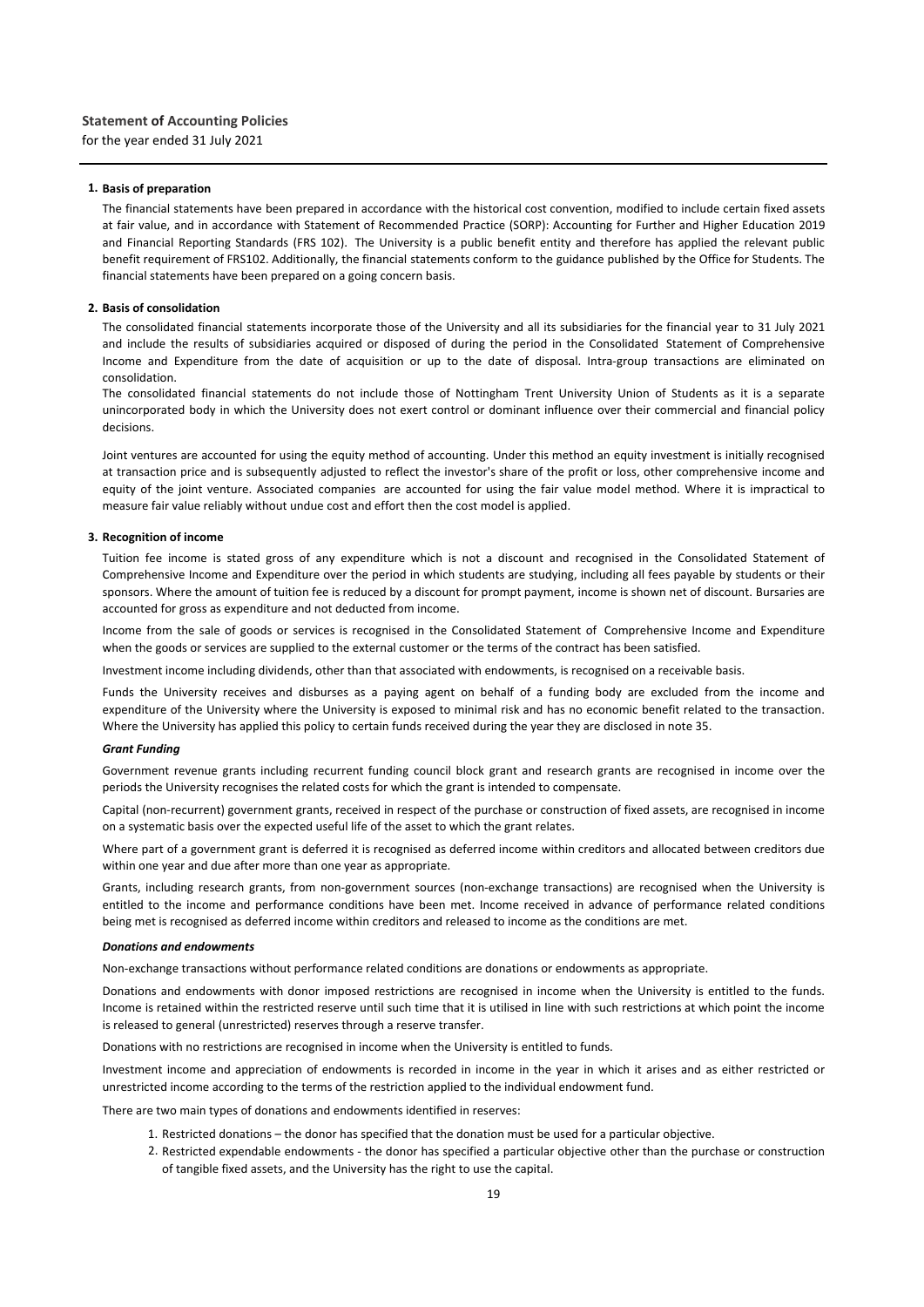#### **4. Accounting for retirement benefits**

The University participates, principally, in two pension schemes, the Teachers' Pension Scheme (TPS) for academic staff and the Local Government Pension Scheme (LGPS) for non-academic staff . The schemes are defined benefit schemes, independently administered and contracted out of the State Second Pension (S2P).

Because of the mutual nature of the TPS, the scheme cannot allocate assets to individual contributing institutions and a scheme‐wide contribution rate is set. As such, the University is exposed to actuarial risks associated with other institutions' employees and is unable to identify its share of underlying assets and liabilities of the scheme and, therefore, as required by FRS 102(28), accounts for the scheme as if it were a defined contribution scheme.

For the LGPS defined benefit scheme the amounts charged to comprehensive income and expenditure are the costs arising from employee services rendered during the period and the cost of plan introductions, benefit changes, settlements and curtailments. They are included as part of staff costs. The net interest cost of the net defined benefit liability is charged to comprehensive income and expenditure and included within interest and other finance costs. Remeasurement comprising of actuarial gains and losses and return on scheme assets (excluding amounts included in net interest on the net defined benefit liability) are recognised immediately in other comprehensive income.

Defined benefit schemes are funded, with assets of the scheme held separately from those of the Group, in separate trustee administered funds. Pension scheme assets are measured at fair value and liabilities are measured on an actuarial basis using the projected unit credit method. The actuarial valuations are obtained at least triennially and are updated at each balance sheet date.

The institution participates in Universities Superannuation Scheme. The scheme is a hybrid pension scheme, providing defined benefits (for all members), as well as defined contribution benefits. The assets of the scheme are held in a separate trustee‐administered fund. Because of the mutual nature of the scheme, the assets are not attributed to individual institutions and a scheme‐wide contribution rate is set. The institution is therefore exposed to actuarial risks associated with other institutions' employees and is unable to identify its share of the underlying assets and liabilities of the scheme on a consistent and reasonable basis. As required by Section 28 of FRS 102 "Employee benefits", the institution therefore accounts for the scheme as if it were a wholly defined contribution scheme. As a result, the amount charged to the profit and loss account represents the contributions payable to the scheme. Since the institution has entered into an agreement (the Recovery Plan) that determines how each employer within the scheme will fund the overall deficit, the institution recognises a liability for the contributions payable that arise from the agreement (to the extent that they relate to the deficit) and therefore an expense is recognised.

Further details of the above pension schemes are given in note 33.

#### **5. Short term employment benefits**

Short term employment benefits such as salaries and compensated absences are recognised as an expense in the year in which the employees render service to the University. Any unused benefits are accrued and measured as the additional amount the University expects to pay as a result of the unused entitlement.

#### **6. Finance Leases**

Leases in which the Group assumes substantially all the risks and rewards of ownership are classified as finance leases. Leased assets acquired by way of a finance lease and the corresponding lease liabilities are initially recognised at an amount equal to the lower of their fair value and the present value of the minimum lease payments at inception of the lease.

Minimum lease payments are apportioned between the finance charge and the reduction in the outstanding liability. The finance charge is allocated to each period during the lease term so as to produce a constant periodic rate of interest on the remaining balance of the liability.

#### **7. Operating leases**

Costs in respect of operating leases are charged on a straight‐line basis over the lease term. Any lease premiums or incentives are spread over the minimum lease term.

#### **8. Foreign currency**

Monetary assets and liabilities denominated in foreign currencies at the balance sheet date are translated to the functional currency at the foreign exchange rate ruling at that date.

Non‐monetary assets and liabilities that are measured in terms of historical cost in a foreign currency are translated using the exchange rate at the date of the transaction.

Foreign exchange differences arising on translation are recognised in the income statement.

#### **9. Intangible assets**

Intangible assets are amortised over 10 years representing the remaining estimated economic life of the assets.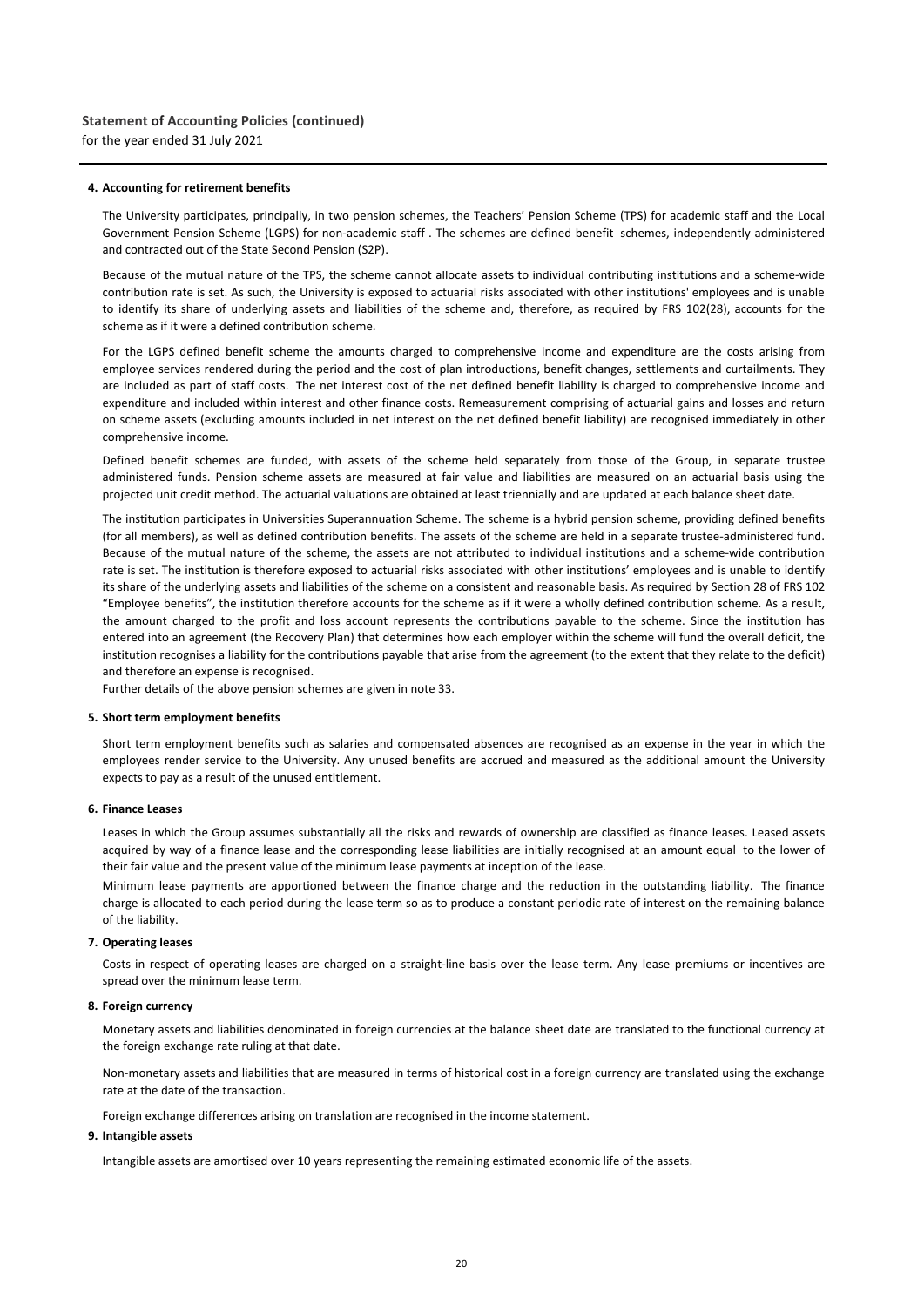#### **10. Tangible fixed assets**

Tangible fixed assets are stated at cost or valuation, net of accumulated depreciation and any provision for impairment. Depreciation is provided on all tangible fixed assets, other than freehold land and assets‐under‐construction, at rates calculated to write‐off the cost or valuation of each asset less any residual value, on a straight‐line basis over its expected useful life as follows:

| Freehold buildings  | 10 to 50 years |
|---------------------|----------------|
| Plant & equipment   | 3 to 20 years  |
| Fixtures & fittings | 10 years       |
| Vehicles            | 4 years        |

Equipment purchased for specific research grants is depreciated over the shorter of its estimated useful life or the remaining life of the research grant, with the related grant income being credited over the same period.

Tangible fixed asset additions are capitalised where the cost of such assets exceeds £25,000. Items costing less than this amount are expensed in the year of purchase.

#### *Land and buildings*

Land and building assets in existence as at 31 July 2014 were revalued to fair value on transition to FRS 102 as at 1 August 2014. Subsequent additions to Land and building after this date but before 31 July 2015 have also been subject to revaluation. The fair value of land and buildings was determined from either market‐based evidence or depreciated replacement cost by appraisal by independent qualified valuers in accordance with the Royal Institute of Chartered Surveyors Valuation – Professional Standards January 2014, in particular, UK Valuation Standards 1, 2 and 4.

Fair value is defined as the amount for which an asset could be exchanged, a liability settled or an equity instrument granted could be exchanged, between knowledgeable, willing parties in an arm's length transaction.

Depreciation and impairment losses, if applicable, are subsequently charged on the revalued amounts.

#### *Assets under construction*

Assets under construction are accounted for at cost, based on the value of architects' certificates and other direct costs, incurred up to 31 July. The assets are not depreciated until they are brought into use.

#### **11. Investments**

Investments in subsidiaries and associates are measured at cost less impairment.

Investments in publicly traded ordinary shares are measured at fair value.

Current asset investments, which may include listed investments, are held at fair value with movements recognised in Surplus/Deficit before tax.

#### **12. Stock**

Stock is held at the lower of cost and net realisable value, and is measured using an average cost formula.

#### **13. Cash and cash equivalents**

Cash includes cash on hand and deposits repayable on demand. Deposits are repayable on demand if they are in practice available within 24 hours without penalty.

Cash equivalents are held for the purpose of meeting short term cash commitments and defined as short term, highly liquid investments that are readily convertible to cash with insignificant risk in change of value.

#### **14. Provisions and contingent liabilities**

Provisions are recognised in the financial statements when:

(a) the University has a present obligation (legal or constructive) as a result of a past event;

(b) it is probable that an outflow of economic benefits will be required to settle the obligation; and

(c) a reliable estimate can be made of the amount of the obligation.

The amount recognised as a provision is determined by discounting the expected future cash flows at a pre-tax rate that reflects risks specific to the liability.

A contingent liability arises from a past event that gives the Institution a possible obligation whose existence will only be confirmed by the occurrence or otherwise of uncertain future events not wholly within the control of the Institution. Contingent liabilities also arise in circumstances where a provision would otherwise be made but either it is not probable that an outflow of resources will be required or the amount of the obligation cannot be measured reliably.

Contingent liabilities are not recognised in the Statement of Financial Position but are disclosed in the notes.

#### **15. Reserves**

Reserves are classified as restricted or unrestricted. Restricted endowment reserves include balances which, through endowment to the University, are held as a restricted expendable fund.

Other restricted reserves include balances where the donor has designated a specific purpose and therefore the University is restricted in the use of these funds.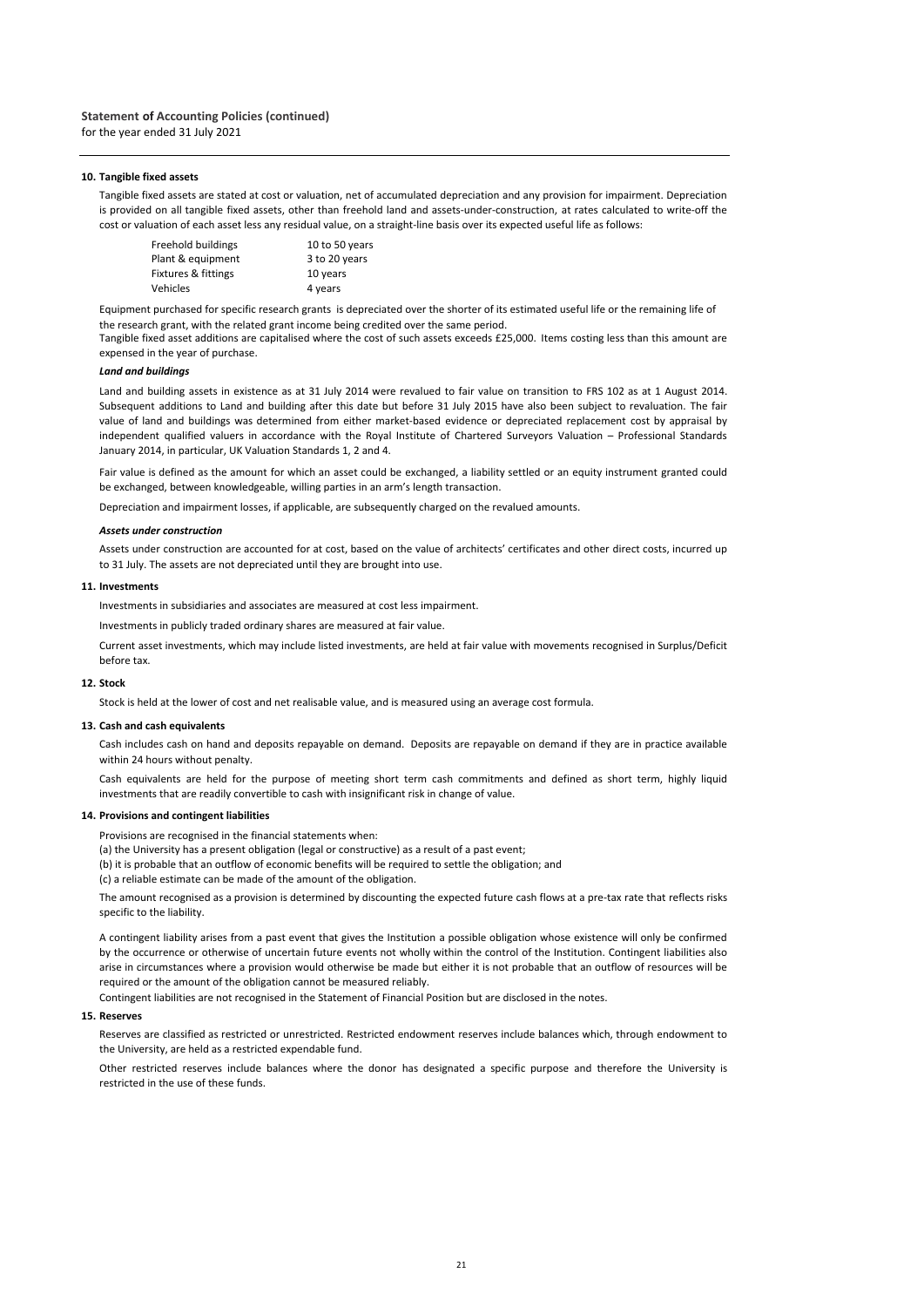#### **16. Taxation**

The University and it's subsidiary, Nova Centric Limited are considered to pass the tests set out in Paragraph 1 Schedule 6 Finance Act 2010 and therefore meet the definition of a charitable organisation for UK corporation tax purposes. Accordingly, the University is potentially exempt from taxation in respect of income or capital gains received within categories covered by Chapter 3 Part 11 Corporation Tax Act 2010 or Section 256 of the Taxation of Chargeable Gains Act 1992, to the extent that such income or gains are applied exclusively to charitable purposes.

Nottingham Consultants Limited, Confetti Constellations Limited, Nottingham Conference Centre Limited, NTU Temporary Staff Limited, MTIF BEZ Limited and Notts TV Limited are not subject to these exemptions and are liable for corporation tax on profits or gains arising. However, under a Gift Aid arrangement with the University the subsidiary companies transfer all their taxable profits, where allowable under regulation, to the University to minimise the payment of corporation tax.

The University is partially exempt in respect of Value Added Tax, so that it can only recover a minor element of VAT charged on its inputs. Irrecoverable VAT on inputs is included in the costs of such inputs and added to the cost of tangible fixed assets as appropriate, where the inputs themselves are tangible fixed assets by nature.

Deferred tax is provided in full on timing differences which result in an obligation at the balance sheet date to pay more tax, or a right to pay less tax, at a future date, at rates expected to apply when they crystallise based on current rates and law. Timing differences arise from the inclusion of items of income and expenditure in taxation computations in periods different from those in which they are included in financial statements. Deferred tax assets are more likely than not to be recovered. Deferred tax assets and liabilities are not discounted.

#### **17. Accounting judgements and estimates**

In preparing these financial statements, management has made the following judgements:

The present value of the Local Government Pension Scheme defined benefit liability depends on a number of factors that are determined on an actuarial basis using a variety of assumptions. The assumptions used in determining the net cost / (income) for pensions include the discount rate. Any changes in these assumptions, which are disclosed in note 33 of the financial statements, will impact the carrying amount of the pension liability. Furthermore a roll forward approach which projects results from the latest full actuarial valuation performed at 31 March 2019 has been used by the actuary in valuing the pensions liability at 31 July 2021. Any differences between the figures derived from the roll forward approach and a full actuarial valuation would impact on the carrying amount of the pension liability.

Considering whether there are indicators of impairment of the group's tangible and intangible assets, including goodwill. Factors taken into consideration in reaching such a decision include the economic viability and expected future financial performance of the asset and where it is a component of a larger cash-generating unit, the viability and expected future performance of that unit.

Tangible fixed assets, other than investment properties, are depreciated over their useful lives taking into account residual values, where appropriate. The actual lives of the assets and residual values are assessed annually and may vary depending on a number of factors. Residual value assessments consider issues such as future market conditions and the remaining life of the asset.

Investment properties are professionally valued periodically, using yield methodology. There is an inevitable degree of judgement involved in that the property is unique and the value can only ultimately be tested in the market itself. Key inputs in the valuation were annual rent per square metre and capitalisation rate.

Judgement is applied in determining the value and timing of certain income items to be recognised in the financial statements. This includes determining when performance conditions have been met in respect of commercial research income, and determining the revenues associated with partially delivered courses and training where the activities have not been fully completed at the reporting date.

When calculating bad debt provisions, estimates are made taking into account historical experience, current trends and other relevant factors.

#### **18 Going concern**

In preparing the financial statements, the Governors have considered going concern. Financial sustainability was already a key foundation for the Strategy but has become a more significant focus in the light of the Covid‐19. The University has already taken a series of actions to ensure financial sustainability.

The budget for 2021/22 was tested for resilience against key risks relating to income and pay costs. Some 85% of total income relates to student fees and therefore income modelling focussed primarily on student enrolments. A worst case scenario combining further shortfalls in income and additional costs was also modelled.

This scenario modelling includes detailed cashflows to July 2023. In all scenarios modelled the University remains able to meet its financial obligations as they fall due and covenant compliance is maintained for at least 12 months. Following the start of the autumn term, the University has met its targets for home undergraduate student enrolments and international enrolments.

Given the unprecedented nature of the COVID‐19 events, it is difficult to predict future performance and cash flows with certainty. The actual scenarios which materialise in the period ahead will undoubtedly be different to the scenarios modelled. In the event that the actual position is worse than that modelled in the forecasts, the University retains a £60m credit facility which is not forecast to be required but provides additional access to liquidity if necessary.

Taking into account the above, the cash reserves and the undrawn credit facility, the Board believe that whilst uncertainty exists, this does not pose a material uncertainty that would cast doubt on the University's ability to continue as a going concern for the foreseeable future, which is a period of at least 12 months from the signing of the accounts and audit report. The Board therefore considers it appropriate for the accounts to be prepared on a going concern basis.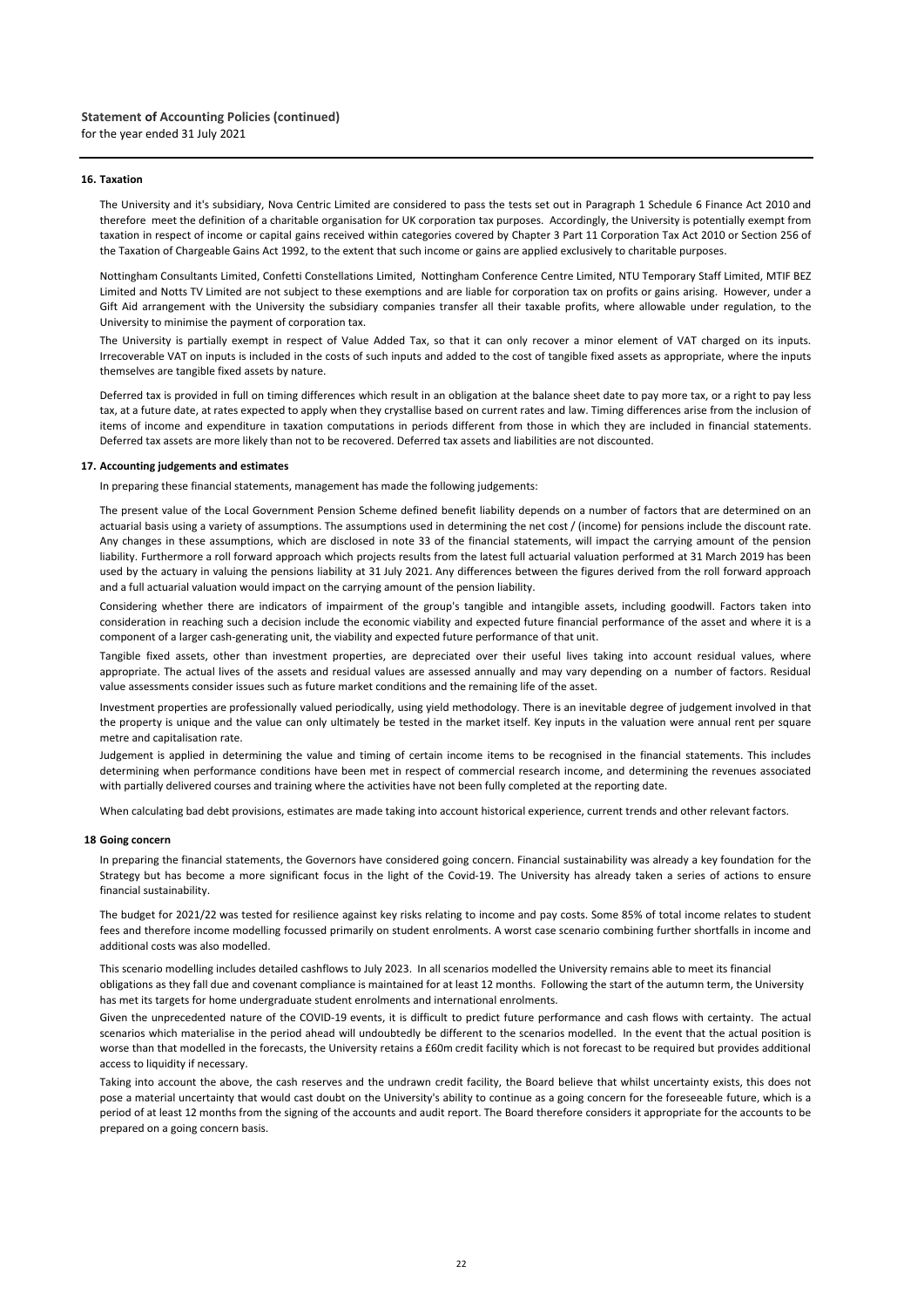# **Year Ended 31 July 2021 Consolidated and University Statement of Comprehensive Income and Expenditure**

|                                                                                   |              |              | Year ended 31 July 2021 |                         | Year ended 31 July 2020   |
|-----------------------------------------------------------------------------------|--------------|--------------|-------------------------|-------------------------|---------------------------|
|                                                                                   |              | Consolidated | <b>University</b>       | Consolidated University |                           |
|                                                                                   | Note         | £'000        | £'000                   | £'000                   | £'000                     |
| Income                                                                            |              |              |                         |                         |                           |
| Tuition fees and education contracts                                              | $\mathbf{1}$ | 314,738      | 310,229                 | 286,901                 | 282,441                   |
| Funding body grants                                                               | 2            | 25,851       | 25,851                  | 22,155                  | 22,155                    |
| Research grants and contracts                                                     | 3            | 9,581        | 9,567                   | 6,995                   | 6,977                     |
| Other income                                                                      | 4            | 18,351       | 13,584                  | 21,976                  | 15,190                    |
| Investment income                                                                 | 5            | 508          | 1,198                   | 795                     | 1,491                     |
| Donations and endowments                                                          | 6            | 498          | 555                     | 309                     | 319                       |
| <b>Total income</b>                                                               |              | 369,527      | 360,984                 | 339,131                 | 328,573                   |
| Expenditure                                                                       |              |              |                         |                         |                           |
| Staff costs                                                                       | 7            | 228,443      | 217,372                 | 208,207                 | 197,565                   |
| Other operating expenses                                                          | 8            | 88,723       | 97,753                  | 92,634                  | 99,984                    |
| Interest and other finance costs                                                  | 9            | 9,006        | 9,006                   | 8,938                   | 8,938                     |
| Intangible amortisation                                                           | 11           | 554          |                         | 380                     |                           |
| Depreciation                                                                      | 12           | 23,096       | 21,668                  | 22,320                  | 20,755                    |
| <b>Total expenditure</b>                                                          |              | 349,822      | 345,799                 | 332,479                 | 327,242                   |
| Surplus before other gains losses and share of operating surplus of<br>associates |              | 19,705       | 15,185                  | 6,652                   | 1,331                     |
|                                                                                   |              |              |                         |                         |                           |
| Gain/(loss) on disposal of fixed assets                                           |              | 234          | 234                     | 54                      | 14                        |
| Gain on sale of investments                                                       |              | 8,193        | 9,614                   |                         |                           |
| Gain on investments                                                               |              | 118          | 158                     | 41                      | 47                        |
| Share of operating deficit in associates                                          | 13,14        | (318)        |                         | (302)                   |                           |
| Surplus before tax                                                                |              | 27,932       | 25,191                  | 6,445                   | 1,392                     |
| Taxation                                                                          | 10           | 1,098        |                         | (147)                   |                           |
| Surplus for the year                                                              |              | 29,030       | 25,191                  | 6,298                   | 1,392                     |
| Other comprehensive income                                                        |              |              |                         |                         |                           |
| Actuarial (loss)/gain in respect of pension schemes                               | 21           | (4, 723)     | (4, 723)                |                         | $(112, 421)$ $(112, 421)$ |
| Total comprehensive income for the year                                           |              | 24,307       | 20,468                  | (106, 123)              | (111, 029)                |
| Represented by:                                                                   |              |              |                         |                         |                           |
| Endowment comprehensive income for the year                                       | 23           | (121)        | (121)                   | (258)                   | (258)                     |
| Restricted comprehensive income for the year                                      | 24           | 140          | 140                     | 88                      | 88                        |
| Unrestricted comprehensive income for the year                                    |              | 24,288       | 20,449                  |                         | $(105,953)$ $(110,859)$   |
| <b>Attributable to the University</b>                                             |              | 24,307       | 20,468                  |                         | $(106, 123)$ $(111, 029)$ |
| Result for the year attributable to the University                                |              | 29,030       | 25,191                  | 6,298                   | 1,392                     |
|                                                                                   |              |              |                         |                         |                           |

All items of income and expenditure relate to continuing activities.

The accompanying notes on pages 27 to 47 form an integral part of the financial statements.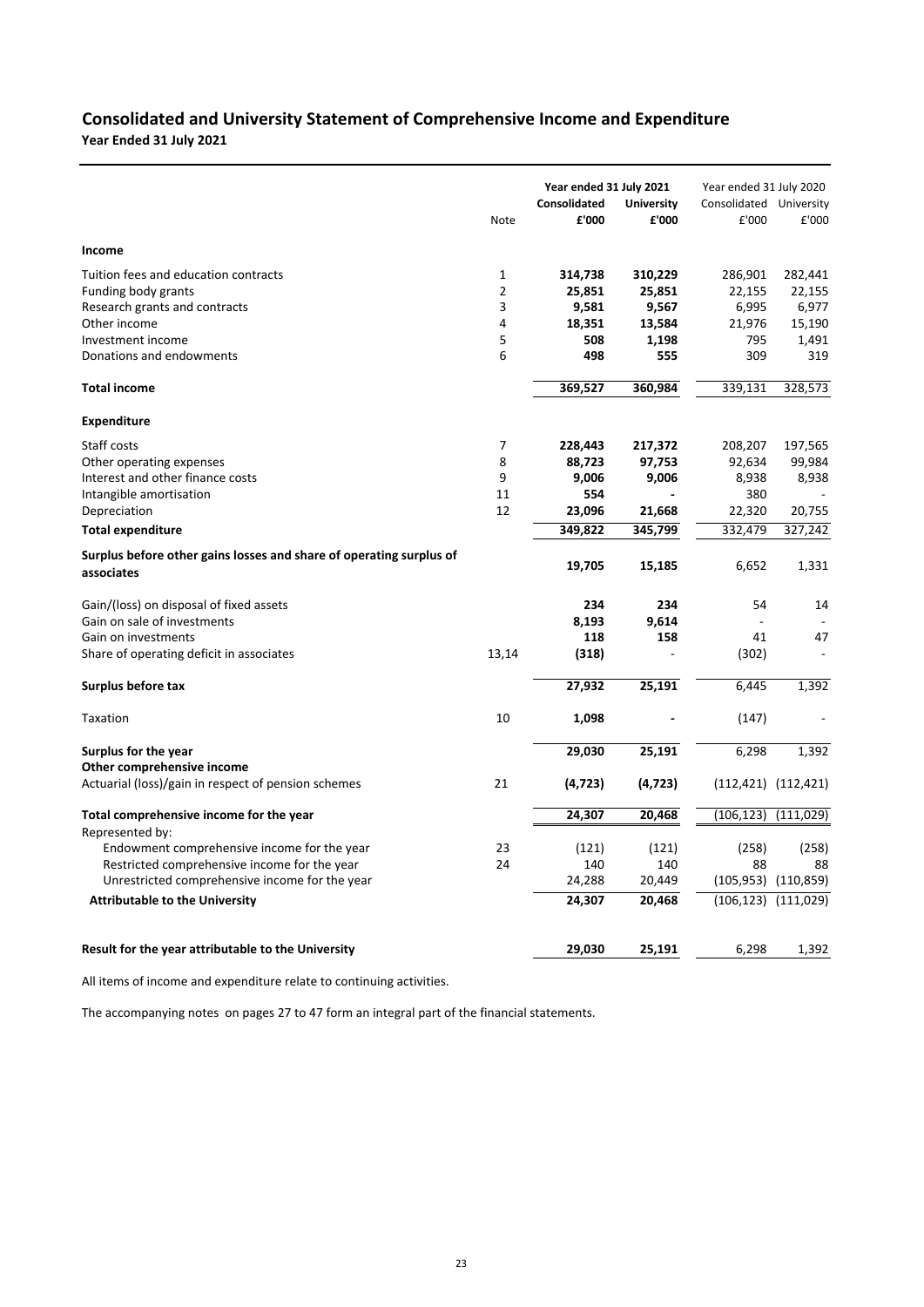# **Consolidated and University Statement of Changes in Reserves**

**Year ended 31 July 2021**

| <b>Consolidated</b>                                                                                                                           | Income and expenditure account | <b>Total</b>        |                       |                    |
|-----------------------------------------------------------------------------------------------------------------------------------------------|--------------------------------|---------------------|-----------------------|--------------------|
|                                                                                                                                               | Endowment<br>£'000             | Restricted<br>£'000 | Unrestricted<br>£'000 | £'000              |
| <b>Balance at 1 August 2019</b>                                                                                                               | 5,218                          | 60                  | 88,519                | 93,797             |
| Surplus/(deficit) from the income & expenditure statement<br>Other comprehensive income<br>Release of restricted capital funds spent in year  | (258)                          | 88                  | 6468<br>(112, 421)    | 6298<br>(112, 421) |
| Total comprehensive income for the year                                                                                                       | (258)                          | 88                  | (105, 953)            | (106, 123)         |
| <b>Balance at 1 August 2020</b>                                                                                                               | 4,960                          | 148                 | (17, 434)             | (12, 326)          |
| Surplus /(deficit) from the income & expenditure statement<br>Other comprehensive income<br>Release of restricted capital funds spent in year | (121)                          | 140                 | 29,011<br>(4, 723)    | 29,030<br>(4, 723) |
| Total comprehensive income for the year                                                                                                       | (121)                          | 140                 | 24,288                | 24,307             |
| Balance at 31 July 2021                                                                                                                       | 4,839                          | 288                 | 6,854                 | 11,981             |

| <b>University</b>                                           | Income and expenditure account | <b>Total</b>        |                       |            |
|-------------------------------------------------------------|--------------------------------|---------------------|-----------------------|------------|
|                                                             | Endowment<br>£'000             | Restricted<br>£'000 | Unrestricted<br>£'000 | £'000      |
| <b>Balance at 1 August 2019</b>                             | 5,218                          | 60                  | 87,805                | 93,083     |
| Surplus/(deficit) from the income and expenditure statement | (258)                          | 88                  | 1,562                 | 1,392      |
| Other comprehensive income                                  |                                |                     | (112, 421)            | (112, 421) |
| Release of restricted funds spent in year                   |                                |                     |                       |            |
| Total comprehensive income for the year                     | (258)                          | 88                  | (110, 859)            | (111, 029) |
| <b>Balance at 1 August 2020</b>                             | 4,960                          | 148                 | (23,054)              | (17, 946)  |
| Surplus/(deficit) from the income and expenditure statement | (121)                          | 140                 | 25,172                | 25,191     |
| Other comprehensive income                                  |                                |                     | (4, 723)              | (4, 723)   |
| Release of restricted capital funds spent in year           |                                |                     |                       |            |
| Total comprehensive income for the year                     | (121)                          | 140                 | 20,449                | 20,468     |
| Balance at 31 July 2021                                     | 4,839                          | 288                 | (2,605)               | 2,522      |

The accompanying notes on pages 27 to 47 form an integral part of the financial statements.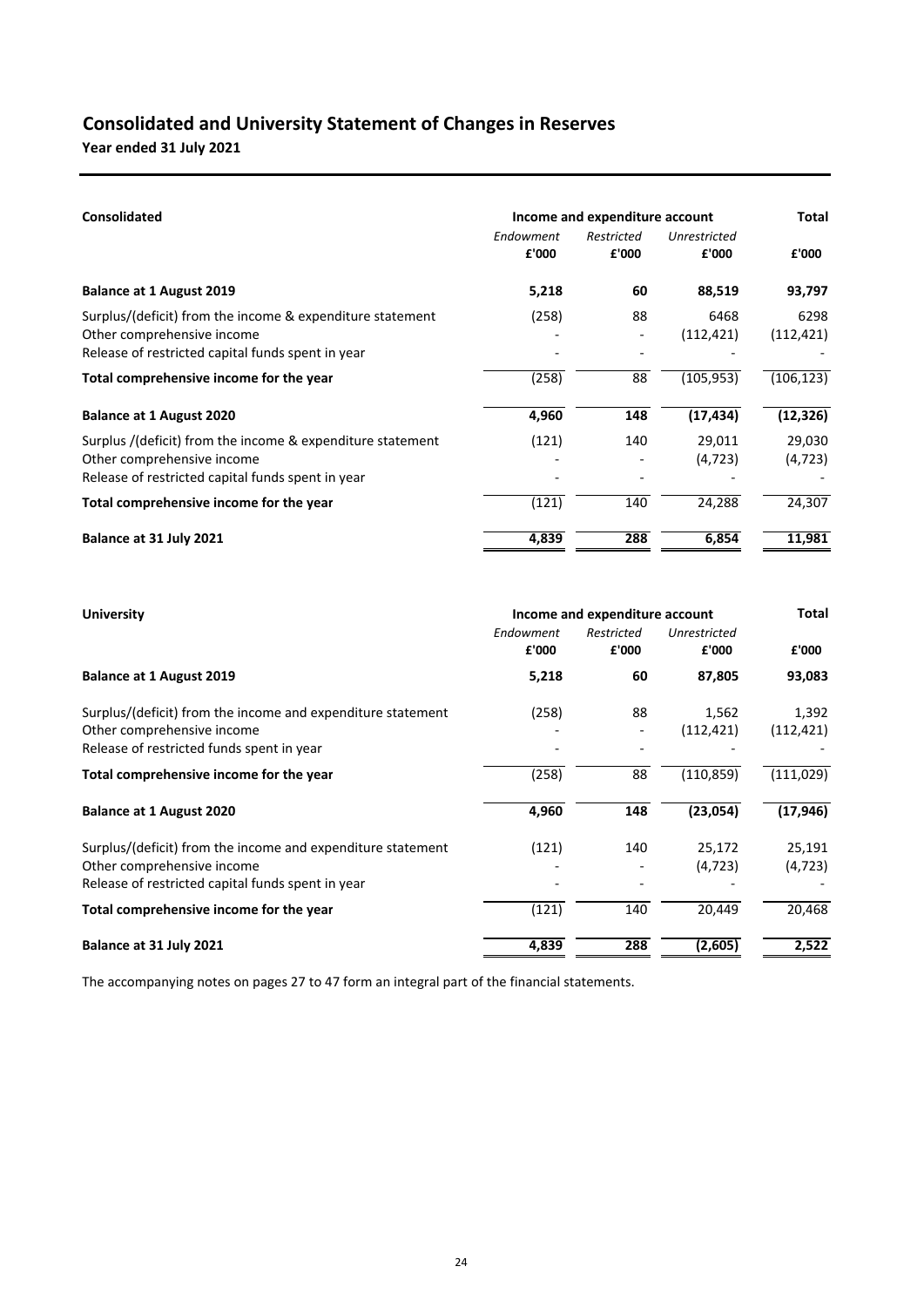# **Consolidated and University Statement of Financial Position**

**As at 31 July 2021**

|                                                         | As at 31 July 2021 |                     | As at 31 July 2020 |              |            |
|---------------------------------------------------------|--------------------|---------------------|--------------------|--------------|------------|
|                                                         |                    | <b>Consolidated</b> | <b>University</b>  | Consolidated | University |
| <b>Non-current assets</b>                               | Note               | £'000               | £'000              | £'000        | £'000      |
| Intangible assets                                       | 11                 | 2,243               |                    | 2,797        |            |
| Fixed assets                                            | 12                 | 462,257             | 431,377            | 452,017      | 422,132    |
| Investments                                             | 13                 | 1,022               | 1,022              | 864          | 864        |
| Investment in subsidiaries                              | 13                 |                     | 4,948              |              | 4,948      |
| Investments in associates                               | 13,14              | 365                 | 241                | 2,245        | 441        |
|                                                         |                    | 465,887             | 437,588            | 457,923      | 428,385    |
| <b>Current assets</b>                                   |                    |                     |                    |              |            |
| Stock                                                   | 15                 | 415                 | 283                | 581          | 267        |
| Debtors: amounts falling due within one year            | 16                 | 16,389              | 15,241             | 18,939       | 31,779     |
| Debtors: amounts falling due after one year             | 17                 | 3,174               | 26,238             | 3,174        | 14,039     |
| Investments                                             | 18                 | 20,000              | 20,000             |              |            |
| Cash and cash equivalents                               | 25                 | 124,200             | 117,957            | 92,434       | 88,140     |
|                                                         |                    | 164,178             | 179,719            | 115,128      | 134,225    |
| Less: Creditors: amounts falling due within one year    | 19                 | (57, 388)           | (54,089)           | (66, 495)    | (62, 687)  |
| <b>Net current assets</b>                               |                    | 106,790             | 125,630            | 48,633       | 71,538     |
| <b>Total assets less current liabilities</b>            |                    | 572,677             | 563,218            | 506,556      | 499,923    |
| Creditors: amounts falling due after more than one year | 20                 | (153, 896)          | (153, 896)         | (147,009)    | (147,009)  |
| <b>Provisions</b>                                       |                    |                     |                    |              |            |
| Pension provisions                                      | 21                 | (402, 784)          | (402, 784)         | (370, 860)   | (370, 860) |
| Other provisions                                        | 21                 | (4,016)             | (4,016)            |              |            |
| Provision for deferred tax                              | 22                 |                     |                    | (1,013)      |            |
| Total net assets /(liabilities)                         |                    | 11,981              | 2,522              | (12, 326)    | (17, 946)  |
|                                                         |                    |                     |                    |              |            |
| <b>Restricted Reserves</b>                              |                    |                     |                    |              |            |
| Income and expenditure reserve - endowment reserve      | 23                 | 4,839               | 4,839              | 4,960        | 4,960      |
| Income and expenditure reserve - restricted reserve     | 24                 | 288                 | 288                | 148          | 148        |
| <b>Unrestricted Reserves</b>                            |                    |                     |                    |              |            |
| Income and expenditure reserve - unrestricted           |                    | 6,854               | (2,605)            | (17, 434)    | (23,054)   |
| <b>Total Reserves</b>                                   |                    | 11,981              | 2,522              | (12, 326)    | (17, 946)  |

The accompanying notes on pages 27 to 47 form an integral part of the financial statements.

The financial statements on pages 19 to 47 were approved by the Board of Governors on 23rd November 2021 and signed on its behalf on that date by:

**Baroness D Warwick Community Professor E W Peck** Acting Chair of Board of Governors **Vice Chancellor**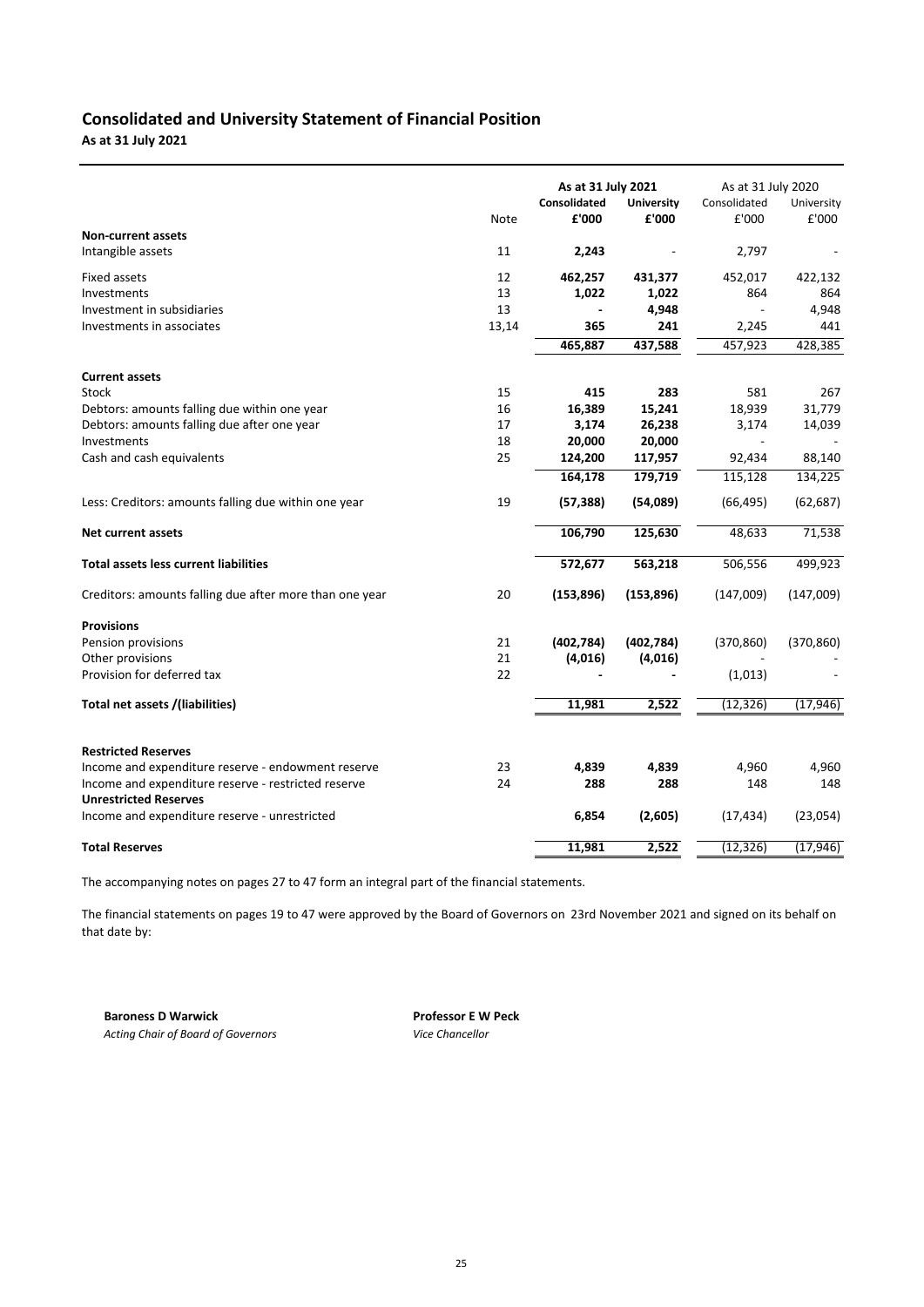# **Consolidated Statement of Cash Flows Year ended 31 July 2021**

|                                                                         | <b>Notes</b> | Year ended 31 July 2021<br>Consolidated<br>£'000 | Year ended 31 July 2020<br>Consolidated<br>£'000 |
|-------------------------------------------------------------------------|--------------|--------------------------------------------------|--------------------------------------------------|
| Cash flow from operating activities                                     |              |                                                  |                                                  |
| Surplus /(deficit) for the year<br><b>Adjustment for non-cash items</b> |              | 29,030                                           | 6,298                                            |
| Depreciation                                                            | 12           | 23,096                                           | 22,320                                           |
| Amortisation of intangibles                                             | 11           | 554                                              | 380                                              |
| Gain on investments                                                     | 13/14        | (118)                                            | (41)                                             |
| (Increase)/decrease in stock                                            | 15           | 166                                              | (92)                                             |
| Decrease/(Increase) in debtors                                          | 16           | 2,805                                            | 1,385                                            |
| Decrease /(increase) in creditors                                       | 19           | 10,065                                           | (2,831)                                          |
| Increase in pension provision                                           | 21           | 27,201                                           | 18,165                                           |
| Increase in other provisions                                            | 21           | 4,016                                            |                                                  |
| Change in deferred tax asset/provision                                  | 22           | (1,097)                                          | 147                                              |
| Share of operating deficit in associate                                 | 13           | 318                                              | 302                                              |
| Adjustment for investing or financing activities                        |              |                                                  |                                                  |
| Investment income                                                       | 5            | (508)                                            | (795)                                            |
| Interest payable                                                        | 9            | 3,929                                            | 4,000                                            |
| Endowment income                                                        | 6            | (75)                                             | (92)                                             |
| (Profit)/loss on the sale of fixed assets                               |              | (234)                                            | 54                                               |
| (Profit)/loss on the sale of investments                                |              | (8, 193)                                         |                                                  |
| Capital grant income                                                    | 30           | (1,784)                                          | (1, 545)                                         |
| Net cash inflow from operating activities                               |              | 89,171                                           | 47.655                                           |
| Cash flows from investing activities                                    |              |                                                  |                                                  |
| Proceeds from sale of fixed assets                                      |              | 1,321                                            | (54)                                             |
| Capital grants receipts                                                 | 30           | 9,412                                            | 5,685                                            |
| Disposal of non-current asset investments                               |              | 9,585                                            |                                                  |
| Investment income                                                       | 5            | 508                                              | 795                                              |
| Payments made to acquire fixed assets                                   | 12           | (34, 044)                                        | (38, 709)                                        |
| Payments made to acquire intangible fixed assets                        | 11           |                                                  | (972)                                            |
| Payments made to acquire subsidiary undertakings                        |              |                                                  | (10)                                             |
| Cash acquired with subsidiary undertaking                               |              |                                                  | 71                                               |
| New deposits                                                            | 18           | (20,000)                                         |                                                  |
| Withdrawal of deposits                                                  | 18           |                                                  | 10,000                                           |
|                                                                         |              | (33, 218)                                        | (23, 194)                                        |
| Cash flows from financing activities                                    |              |                                                  |                                                  |
| Interest paid                                                           | 9            | (3,869)                                          | (4, 180)                                         |
| Endowment cash received                                                 | 23           | 75                                               | 92                                               |
| New loan                                                                | 19           |                                                  | 20,000                                           |
| Repayments of amounts borrowed                                          |              | (20, 393)                                        | (858)                                            |
| Repayment of finance leases                                             |              |                                                  | (13)                                             |
|                                                                         |              | (24, 187)                                        | 15,041                                           |
| Increase/(decrease) in cash and cash equivalents in the year            |              | 31,766                                           | 39,502                                           |
| Cash and cash equivalents at beginning of the year                      | 25           | 92,434                                           | 52,932                                           |
| Cash and cash equivalents at end of the year                            | 25           | 124,200                                          | 92,434                                           |

The accompanying notes on pages 27 to 47 form an integral part of the financial statements.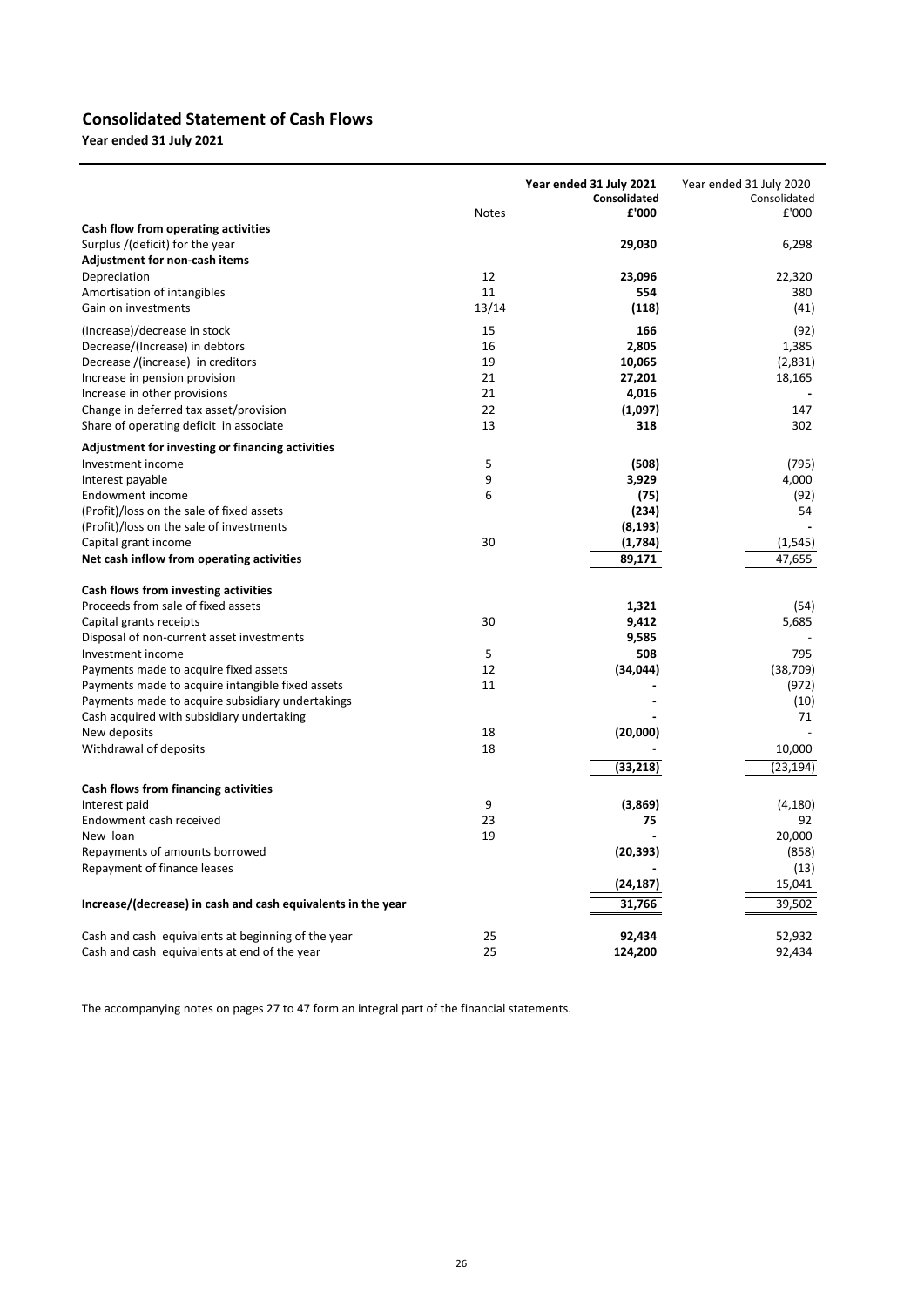**for the year ended 31 July 2021**

|                                                                                                                                                                     |      | Year Ended 31 July 2021<br>Consolidated | <b>University</b> | Year Ended 31 July 2020<br>Consolidated | University     |
|---------------------------------------------------------------------------------------------------------------------------------------------------------------------|------|-----------------------------------------|-------------------|-----------------------------------------|----------------|
| 1 Tuition fees and education contracts                                                                                                                              | Note | £'000                                   | £'000             | £'000                                   | £'000          |
|                                                                                                                                                                     |      |                                         |                   |                                         |                |
| Further education<br>Undergraduate tuition - Home/EU                                                                                                                |      | 4,454<br>248,578                        | 131<br>248,581    | 4,525<br>221,734                        | 312<br>221,734 |
| Undergraduate tuition - Overseas                                                                                                                                    |      | 24,879                                  | 24,879            | 24,144                                  | 24,144         |
| Postgraduate tuition - Home/EU                                                                                                                                      |      | 19,378                                  | 19,378            | 16,952                                  | 16,952         |
| Postgraduate tuition - Overseas                                                                                                                                     |      | 17,060                                  | 17,060            | 18,836                                  | 18,836         |
| Other fees and support grants                                                                                                                                       |      | 389                                     | 200               | 710                                     | 463            |
|                                                                                                                                                                     |      | 314,738                                 | 310,229           | 286,901                                 | 282,441        |
| 2 Funding body grants                                                                                                                                               |      |                                         |                   |                                         |                |
| <b>Recurrent grant</b>                                                                                                                                              |      |                                         |                   |                                         |                |
| Office for Students                                                                                                                                                 |      | 11,996                                  | 11,996            | 11,441                                  | 11,441         |
| Research England                                                                                                                                                    |      | 5,780                                   | 5,780             | 5,028                                   | 5,028          |
| <b>Education and Skills Funding Agency</b>                                                                                                                          |      | 2,265                                   | 2,265             | 2,088                                   | 2,088          |
| Office for Students capital grant                                                                                                                                   |      | 1,432                                   | 1,432             | 1,424                                   | 1,424          |
| UKRI capital grant                                                                                                                                                  |      | 22                                      | 22                | 14                                      | 14             |
| <b>Specific grants</b><br><b>UKRI</b>                                                                                                                               |      | 2,015                                   | 2,015             | 1,928                                   | 1,928          |
| <b>Office for Students</b>                                                                                                                                          |      | 1,863                                   | 1,863             | 9                                       | 9              |
| National College for Teaching and Leadership                                                                                                                        |      | 148                                     | 148               | 116                                     | 116            |
| Other bodies capital grant                                                                                                                                          |      | 330                                     | 330               | 107                                     | 107            |
|                                                                                                                                                                     |      | 25,851                                  | 25,851            | 22,155                                  | 22,155         |
| 3 Research grants and contracts                                                                                                                                     |      |                                         |                   |                                         |                |
| Research councils and charities                                                                                                                                     |      | 4,800                                   | 4,800             | 2,170                                   | 2,170          |
| Government (UK and overseas)                                                                                                                                        |      | 3,349                                   | 3,335             | 3,119                                   | 3,101          |
| Industry and commerce                                                                                                                                               |      | 1,432                                   | 1,432             | 1,706                                   | 1,706          |
|                                                                                                                                                                     |      | 9,581                                   | 9,567             | 6,995                                   | 6,977          |
| 4 Other income                                                                                                                                                      |      |                                         |                   |                                         |                |
| Residences, catering and conferences                                                                                                                                |      | 4,953                                   | 4,893             | 7,728                                   | 6,140          |
| Other revenue grants                                                                                                                                                |      | 4,958                                   | 4,559             | 4,468                                   | 4,030          |
| Other income generating activities                                                                                                                                  |      | 8,440                                   | 4,132             | 9,780                                   | 5,020          |
|                                                                                                                                                                     |      | 18,351                                  | 13,584            | 21,976                                  | 15,190         |
| Other revenue grants includes £2,171,000 (2020: £2,131,000) in relation to Coronavirus Job Retention Scheme (University only 2021:<br>£1,451,000, 2020:£1,365,000). |      |                                         |                   |                                         |                |
| 5 Investment income                                                                                                                                                 |      |                                         |                   |                                         |                |
| Investment income on expendable endowments                                                                                                                          | 23   | 17                                      | 17                | 39                                      | 39             |
| Other investment income                                                                                                                                             |      | 87                                      | 87                | 312                                     | 312            |
| Other interest receivable                                                                                                                                           |      | 404                                     | 1,094             | 444                                     | 1,140          |
|                                                                                                                                                                     |      | 508                                     | 1,198             | 795                                     | 1,491          |
| 6 Donations and endowments                                                                                                                                          |      |                                         |                   |                                         |                |
| New endowments                                                                                                                                                      | 23   | 75                                      | 75                | 92                                      | 92             |
| Donations with restrictions                                                                                                                                         | 24   | 275                                     | 275               | 131                                     | 131            |
| Unrestricted donations                                                                                                                                              |      | 148                                     | 205               | 86                                      | 96             |
|                                                                                                                                                                     |      | 498                                     | 555               | 309                                     | 319            |
| Note The source of grant and fee income, included in notes 1 to 4 is as follows:                                                                                    |      |                                         |                   |                                         |                |
| Grant income from the OfS                                                                                                                                           |      | 15,291                                  | 15,291            | 12,874                                  | 12,874         |
| Grant income from other bodies                                                                                                                                      |      | 23,667                                  | 23,254            | 13,749                                  | 13,311         |
| Fee income for taught awards (exclusive of VAT)                                                                                                                     |      | 311,732                                 | 311,736           | 280,010                                 | 279,870        |
| Fee income for research awards (exclusive of VAT)                                                                                                                   |      | 2,980                                   | 2,980             | 8,791                                   | 1,796          |
| Fee income from non-qualifying courses (exclusive of VAT)                                                                                                           |      | 5,474                                   | 961               | 5,095                                   | 7,752          |
| Total grant and fee income                                                                                                                                          |      | 359,144                                 | 354,222           | 320,519                                 | 315,603        |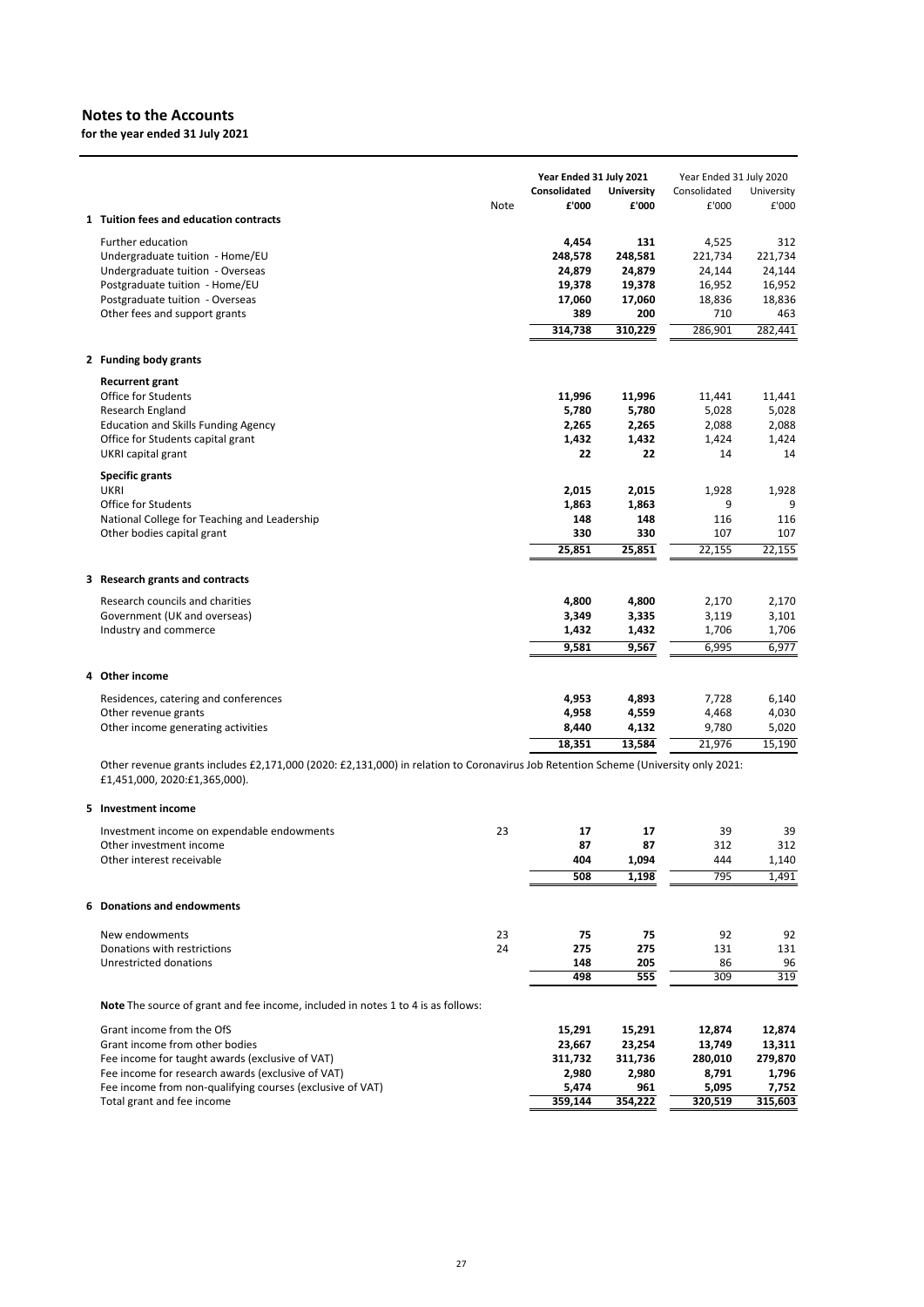**for the year ended 31 July 2021**

|                                                      |      | Year Ended 31 July 2021 |                   | Year Ended 31 July 2020      |            |
|------------------------------------------------------|------|-------------------------|-------------------|------------------------------|------------|
|                                                      |      | <b>Consolidated</b>     | <b>University</b> | Consolidated                 | University |
|                                                      | Note | £'000                   | £'000             | £'000                        | £'000      |
| 7 Staff costs                                        |      |                         |                   |                              |            |
| Employee costs:                                      |      |                         |                   |                              |            |
| Wages and salaries                                   |      | 160,179                 | 149,982           | 154,534                      | 144,558    |
| Social security costs                                |      | 16,051                  | 15,431            | 15,034                       | 14,521     |
| Other pension costs                                  |      | 29,287                  | 29,033            | 24,598                       | 24,445     |
| Pension operating costs                              | 21   | 22,926                  | 22,926            | 14,041                       | 14,041     |
| Total                                                |      | 228,443                 | 217,372           | 208,207                      | 197,565    |
|                                                      |      |                         |                   | 2021                         | 2020       |
| Emoluments of the Vice-Chancellor:                   |      |                         |                   | £'000                        | £'000      |
| Salary                                               |      |                         |                   | 273                          | 273        |
| Payment in lieu of pension contributions             |      |                         |                   | 44                           | 44         |
| <b>Bonus</b>                                         |      |                         | $\ddot{}$         | $\qquad \qquad \blacksquare$ | 20         |
|                                                      |      |                         |                   | 317                          | 337        |
| Pension contributions including contributions to USS |      |                         |                   | 5                            | 5          |
|                                                      |      |                         |                   | 322                          | 342        |

† Bonus is the bonus paid in year. The bonus paid in the year ended 31 July 2020 was earned and accrued in the previous financial year. No bonus was paid in the year ended 31 July 2021.

*Remuneration of other higher paid staff, excluding employer's pension contributions:*

| on of other higher paid staff, excluding employer's pension contributions: | No. | No. |
|----------------------------------------------------------------------------|-----|-----|
| £100,000 to £104,999                                                       | Δ   | 7   |
| £105,000 to £109,999                                                       |     | 3   |
| £110,000 to £114,999                                                       |     | 3   |
| £115,000 to £119,999                                                       |     | 5   |
| £120,000 to £124,999                                                       |     |     |
| £125,000 to £129,999                                                       |     | 1   |
| £130,000 to £134,999                                                       |     |     |
| £135,000 to £139,999                                                       |     |     |
| £140,000 to £144,999                                                       |     | 2   |
| £145,000 to £149,999                                                       |     | 4   |
| £150,000 to £154,999                                                       |     |     |
| £155,000 to £159,999                                                       |     |     |
| £165,000 to £169,999                                                       |     |     |
| £170,000 to £174,999                                                       |     |     |
| £175,000 to £179,999                                                       |     |     |
| £180,000 to £185,999                                                       |     |     |
| £185,000 to £189,999                                                       |     |     |
| £190,000 to £194,999                                                       |     |     |
| £200,000 to £204,999                                                       |     | 1   |
|                                                                            |     |     |

No remuneration was paid to the Chair of the Board of Governors nor to other non‐executive members of the Board and its subsidiary undertakings.

| Average weekly staff numbers (including senior post-holders) employed during the period: | 2021<br>Fte   | 2020<br>Fte |
|------------------------------------------------------------------------------------------|---------------|-------------|
| Academic departments                                                                     | 1,704         | 1,669       |
| Academic support services                                                                | 667           | 647         |
| Other support services                                                                   | 135           | 131         |
| Administration and central services                                                      | 1,011         | 923         |
| Estates                                                                                  | 404           | 420         |
| Other                                                                                    | 57            | 59          |
|                                                                                          | 3,978         | 3,849       |
| Compensation for loss of office - all staff                                              |               |             |
|                                                                                          | 2021          | 2020        |
|                                                                                          | £'000         | £'000       |
| Compensation paid/payable recorded within staff costs                                    | 478           | 866         |
|                                                                                          | 2021          | 2020        |
|                                                                                          | <b>Number</b> | Number      |
| Number of people to whom this was payable                                                | 37            | 44          |

Compensation was paid in cash from general University funds.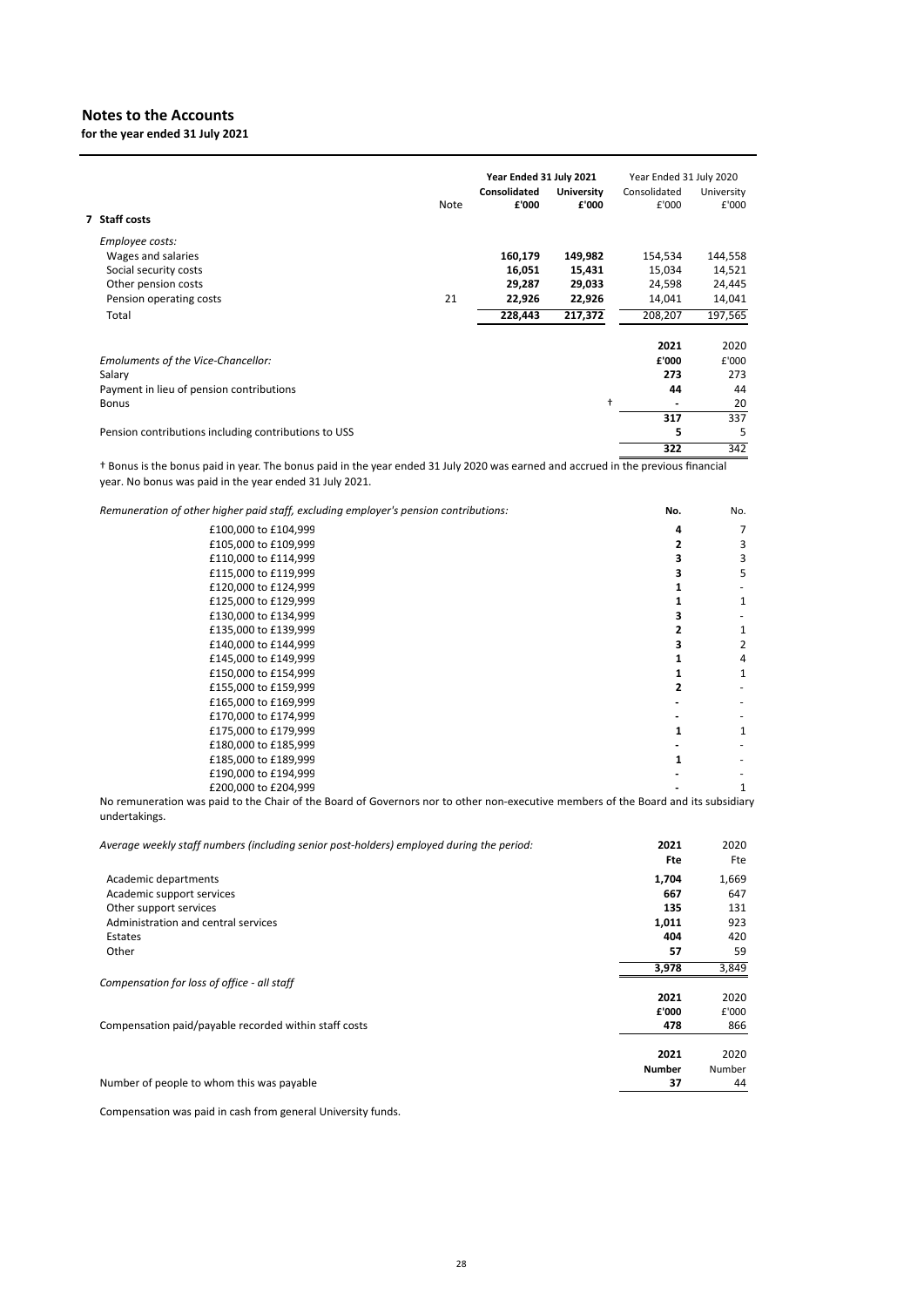#### **7 Staff costs (continued)**

#### *Key management personnel*

Key management personnel are those members of the University Executive Team, having authority and responsibility for planning, directing and controlling the activities of the University. Staff costs include compensation (salaries and benefits, including any employer's pension contributions) paid to key management personnel as follows:

|                                       | 2021  | 2020  |
|---------------------------------------|-------|-------|
|                                       | £'000 | £'000 |
| Key management personnel compensation | 1.842 | 2,009 |
|                                       |       |       |

#### *Trustees*

No trustee has received any remuneration/waived payments from the group during the year *(2020: None).*

The total expenses paid to or on behalf of the 21 trustees was £330 *(2020: £2,637 to 21 trustees)*. This represents travel and subsistence expenses incurred personally by the trustees in attending Board of Governors and Committee meetings and Charity events in their official capacity.

#### **Head of provider pay**

The Vice‐Chancellor does not receive any taxable benefits. He receives a non taxable benefit in the form of an annual health care assessment with a value of £1,334 (2020: £585).

The Vice-Chancellor's remuneration is reviewed annually by the Remuneration Committee, one of the sub-committees of the Board of Governors. The Remuneration Committee was established by the Board of Governors on 1 May 2018, taking over relevant duties from the former Remuneration and Employment Policy Committee.

The Vice-Chancellor is not a member of the Remuneration Committee. The Vice-Chancellor will normally attend the Committee's meetings but will withdraw from any discussions with regard to his own salary or other potential benefits. The Remuneration Committee is chaired by a senior independent member of the Board of Governors, and includes both a staff and student voice within its membership. In addition to five independent members of the Board of Governors, the Academic Board member on the Board of Governors (staff voice) and a recent NTU student (student voice) appointed by the Chair of the Board with the advice of the NTSU are both full members. The Remuneration Committee can draw on the expertise of an independent adviser.

When considering reward proposals for the Vice-Chancellor the Remuneration Committee considered the following indicators:

- performance in support of the University's strategic objectives and KPIs in the areas of teaching, research, management and administration, leadership of staff, partnerships and external relations internationally, nationally and locally and major initiatives and projects;
- the size and complexity of the University;
- the breadth, degree of complexity and level of challenge of the Vice-Chancellor's role;
- the nature of the HE markets and general issues of pay restraint, recruitment and retention challenges within the HE sector;
- the need to remain market competitive and reward exceptional, evidenced performance as well as retain and motivate for the future success of the University; and
- Benchmarking data in respect of comparator institutions, geographical location and specialism.

The data that supported these indicators were drawn from the following areas:

- University and Colleges Employer Associations Senior Staff Remuneration Survey;
- Committee of University Chairs' Vice‐Chancellor Salary Survey;
- In addition nationally determined job evaluation schemes, nationally negotiated pay awards and nationally recognised higher education pension schemes were all considered by the Committee.

The head of the provider's basic salary is 8.1 (2020: 8.1) times the median pay of staff, where the median pay is calculated on a fulltime equivalent basis for the salaries paid by the provider to its staff. The head of the provider's total remuneration is 9.4 (2020: 9.5) times the median total remuneration of staff, where the median total remuneration is calculated on a full-time equivalent basis for the total remuneration by the provider of its staff. The provisions of paragraph 12d of OfS accounts direction 19/20 have been adopted.

Further details on the pay, expenses and payments in lieu of pension contributions for the Vice‐Chancellor are available on the NTU website at https://www.ntu.ac.uk/about-us/governance/vice-chancellor/vice-chancellors-salary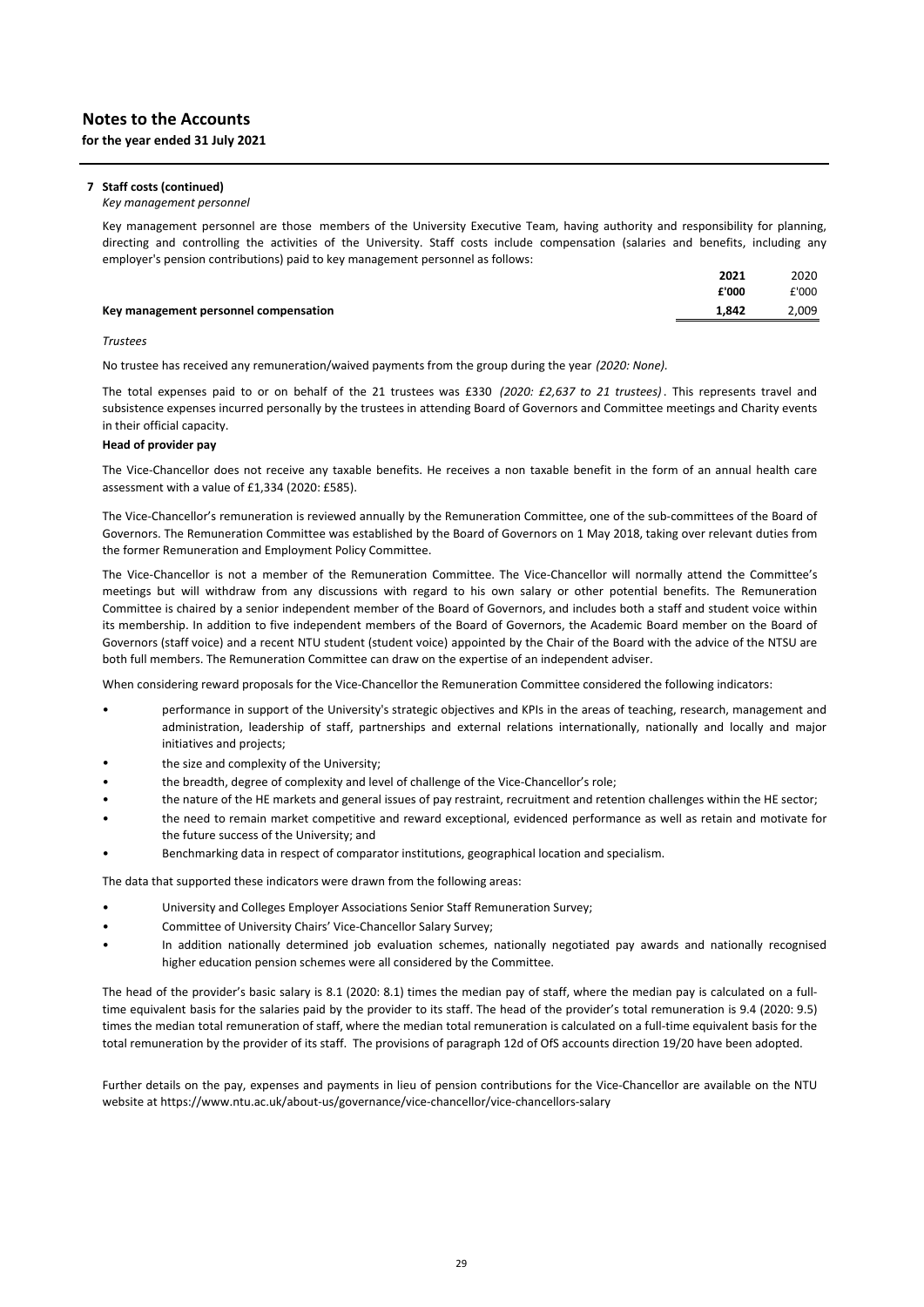**for the year ended 31 July 2021**

| 8 Analysis of other operating expenses by activity<br>27,352<br>28,133<br>Academic departments<br>19,640<br>22,544<br>Academic services<br>15,863<br>18,292<br>17,751<br>15,928<br>Administration and central services<br>28,697<br>32,936<br>28,130<br>32,583<br>10,030<br>8,865<br>12,047<br>Premises<br>12,475<br>6,569<br>9,287<br>Residences, catering and conferences<br>6,542<br>8,439<br>Research grants and contracts<br>4,567<br>4,307<br>3,075<br>2,919<br>Other expenses<br>928<br>1,195<br>88,723<br>97,753<br>92,634<br>99,984<br>Other operating expenses include:<br>External auditors remuneration in respect of audit services<br>83<br>59<br>74<br>48<br>External auditors remuneration in respect of non-audit services<br>18<br>2<br>Operating lease rentals - land and buildings<br>693<br>207<br>171<br>1,158<br>469<br>476<br>476<br>- other<br>469<br>9 Interest and other finance costs<br>Note<br>Bank interest on loans<br>3,929<br>3,929<br>4,000<br>4,000<br>21<br>5,077<br>4,938<br>Net charge on pension scheme<br>5,077<br>4,938<br>9,006<br>8,938<br>9,006<br>8,938<br>10 Taxation<br>Recognised in the statement of comprehensive income<br><b>Current tax</b><br>Current tax expense<br>Adjustment in respect of previous years<br><b>Current tax expense</b><br>Deferred tax<br>Origination and reversal of timing differences<br>1,033<br>(147)<br>Reduction in tax rate<br>Recognition of previously unrecognised tax losses<br>65<br>Deferred tax (charge)/ credit<br>1,098<br>(147)<br>(147)<br>Total tax (charge)/ credit<br>1,098<br>$\overline{\phantom{a}}$<br>$\overline{\phantom{a}}$ |  |  | Year Ended 31 July 2021<br><b>Consolidated</b><br>£'000 | <b>University</b><br>£'000 | Year Ended 31 July 2020<br>Consolidated<br>£'000 | University<br>£'000 |
|--------------------------------------------------------------------------------------------------------------------------------------------------------------------------------------------------------------------------------------------------------------------------------------------------------------------------------------------------------------------------------------------------------------------------------------------------------------------------------------------------------------------------------------------------------------------------------------------------------------------------------------------------------------------------------------------------------------------------------------------------------------------------------------------------------------------------------------------------------------------------------------------------------------------------------------------------------------------------------------------------------------------------------------------------------------------------------------------------------------------------------------------------------------------------------------------------------------------------------------------------------------------------------------------------------------------------------------------------------------------------------------------------------------------------------------------------------------------------------------------------------------------------------------------------------------------------------------------------------------------------------------|--|--|---------------------------------------------------------|----------------------------|--------------------------------------------------|---------------------|
|                                                                                                                                                                                                                                                                                                                                                                                                                                                                                                                                                                                                                                                                                                                                                                                                                                                                                                                                                                                                                                                                                                                                                                                                                                                                                                                                                                                                                                                                                                                                                                                                                                      |  |  |                                                         |                            |                                                  |                     |
|                                                                                                                                                                                                                                                                                                                                                                                                                                                                                                                                                                                                                                                                                                                                                                                                                                                                                                                                                                                                                                                                                                                                                                                                                                                                                                                                                                                                                                                                                                                                                                                                                                      |  |  |                                                         |                            |                                                  |                     |
|                                                                                                                                                                                                                                                                                                                                                                                                                                                                                                                                                                                                                                                                                                                                                                                                                                                                                                                                                                                                                                                                                                                                                                                                                                                                                                                                                                                                                                                                                                                                                                                                                                      |  |  |                                                         |                            |                                                  |                     |
|                                                                                                                                                                                                                                                                                                                                                                                                                                                                                                                                                                                                                                                                                                                                                                                                                                                                                                                                                                                                                                                                                                                                                                                                                                                                                                                                                                                                                                                                                                                                                                                                                                      |  |  |                                                         |                            |                                                  |                     |
|                                                                                                                                                                                                                                                                                                                                                                                                                                                                                                                                                                                                                                                                                                                                                                                                                                                                                                                                                                                                                                                                                                                                                                                                                                                                                                                                                                                                                                                                                                                                                                                                                                      |  |  |                                                         |                            |                                                  |                     |
|                                                                                                                                                                                                                                                                                                                                                                                                                                                                                                                                                                                                                                                                                                                                                                                                                                                                                                                                                                                                                                                                                                                                                                                                                                                                                                                                                                                                                                                                                                                                                                                                                                      |  |  |                                                         |                            |                                                  |                     |
|                                                                                                                                                                                                                                                                                                                                                                                                                                                                                                                                                                                                                                                                                                                                                                                                                                                                                                                                                                                                                                                                                                                                                                                                                                                                                                                                                                                                                                                                                                                                                                                                                                      |  |  |                                                         |                            |                                                  |                     |
|                                                                                                                                                                                                                                                                                                                                                                                                                                                                                                                                                                                                                                                                                                                                                                                                                                                                                                                                                                                                                                                                                                                                                                                                                                                                                                                                                                                                                                                                                                                                                                                                                                      |  |  |                                                         |                            |                                                  |                     |
|                                                                                                                                                                                                                                                                                                                                                                                                                                                                                                                                                                                                                                                                                                                                                                                                                                                                                                                                                                                                                                                                                                                                                                                                                                                                                                                                                                                                                                                                                                                                                                                                                                      |  |  |                                                         |                            |                                                  |                     |
|                                                                                                                                                                                                                                                                                                                                                                                                                                                                                                                                                                                                                                                                                                                                                                                                                                                                                                                                                                                                                                                                                                                                                                                                                                                                                                                                                                                                                                                                                                                                                                                                                                      |  |  |                                                         |                            |                                                  |                     |
|                                                                                                                                                                                                                                                                                                                                                                                                                                                                                                                                                                                                                                                                                                                                                                                                                                                                                                                                                                                                                                                                                                                                                                                                                                                                                                                                                                                                                                                                                                                                                                                                                                      |  |  |                                                         |                            |                                                  |                     |
|                                                                                                                                                                                                                                                                                                                                                                                                                                                                                                                                                                                                                                                                                                                                                                                                                                                                                                                                                                                                                                                                                                                                                                                                                                                                                                                                                                                                                                                                                                                                                                                                                                      |  |  |                                                         |                            |                                                  |                     |
|                                                                                                                                                                                                                                                                                                                                                                                                                                                                                                                                                                                                                                                                                                                                                                                                                                                                                                                                                                                                                                                                                                                                                                                                                                                                                                                                                                                                                                                                                                                                                                                                                                      |  |  |                                                         |                            |                                                  |                     |
|                                                                                                                                                                                                                                                                                                                                                                                                                                                                                                                                                                                                                                                                                                                                                                                                                                                                                                                                                                                                                                                                                                                                                                                                                                                                                                                                                                                                                                                                                                                                                                                                                                      |  |  |                                                         |                            |                                                  |                     |
|                                                                                                                                                                                                                                                                                                                                                                                                                                                                                                                                                                                                                                                                                                                                                                                                                                                                                                                                                                                                                                                                                                                                                                                                                                                                                                                                                                                                                                                                                                                                                                                                                                      |  |  |                                                         |                            |                                                  |                     |
|                                                                                                                                                                                                                                                                                                                                                                                                                                                                                                                                                                                                                                                                                                                                                                                                                                                                                                                                                                                                                                                                                                                                                                                                                                                                                                                                                                                                                                                                                                                                                                                                                                      |  |  |                                                         |                            |                                                  |                     |
|                                                                                                                                                                                                                                                                                                                                                                                                                                                                                                                                                                                                                                                                                                                                                                                                                                                                                                                                                                                                                                                                                                                                                                                                                                                                                                                                                                                                                                                                                                                                                                                                                                      |  |  |                                                         |                            |                                                  |                     |
|                                                                                                                                                                                                                                                                                                                                                                                                                                                                                                                                                                                                                                                                                                                                                                                                                                                                                                                                                                                                                                                                                                                                                                                                                                                                                                                                                                                                                                                                                                                                                                                                                                      |  |  |                                                         |                            |                                                  |                     |
|                                                                                                                                                                                                                                                                                                                                                                                                                                                                                                                                                                                                                                                                                                                                                                                                                                                                                                                                                                                                                                                                                                                                                                                                                                                                                                                                                                                                                                                                                                                                                                                                                                      |  |  |                                                         |                            |                                                  |                     |
|                                                                                                                                                                                                                                                                                                                                                                                                                                                                                                                                                                                                                                                                                                                                                                                                                                                                                                                                                                                                                                                                                                                                                                                                                                                                                                                                                                                                                                                                                                                                                                                                                                      |  |  |                                                         |                            |                                                  |                     |
|                                                                                                                                                                                                                                                                                                                                                                                                                                                                                                                                                                                                                                                                                                                                                                                                                                                                                                                                                                                                                                                                                                                                                                                                                                                                                                                                                                                                                                                                                                                                                                                                                                      |  |  |                                                         |                            |                                                  |                     |
|                                                                                                                                                                                                                                                                                                                                                                                                                                                                                                                                                                                                                                                                                                                                                                                                                                                                                                                                                                                                                                                                                                                                                                                                                                                                                                                                                                                                                                                                                                                                                                                                                                      |  |  |                                                         |                            |                                                  |                     |
|                                                                                                                                                                                                                                                                                                                                                                                                                                                                                                                                                                                                                                                                                                                                                                                                                                                                                                                                                                                                                                                                                                                                                                                                                                                                                                                                                                                                                                                                                                                                                                                                                                      |  |  |                                                         |                            |                                                  |                     |
|                                                                                                                                                                                                                                                                                                                                                                                                                                                                                                                                                                                                                                                                                                                                                                                                                                                                                                                                                                                                                                                                                                                                                                                                                                                                                                                                                                                                                                                                                                                                                                                                                                      |  |  |                                                         |                            |                                                  |                     |
|                                                                                                                                                                                                                                                                                                                                                                                                                                                                                                                                                                                                                                                                                                                                                                                                                                                                                                                                                                                                                                                                                                                                                                                                                                                                                                                                                                                                                                                                                                                                                                                                                                      |  |  |                                                         |                            |                                                  |                     |
|                                                                                                                                                                                                                                                                                                                                                                                                                                                                                                                                                                                                                                                                                                                                                                                                                                                                                                                                                                                                                                                                                                                                                                                                                                                                                                                                                                                                                                                                                                                                                                                                                                      |  |  |                                                         |                            |                                                  |                     |
|                                                                                                                                                                                                                                                                                                                                                                                                                                                                                                                                                                                                                                                                                                                                                                                                                                                                                                                                                                                                                                                                                                                                                                                                                                                                                                                                                                                                                                                                                                                                                                                                                                      |  |  |                                                         |                            |                                                  |                     |
|                                                                                                                                                                                                                                                                                                                                                                                                                                                                                                                                                                                                                                                                                                                                                                                                                                                                                                                                                                                                                                                                                                                                                                                                                                                                                                                                                                                                                                                                                                                                                                                                                                      |  |  |                                                         |                            |                                                  |                     |
|                                                                                                                                                                                                                                                                                                                                                                                                                                                                                                                                                                                                                                                                                                                                                                                                                                                                                                                                                                                                                                                                                                                                                                                                                                                                                                                                                                                                                                                                                                                                                                                                                                      |  |  |                                                         |                            |                                                  |                     |

The tax charge is represented in the consolidated balance sheet through the net financial impact of the creation of corporation tax payable (Note 19) and a deferred tax asset (Note 16) and the increase in the provision for deferred tax (Note 22).

# **11 Intangible assets**

| <b>Brand</b>                     |                |                          |       |                          |
|----------------------------------|----------------|--------------------------|-------|--------------------------|
| <b>Opening Balance</b>           | 2,797          | $\overline{\phantom{0}}$ | 2,333 | $\overline{\phantom{a}}$ |
| Additions                        | $\blacksquare$ | $\overline{\phantom{a}}$ | 972   | $\overline{\phantom{a}}$ |
| Amortisation charge for the year | (554)          | $\overline{\phantom{a}}$ | (508) | $\overline{\phantom{0}}$ |
| At 31 July 2021                  | 2,243          | $\overline{\phantom{a}}$ | 2.797 | $\overline{\phantom{a}}$ |
|                                  |                |                          |       |                          |

The amortisation period is 10 years.

#### **Negative goodwill**

| <b>Opening Balance</b> |                          | -                        | -                        | $\overline{\phantom{0}}$ |
|------------------------|--------------------------|--------------------------|--------------------------|--------------------------|
| Additions              | $\overline{\phantom{a}}$ | -                        | (128)                    | $\overline{\phantom{0}}$ |
| Amortisation           | $\overline{\phantom{a}}$ | -                        | 128                      | $\overline{\phantom{0}}$ |
| At 31 July 2021        | $\overline{\phantom{a}}$ | $\overline{\phantom{0}}$ | $\overline{\phantom{a}}$ | $\overline{\phantom{0}}$ |

The negative goodwill relates to the acquisition of Notts TV Limited on 20 May 2020.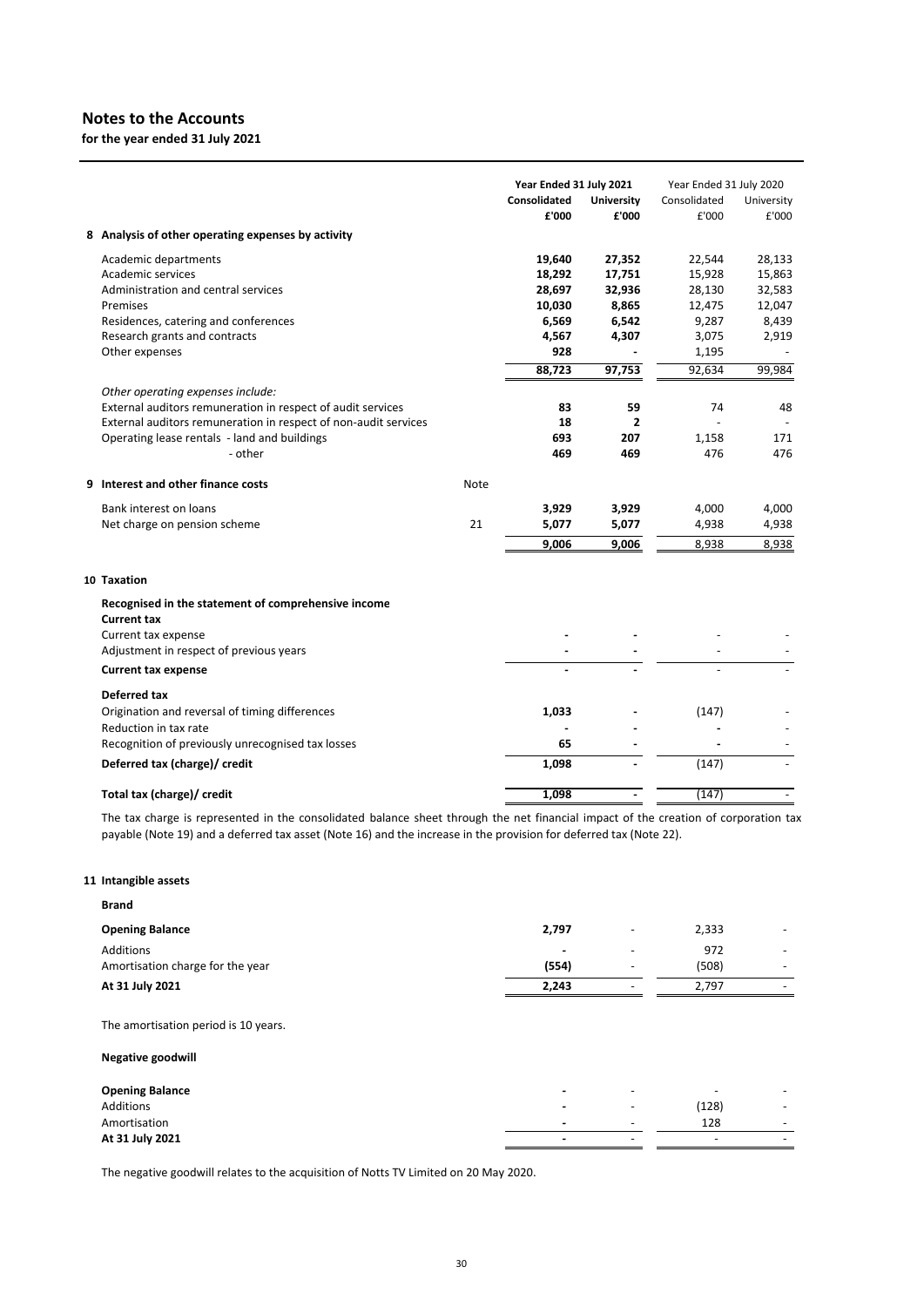**for the year ended 31 July 2021**

|                                | Investment<br>Land &     | <b>Freehold Land</b> | <b>Fixtures and</b> | <b>Furniture and</b> | Assets under<br>course of | <b>Total fixed</b> |
|--------------------------------|--------------------------|----------------------|---------------------|----------------------|---------------------------|--------------------|
|                                | <b>Buildings</b>         | and Buildings        | fittings            | equipment            | construction              | assets             |
| <b>Consolidated</b>            | £'000                    | £'000                | £'000               | £'000                | £'000                     | £'000              |
| <b>Cost or valuation</b>       |                          |                      |                     |                      |                           |                    |
| At 1 August 2020               | 5,830                    | 376,670              | 76,594              | 78,854               | 35,254                    | 573,202            |
| Additions                      |                          | 9,480                | 3,684               | 13,958               | 7,302                     | 34,424             |
| <b>Transfers</b>               |                          | 23,504               | 1,756               | 2,353                | (27, 613)                 |                    |
| <b>Disposals</b>               |                          | (1,820)              | (9,883)             | (14, 245)            |                           | (25, 948)          |
| At 31 July 2021                | 5,830                    | 407,834              | 72,151              | 80,920               | 14,943                    | 581,678            |
| Consisting of valuation as at: |                          |                      |                     |                      |                           |                    |
| 1 August 2014                  |                          | 273,909              |                     |                      |                           | 273,909            |
| 31 July 2020                   | 5,830                    |                      |                     |                      |                           | 5,830              |
| Cost                           |                          | 133,925              | 72,151              | 80,920               | 14,943                    | 301,939            |
|                                | 5,830                    | 407,834              | 72,151              | 80,920               | 14,943                    | 581,678            |
| Depreciation                   |                          |                      |                     |                      |                           |                    |
| At 1 August 2020               |                          | 37,014               | 39,928              | 44,243               |                           | 121,185            |
| Charge for the year            |                          | 7,914                | 4,674               | 10,508               |                           | 23,096             |
| Disposals                      |                          | (732)                | (9,883)             | (14, 245)            |                           | (24, 860)          |
| At 31 July 2021                |                          | 44,196               | 34,719              | 40,506               |                           | 119,421            |
| Net book value                 |                          |                      |                     |                      |                           |                    |
| At 31 July 2021                | 5,830                    | 363,638              | 37,432              | 40,414               | 14,943                    | 462,257            |
| At 31 July 2020                | 5,830                    | 339,656              | 36,666              | 34,611               | 35,254                    | 452,017            |
| <b>University</b>              |                          |                      |                     |                      |                           |                    |
| <b>Cost or valuation</b>       |                          |                      |                     |                      |                           |                    |
| At 1 August 2020               | 5,830                    | 352,183              | 74,319              | 71,395               | 29,833                    | 533,560            |
| <b>Additions</b>               |                          | 7,701                | 3,393               | 13,605               | 7,302                     | 32,001             |
| Transfers                      |                          | 18,126               | 1,756               | 2,310                | (22, 192)                 |                    |
| <b>Disposals</b>               |                          | (1,820)              | (9,786)             | (14, 127)            |                           | (25, 733)          |
| At 31 July 2021                | 5,830                    | 376,190              | 69,682              | 73,183               | 14,943                    | 539,828            |
| Consisting of valuation as at: |                          |                      |                     |                      |                           |                    |
| 1 August 2014                  |                          | 273,909              |                     |                      |                           | 273,909            |
| 31 July 2020                   | 5,830                    |                      |                     |                      |                           | 5,830              |
| Cost                           |                          | 102,281              | 69,682              | 73,183               | 14,943                    | 260,089            |
|                                | 5,830                    | 376,190              | 69,682              | 73,183               | 14,943                    | 539,828            |
| Depreciation                   |                          |                      |                     |                      |                           |                    |
| At 1 August 2020               |                          | 33,961               | 37,339              | 40,128               |                           | 111,428            |
| Charge for the year            |                          | 7,001                | 4,710               | 9,957                |                           | 21,668             |
| <b>Disposals</b>               |                          | (732)                | (9,786)             | (14, 127)            |                           | (24, 645)          |
| At 31 July 2021                | $\overline{\phantom{a}}$ | 40,230               | 32,263              | 35,958               | $\blacksquare$            | 108,451            |
| Net book value                 |                          |                      |                     |                      |                           |                    |
| At 31 July 2021                | 5,830                    | 335,960              | 37,419              | 37,225               | 14,943                    | 431,377            |
| At 31 July 2020                | 5,830                    | 318,222              | 36,980              | 31,267               | 29,833                    | 422,132            |

A full valuation as at 1 August 2014 of the University's land and buildings (including those of its subsidiaries, where applicable) was carried out by an independent and professionally qualified Valuer. In addition, building assets transferred at cost from Assets under the course of construction during the period 1st August 2014 to 31st July 2015 were also subject to full valuation.

The investment land and buildings were revalued as at 31 July 2020 following a professional revaluation. At 31 July 2021, investment land and buildings included £490,000 (2020 ‐ £490,000) in respect of freehold land which is not depreciated.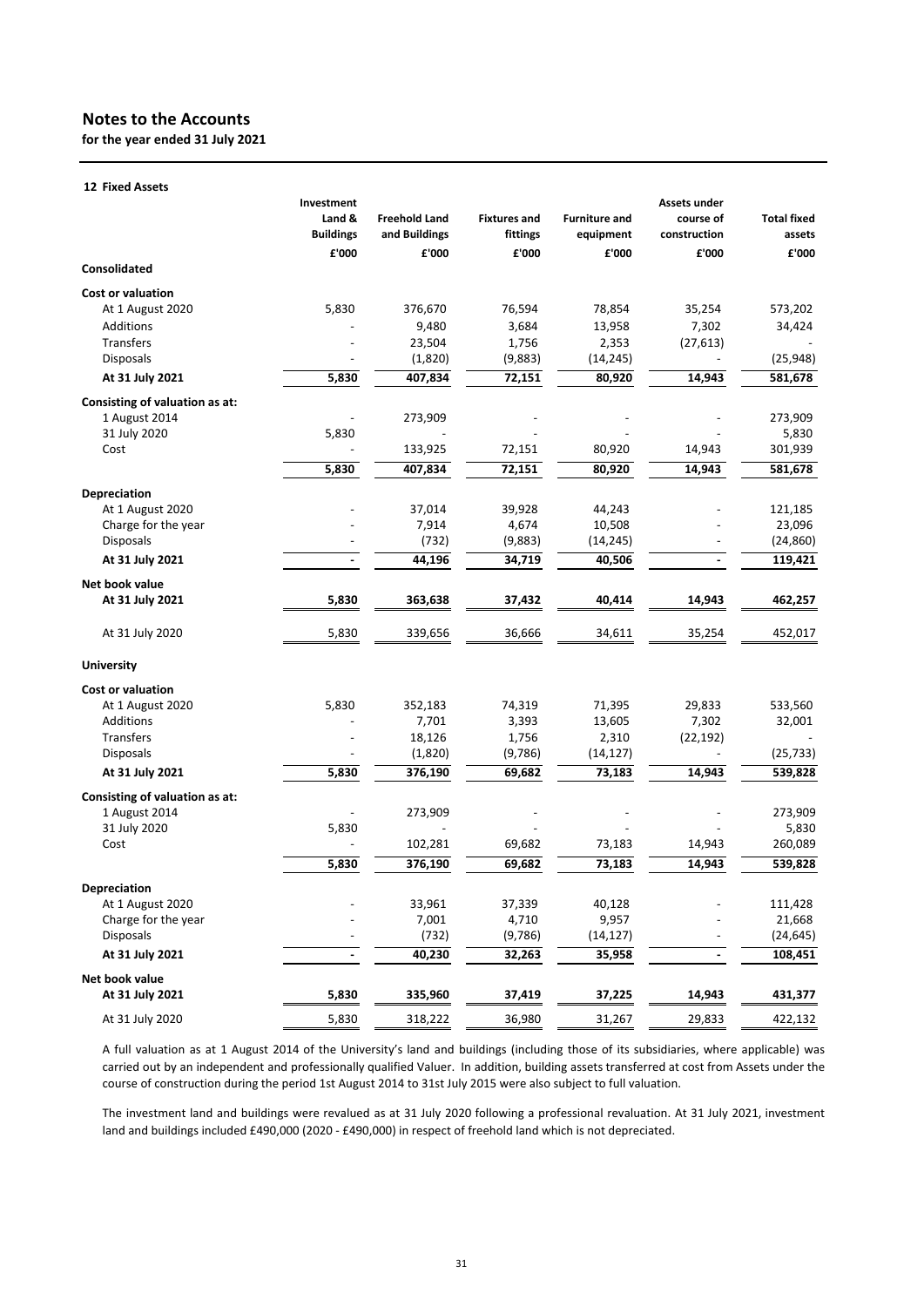#### **12. Fixed Assets (continued)**

At 31 July 2021, freehold land and buildings included £43,243,180 (2020 ‐ £39,241,180) in respect of freehold land which is not depreciated. There are no amounts held under finance lease.

On 2 August 1999 the University signed a deed preserving the 'further education asset base' inherited following its merger with Brackenhurst College on 1 April 1999. In the event of a total failure to preserve the asset base, the Education and Skills Funding Agency shall have the right to call for the repayment of the 'further education asset base', being the greater of the value of indexed‐based 'chattels' less 'liabilities' or the total cost of replacing the land asset with accommodation and facilities of comparable quality, size and location.

In 1999/2000 the University entered into a lease with a developer for the provision of a hotel/gym complex on its Goldsmith Square car park. The lease is for 50 years with breaks at 15 and 25 years. At the conclusion of the lease, the whole of the property will revert to the University.

During 2007/08 the University entered into an amended lease agreement with UPP Group Limited and UPP Nottingham Limited for the majority of its student residences. The University received consideration totalling £11,032,000 in 2007/08 in respect of this transaction, including a 20% shareholding in UPP Nottingham Limited and an entitlement to loan notes to be issued by UPP Nottingham Limited. In 2009/10 the University received consideration totalling £652,000 in respect of an additional entitlement to loan notes. The leases are for 40 years maturing in 2048 and at the conclusion of the leases the properties will revert to the University.

In 2009/10 the University entered into a lease agreement with UPP (Clifton) Limited for the provision of a new student residence on the Clifton campus. The University received a gross consideration totalling £7,333,000, which net of costs totalled £6,880,000. The transaction included a 20% shareholding in UPP (Clifton) Limited and an entitlement to loan notes to be issued by UPP (Clifton) Limited. The lease is co-terminus with the existing UPP agreements and at the conclusion of the lease the properties will revert to the University.

In 2011/12 the University entered into a new lease agreement with UPP (Byron) Limited for the provision of a new student residence and new Students Union building on the City campus. The University received a premium of £1,833,000 in respect of the agreement. The transaction includes a 20% shareholding in UPP (Byron) Limited and an entitlement to loan notes to be issued by UPP (Byron) Limited. On completion of the building in 2013/14 the University received a further lease premium of £11,813,000 as a fixed asset rather than cash.

#### **13 Non‐current Investments**

|                         |            | Investment in  |                    |         |
|-------------------------|------------|----------------|--------------------|---------|
|                         |            | joint ventures |                    |         |
|                         | Subsidiary | and            | Other              |         |
|                         | companies  | associates     | <b>Investments</b> | Total   |
| Consolidated            | £'000      | £'000          | £'000              | £'000   |
| <b>At 1 August 2020</b> |            | 2,245          | 864                | 3,109   |
| Additions               |            | 100            |                    | 100     |
| Fair value adjustments  |            | (318)          | 158                | (160)   |
| <b>Disposals</b>        |            | (1,622)        |                    | (1,622) |
| Impairments             |            | (40)           |                    | (40)    |
| At 31 July 2021         |            | 365            | 1,022              | 1,387   |
| <b>University</b>       |            |                |                    |         |
| <b>At 1 August 2020</b> | 4,948      | 441            | 864                | 6,253   |
| Additions               |            | $\overline{a}$ |                    |         |
| Fair value adjustments  |            |                | 158                | 158     |
| <b>Disposals</b>        |            | (200)          |                    | (200)   |
| Impairments             |            |                |                    |         |
| At 31 July 2021         | 4,948      | 241            | 1,022              | 6,211   |

#### *Other Investments*

The Group holds 32,258 ordinary shares in Experian Plc (2020: 32,258) which were valued at £31.7 per share (2020: £26.8) as per the closing Sell position on the London Stock Exchange as at 31 July 2021.

|                           | <b>Shareholding %</b> | Cost £ | Value £ |
|---------------------------|-----------------------|--------|---------|
| Intelligent OMICS Limited | 50                    | 550    | -       |
| SiActive Limited          |                       |        |         |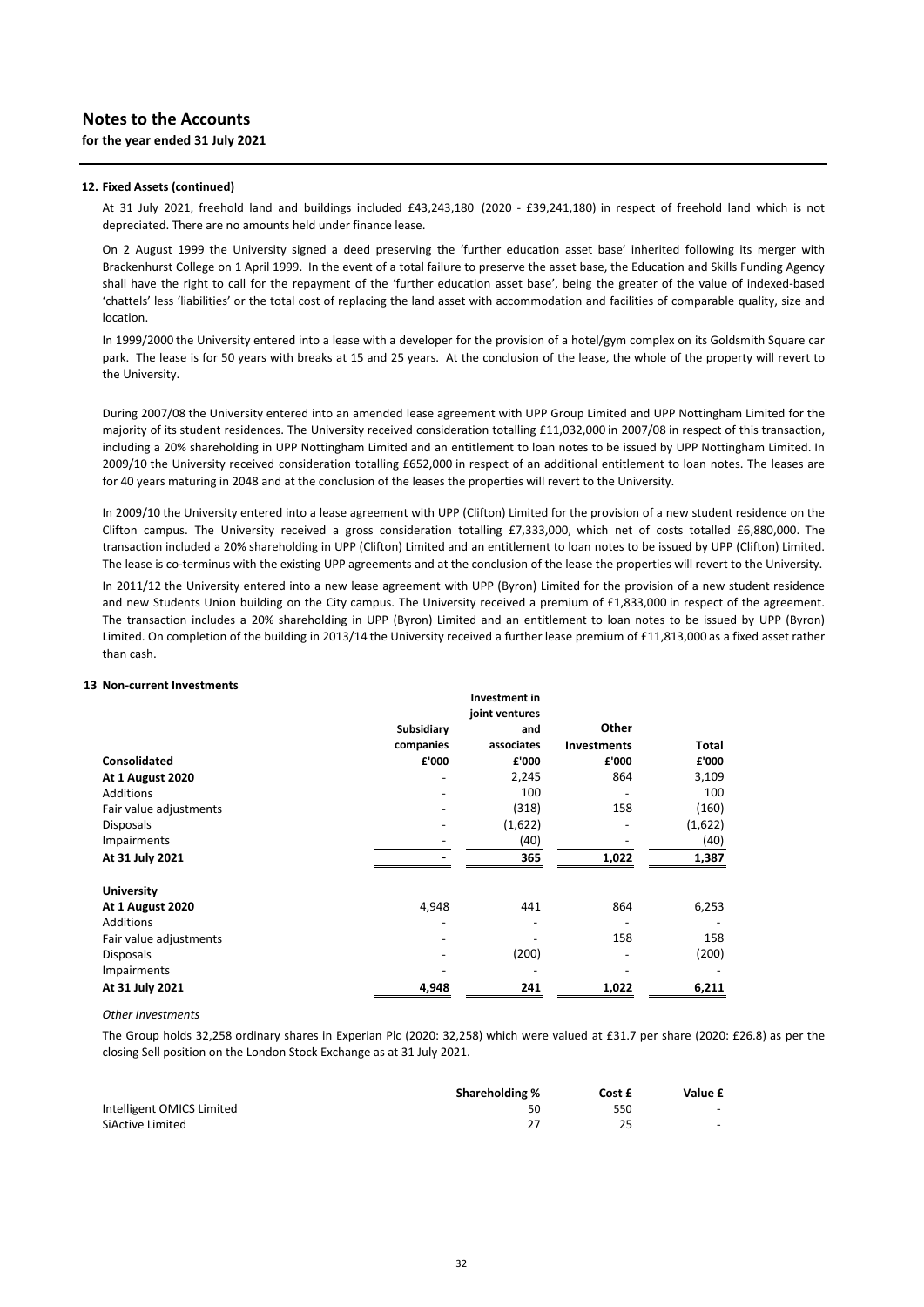# **Notes to the Accounts for the year ended 31 July 2021**

#### **13 Non‐current Investments (continued)**

#### *Other Investments (cont'd)*

The Group also holds shares in a number of companies which have been set up through The HIVE Initiative. Details of these investments have not been disclosed due to their insignificant nature.

### *Subsidiary Companies*

The University owns 100% of the issued share capital of the following companies which are registered in England and Wales and operating in the UK.

| <b>Company Name</b>                            | No. of Ord<br><b>Shares</b> | Cost of<br>Investment<br>£'000 | Value of<br>Investment<br>£'000 |
|------------------------------------------------|-----------------------------|--------------------------------|---------------------------------|
| Nottingham Law School Limited                  | 1,667,000                   | 1,667                          |                                 |
| Nottingham Consultants Limited                 | 555.000                     | 555                            |                                 |
| Nottingham Trent Residences 1 plc              | 5,000,004                   | 2,500                          |                                 |
| Nottingham Trent International College Limited |                             |                                |                                 |
| Nottingham Conference Centre Limited           |                             |                                |                                 |
| <b>Confetti Constellations Limited</b>         | 100                         | 3.976                          | 3,976                           |
| Notts TV Limited *                             | 700                         | 160                            |                                 |

In addition, the University is the sole subscriber to the following companies limited by guarantee, registered in England and Wales and operating in the UK

#### **Company Name**

Nova Centric Limited NTU Temporary Staff Limited \* MTIF (BEZ) Limited \* \* exempt from audit under the requirements of s479A of the Companies Act 2006 The registered office for all subsidiaries is 50 Shakespeare Street, Nottingham, NG1 4FQ. Nottingham Law School Legal Advice Centre Limited \*

### **14 Investment in joint ventures and associates Consolidated University Consolidated University**

|                                                     |              | 2021       | 2021                     | 2020                     | 2020       |
|-----------------------------------------------------|--------------|------------|--------------------------|--------------------------|------------|
|                                                     | Shareholding | Value of   | Value of                 | Value of                 | Value of   |
| <b>Company Name</b>                                 | percentage   | Investment | Investment               | Investment               | Investment |
| <b>Associate</b>                                    | %            | £'000      | £'000                    | £'000                    | £'000      |
| <b>UPP Clifton Limited</b>                          | 20           | 78         | 78                       | 78                       | 78         |
| UPP Byron Limited                                   | 20           | 113        | 113                      | 113                      | 113        |
| <b>NET</b>                                          | n/a          | 50         | 50                       | 50                       | 50         |
| Loreus Limited                                      | 10           |            |                          |                          |            |
| Halo X-Ray Technologies Limited                     | 37           | 24         | $\overline{\phantom{0}}$ | 64                       |            |
| <b>ESITU Limited</b>                                | 49           | 100        |                          | $\overline{\phantom{0}}$ |            |
| Joint venture                                       |              |            |                          |                          |            |
| BioCity Group Ltd (sold in year ended 31 July 2021) | 50           |            |                          | 1,940                    | 200        |
|                                                     |              | 365        | 241                      | 2,245                    | 441        |

The Group's holdings in UPP Clifton Limited and UPP Byron Limited were a result of property lease financing arrangement considerations (see Note 12).

The University sold its interest in Biocity Group Limited on 29 March 2021 for £9.6m.The Group's participating interest in BioCity Group Limited related to the net assets in the joint venture arrangement entered into by the University to form BioCity Nottingham Limited with the University of Nottingham and the East Midlands Development Agency (EMDA). Following the abolition of EMDA in March 2012 the University had continued the joint venture arrangement with the University of Nottingham.

BioCity Group Limited owned 75% of BioCity Scotland Limited formed with a minority interest partner. BioCity Scotland Limited was gifted land, plant, equipment and stock by Merck to the value of £11.3m in 2012. BioCity Group Limited was treated as a joint venture as the University was party to a contractual agreement with a party outside the group to undertake an economic activity that is subject to joint control. The last year end of the joint venture before 31 July 2021 is 31 December 2020.

Associated companies are accounted for using the cost method. The value of investment in Loreus Limited is £10 (Ten pounds).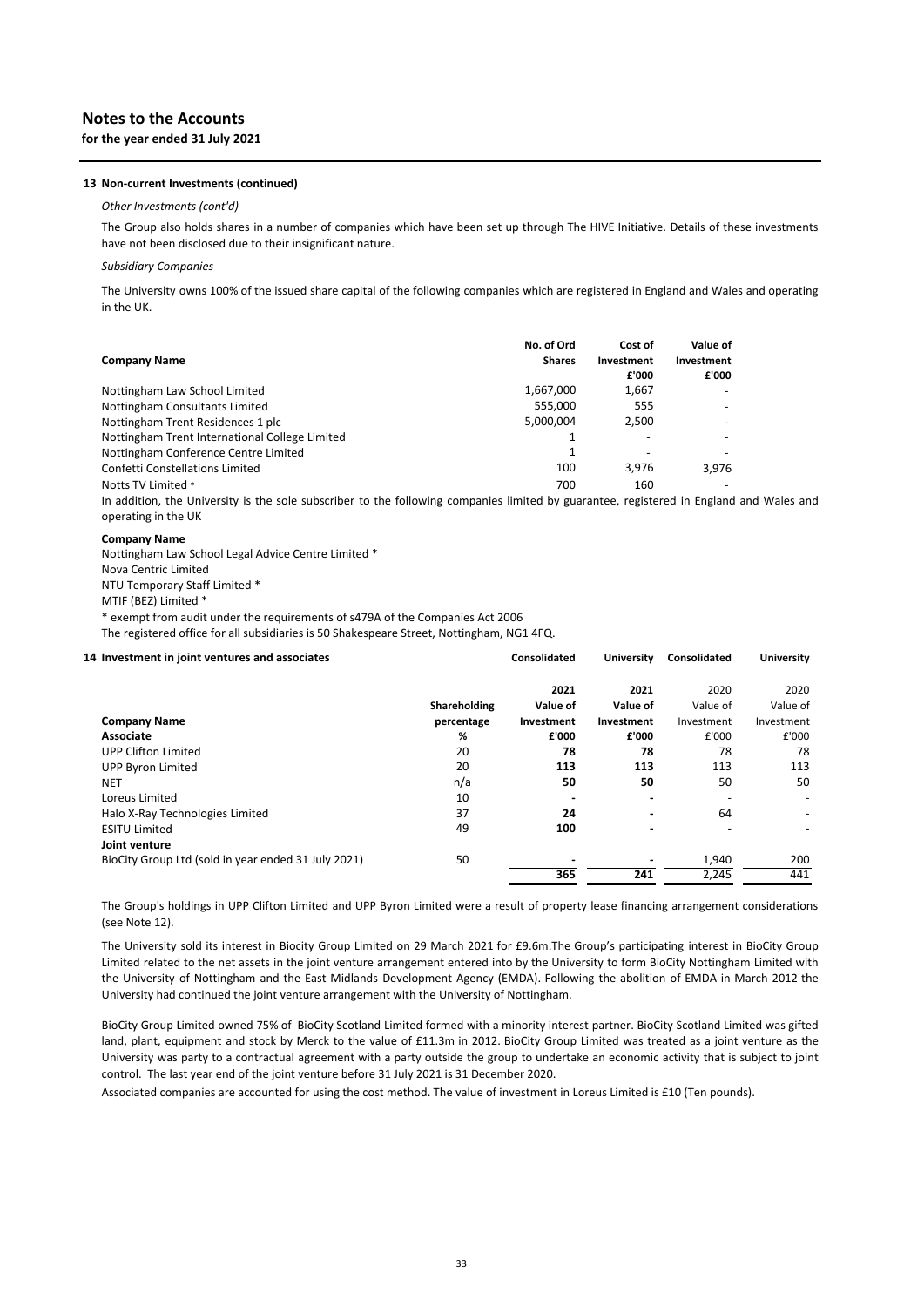**for the year ended 31 July 2021**

|                                                          |              | Year Ended 31 July 2021 |              | Year Ended 31 July 2020 |
|----------------------------------------------------------|--------------|-------------------------|--------------|-------------------------|
|                                                          | Consolidated | <b>University</b>       | Consolidated | University              |
|                                                          | £'000        | £'000                   | £'000        | £'000                   |
| 15 Stock and stores in hand                              |              |                         |              |                         |
| Finished goods                                           | 312          | 232                     | 316          | 215                     |
| Goods for resale                                         | 103          | 51                      | 265          | 52                      |
|                                                          | 415          | 283                     | 581          | 267                     |
| 16 Debtors: amounts falling due within one year          |              |                         |              |                         |
| <b>Trade Debtors</b>                                     | 7,214        | 5,470                   | 8,864        | 7,412                   |
| Amounts due by group undertaking companies               |              | 1,495                   |              | 15,526                  |
| Deferred tax asset                                       | 109          |                         | 25           |                         |
| Accrued Income                                           | 6,430        | 6,189                   | 6,962        | 6,645                   |
| Prepayments                                              | 2,431        | 2,087                   | 2,252        | 2,046                   |
| Other debtors                                            | 205          |                         | 836          | 150                     |
|                                                          | 16,389       | 15,241                  | 18,939       | 31,779                  |
| 17 Debtors: amounts falling due after more than one year |              |                         |              |                         |
| Loan notes                                               | 3,174        | 3,174                   | 3,174        | 3,174                   |
| Amounts due by group undertaking companies               |              | 23,064                  |              | 10,865                  |
|                                                          | 3,174        | 26,238                  | 3,174        | 14,039                  |

The loan notes were received as part of the consideration for the lease agreements for UPP Clifton Limited and UPP Byron Limited. They are operative over the life of the concession.

### **18 Current Investments**

| Short term deposits | 20.000 | 20,000 | $\overline{\phantom{0}}$ |  |
|---------------------|--------|--------|--------------------------|--|
|                     | 20.000 | 20,000 |                          |  |

Deposits are held with banks and building societies operating in the London market and licensed by the Financial Services Authority with more than three months but less than twelve months maturity at the balance sheet date. The interest rates for these deposits are fixed for the duration of the deposit at time of placement.

At 31 July 2021 the weighted average interest rate of these fixed rate deposits was 0.05% per annum and the remaining weighted average period for which the interest rate is fixed on these deposits was 92 days.

| 19 Creditors: amounts falling due within one year |      | Year Ended 31 July 2021  |                   | Year Ended 31 July 2020  |            |  |
|---------------------------------------------------|------|--------------------------|-------------------|--------------------------|------------|--|
|                                                   |      | Consolidated             | <b>University</b> | Consolidated             | University |  |
|                                                   | Note | £'000                    | £'000             | £'000                    | £'000      |  |
| Unsecured loans                                   |      | $\overline{\phantom{a}}$ |                   | 20,000                   | 20,000     |  |
| Salix Finance Loan                                | 20   | 223                      | 223               | 391                      | 391        |  |
| Amounts due to group undertaking companies        |      | $\overline{\phantom{0}}$ | 388               | $\overline{\phantom{a}}$ |            |  |
| Trade creditors                                   |      | 5.320                    | 3.676             | 5.114                    | 3,877      |  |
| Social security and other taxation payable        |      | 9,234                    | 8,903             | 5.750                    | 5,509      |  |
| Corporation tax payable                           |      |                          |                   |                          |            |  |
| Other creditors                                   |      | 1.477                    | 1.270             | 706                      | 657        |  |
| General accruals                                  |      | 22,150                   | 20,954            | 18,923                   | 17,126     |  |
| Deferred income                                   |      | 18.984                   | 18,675            | 15.611                   | 15,127     |  |
|                                                   |      | 57.388                   | 54.089            | 66.495                   | 62.687     |  |

#### *Deferred income*

The following items of income which have been deferred until specific performance related conditions have been met.

| Tuition fee income                    |    | 9.384  | 9.298  | 7.224  | 7,201  |
|---------------------------------------|----|--------|--------|--------|--------|
| Government non-recurrent grant income | 30 | 1.999  | 1.999  | 1,621  | 1,621  |
| Research grant income                 |    | 4.071  | 4.071  | 3.837  | 3,837  |
| Other grant income                    |    | 1.467  | 1.455  | 526    | 523    |
| Other income                          |    | 2.063  | 1.852  | 2.403  | 1,945  |
|                                       |    | 18.984 | 18.675 | 15.611 | 15.127 |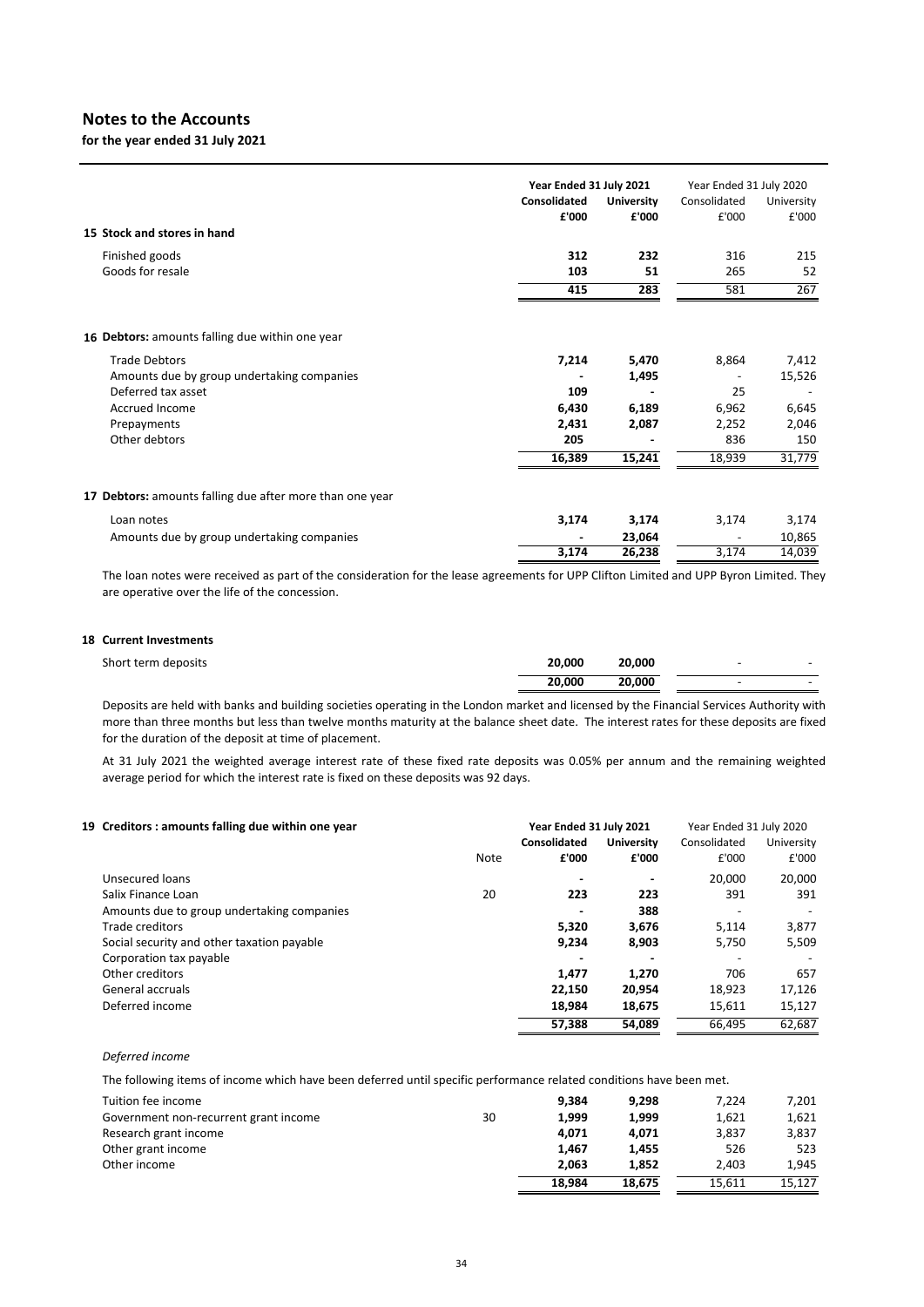**for the year ended 31 July 2021**

|                                                            |      | Year Ended 31 July 2021 |                   | Year Ended 31 July 2020 |            |
|------------------------------------------------------------|------|-------------------------|-------------------|-------------------------|------------|
|                                                            |      | Consolidated            | <b>University</b> | Consolidated            | University |
|                                                            | Note | £'000                   | £'000             | £'000                   | £'000      |
| 20 Creditors: amounts falling due after more than one year |      |                         |                   |                         |            |
| Other creditors                                            |      | 24                      | 24                | 129                     | 129        |
| Government non-recurrent grant deferred income             | 30   | 69,593                  | 69,593            | 62,377                  | 62,377     |
|                                                            |      | 69,617                  | 69,617            | 62,506                  | 62,506     |
| Salix Finance Loans                                        |      | 279                     | 279               | 503                     | 503        |
| Bank loans                                                 |      | 40.000                  | 40.000            | 40.000                  | 40,000     |
| Other loans                                                |      | 44.000                  | 44,000            | 44.000                  | 44,000     |
| Total bank and other loans                                 |      | 84.279                  | 84.279            | 84.503                  | 84,503     |
|                                                            |      | 153.896                 | 153.896           | 147.009                 | 147.009    |

Salix have been working with Universities since 2006, currently offering finance on behalf of the Department of Business, Energy and Industrial Strategy (BEIS) and previously through the joint‐funded Revolving Green Fund Scheme 1 and 4 and with the Office for Students (OfS).

| Analysis of bank and other loans<br>Due within one year | 223    | 223    | 20,391  | 20,391  |
|---------------------------------------------------------|--------|--------|---------|---------|
| Due between one and two years                           | 199    | 199    | 223     | 223     |
| Due between two and five years                          | 80     | 80     | 280     | 280     |
| Due in five years or more                               | 84,000 | 84,000 | 84,000  | 84,000  |
| Due after more than one year                            | 84,279 | 84,279 | 84,503  | 84,503  |
| <b>Total debt</b>                                       | 84,502 | 84,502 | 104,894 | 104,894 |
| Analysis of debt by repayable date:                     |        |        |         |         |
| Loan repayable by 2021                                  |        |        | 20,125  | 20,125  |
| Loan repayable by 2023                                  | 219    | 219    | 328     | 328     |
| Loan repayable by 2025                                  | 283    | 283    | 441     | 441     |
| Loan repayable by 2038                                  | 40,000 | 40,000 | 40,000  | 40,000  |
| Loan repayable by 2043                                  | 44.000 | 44.000 | 44.000  | 44,000  |
|                                                         | 84,502 | 84,502 | 104,894 | 104,894 |

| Lender                 | Original<br>loan | Rate of<br><b>Interest</b> |
|------------------------|------------------|----------------------------|
|                        | £'000            |                            |
| Salix Finance Limited  | 2,036            | 0.00%                      |
| Roval Bank of Scotland | 40.000           | 5.53%                      |
| 3.01% loan notes       | 44,000           | 3.01%                      |
| Total                  | 86.036           |                            |

The £40m and the £44m are repayable in a single amount at the end of the loan period. The Salix loans are repayable in instalments over the loan period. All loans are unsecured.

The 3.01% loan notes were issued on 4 June 2018 to The Lincoln National Life Insurance Company. The loan notes are due for repayment on 4 June 2043.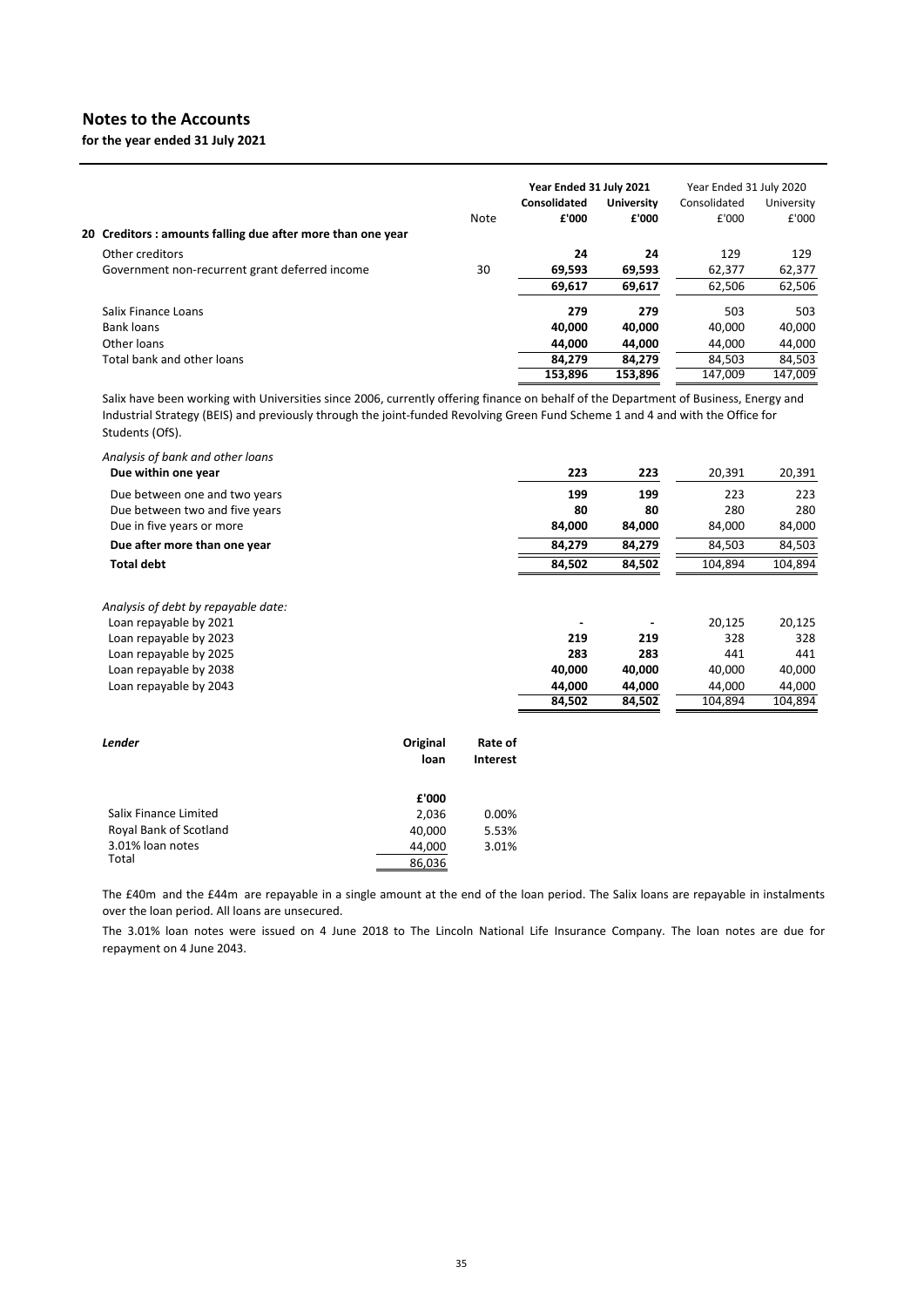**for the year ended 31 July 2021**

#### **21 Provisions for liabilities and charges**

|                                    | <b>USS pension</b><br>fund deficit<br>obligation | <b>Enhanced</b><br>pensions on<br>termination | DB pension<br>obligations<br>(Note 33)<br>£'000 | <b>Total</b><br>Pension<br><b>Provisions</b> | Other<br>provisions<br>£'000 |
|------------------------------------|--------------------------------------------------|-----------------------------------------------|-------------------------------------------------|----------------------------------------------|------------------------------|
|                                    | £'000                                            | £'000                                         |                                                 | £'000                                        |                              |
| At 1 August 2020                   | 3.106                                            | 13.526                                        | 354.228                                         | 370.860                                      |                              |
| Utilised in year                   |                                                  | (802)                                         |                                                 | (802)                                        |                              |
| Additions in year - Income         |                                                  |                                               |                                                 |                                              | 4,016                        |
| Additions in year - Operating cost | 18                                               |                                               | 22,908                                          | 22,926                                       |                              |
| Additions in year - Interest       | 23                                               | 176                                           | 4,878                                           | 5,077                                        |                              |
| Actuarial (gain)/loss              |                                                  | (210)                                         | 4,933                                           | 4,723                                        |                              |
| At 31 July 2021                    | 3,147                                            | 12.690                                        | 386.947                                         | 402,784                                      | 4,016                        |

#### *USS pension fund*

The obligation to fund the past deficit on the Universities Superannuation Scheme (USS) arises from the contractual obligation with the pension scheme for total payments relating to benefits arising from past performance. Management have assessed future employees within the USS scheme and salary payment over the period of the contracted obligation in assessing the value of this provision.

Following the completion of the 2018 actuarial valuation, a new deficit recovery plan has been agreed of which more detail is given in note 33. This new plan requires deficit payments of 2% of salaries from 1 October 2019 to 30 September 2021 and then payments of 6% of salaries from 1 October 2021 to 31 March 2028.

*Enhanced pensions on termination*

The enhanced pensions on termination scheme is accounted for as a defined benefit scheme.

This relates to unfunded pension payments to which the university is committed.

The assumptions for calculating the provision for enhanced pensions on termination under FRS 102, are as follows:

1.6% Discount Rate

2.6% *Other provision* Inflation Rate

The other provision relates to potential repayment of income.

#### **22 Provision for deferred tax**

| 2021    | 2020  |
|---------|-------|
| £'000   | £'000 |
|         | 1,052 |
|         | (8)   |
|         | (31)  |
|         | 1,013 |
|         |       |
| (1,013) |       |
| 1,013   |       |
|         |       |
|         |       |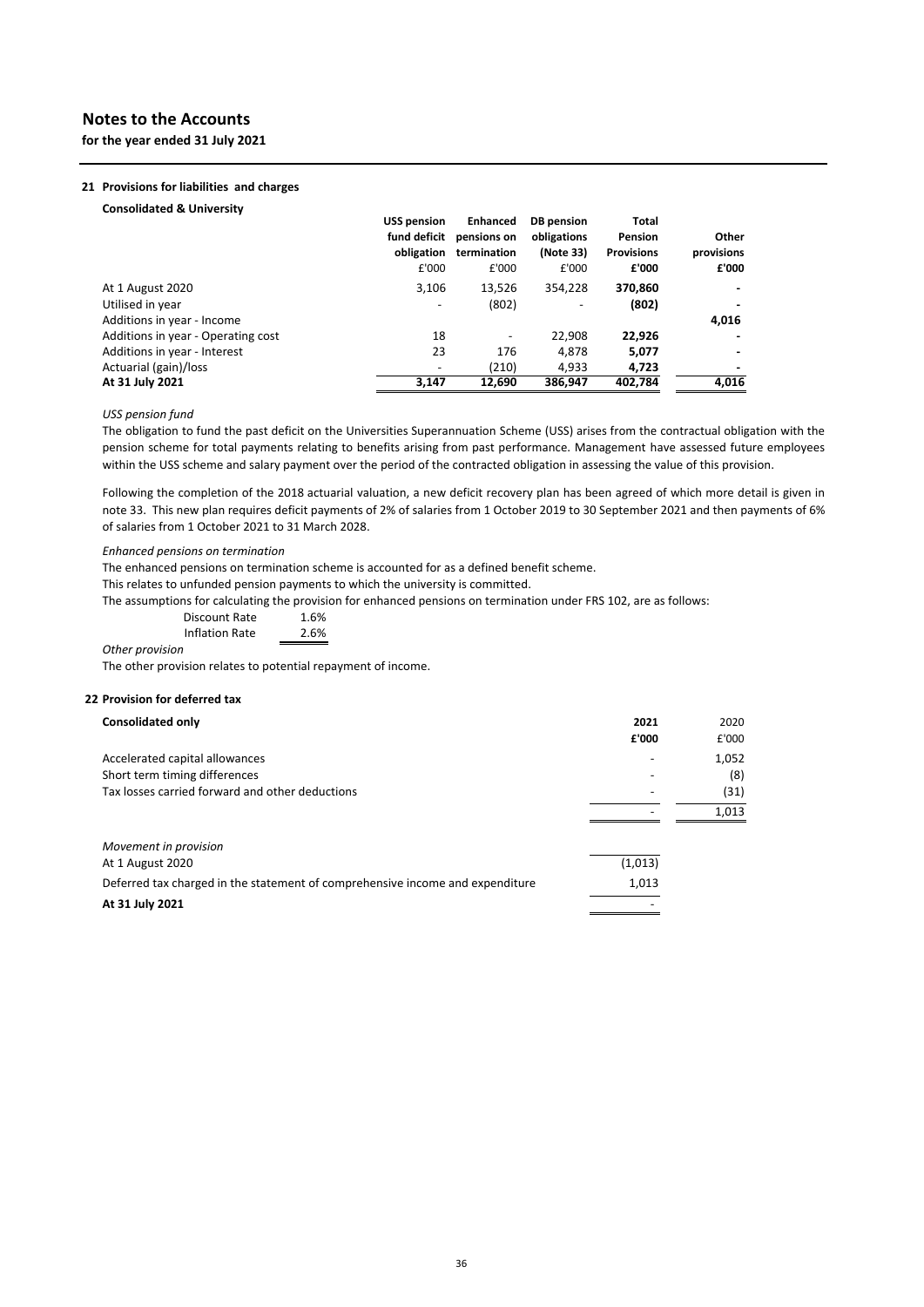**for the year ended 31 July 2021**

| 23 Endowment Reserves                             |                   |                                    |       |
|---------------------------------------------------|-------------------|------------------------------------|-------|
|                                                   |                   | <b>Consolidated and University</b> |       |
|                                                   | <b>Restricted</b> | 2021                               | 2020  |
|                                                   | Expendable        | <b>Total</b>                       | Total |
|                                                   | £'000             | £'000                              | £'000 |
| <b>Balances at 1 August</b>                       |                   |                                    |       |
| Capital                                           | 4,960             | 4,960                              | 5,218 |
| Accumulated income                                |                   |                                    |       |
|                                                   | 4,960             | 4,960                              | 5,218 |
| New endowments                                    | 75                | 75                                 | 92    |
| Investment income                                 | 17                | 17                                 | 39    |
| Expenditure                                       | (213)             | (213)                              | (389) |
| Total endowment comprehensive income for the year | (121)             | (121)                              | (258) |
| At 31 July                                        | 4,839             | 4,839                              | 4,960 |
| <b>Represented by:</b>                            |                   |                                    |       |
| Capital                                           | 4,839             | 4,839                              | 4,960 |
| Accumulated income                                |                   |                                    |       |
|                                                   | 4,839             | 4,839                              | 4,960 |
| Analysis by type of purpose:                      |                   |                                    |       |
| Research support                                  | 4,839             | 4,839                              | 4,960 |
|                                                   | 4,839             | 4,839                              | 4,960 |
| Analysis by asset                                 |                   |                                    |       |
| Current and non-current asset investments         |                   |                                    |       |
| Cash & cash equivalents                           |                   | 4,839                              | 4,960 |
|                                                   |                   | 4,839                              | 4,960 |

Restricted expendable endowments represents £4.84m relating to connected institutions under paragraph 28 Schedule 2 of the Charities Act 2011, for funds received from the Van Geest Foundation Cancer Research Fund, a charitable trust established to administer funds donated by John and Lucille van Geest Foundation. The objects of the fund are to advance education at the University into all aspects of cancer biology and contribute towards and meet the costs of cancer research undertaken at the University and the publication of useful results of such research.

### **24 Restricted Reserves**

| Reserves with restrictions are as follows:                        |                           | <b>Consolidated and University</b> |                |  |
|-------------------------------------------------------------------|---------------------------|------------------------------------|----------------|--|
|                                                                   |                           | 2021                               | 2020           |  |
|                                                                   | <b>Donations</b><br>£'000 | Total<br>£'000                     | Total<br>£'000 |  |
| Balances at 1 August                                              | 148                       | 148                                | 60             |  |
| New grants                                                        |                           |                                    |                |  |
| New donations                                                     | 275                       | 275                                | 131            |  |
| Capital grants utilised                                           |                           |                                    |                |  |
| Expenditure                                                       | (135)                     | (135)                              | (43)           |  |
| Total restricted comprehensive income for the year                | 140                       | 140                                | 88             |  |
| At 31 July                                                        | 288                       | 288                                | 148            |  |
| Analysis of other restricted funds /donations by type of purpose: |                           |                                    |                |  |
| Lectureships                                                      |                           |                                    |                |  |
| Scholarships and bursaries                                        |                           | 26                                 | 26             |  |
| Research support                                                  |                           |                                    |                |  |
| Prize funds                                                       |                           | 7                                  | 7              |  |
| General                                                           |                           | 255                                | 115            |  |
|                                                                   |                           | 288                                | 148            |  |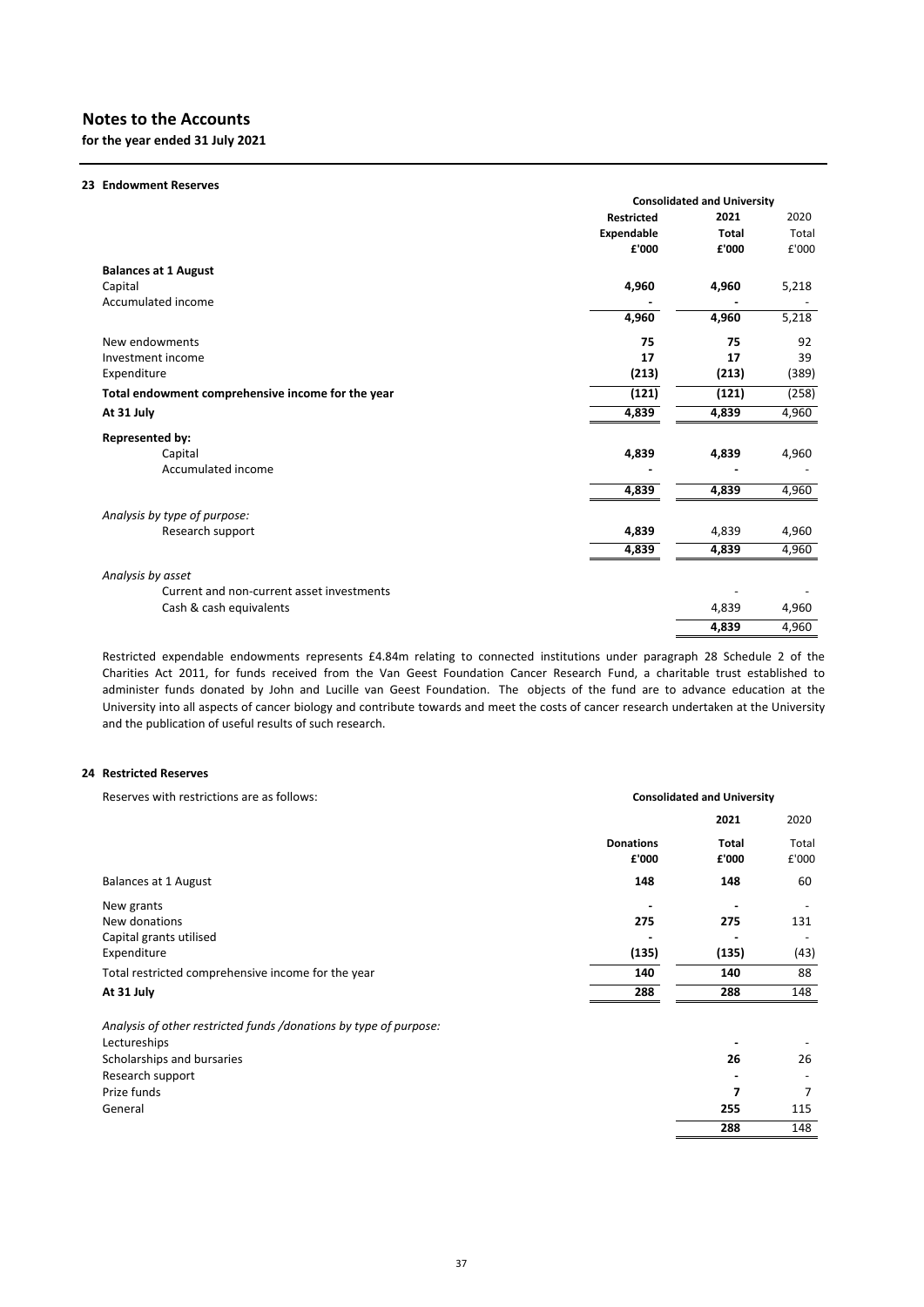**for the year ended 31 July 2021**

| 25 Cash and cash equivalents                             |               |              |              |
|----------------------------------------------------------|---------------|--------------|--------------|
| Consolidated                                             | At 1st August | Cash         | At 31st July |
|                                                          | 2020          | <b>Flows</b> | 2021         |
|                                                          | £'000         | £'000        | £'000        |
| Cash and cash equivalents                                | 92,434        | 31,766       | 124,200      |
|                                                          | 92,434        | 31,766       | 124,200      |
| 26 Reconciliation of net debt                            |               |              |              |
|                                                          |               |              | £'000        |
| Net debt 1 August 2020                                   |               |              | 12,460       |
| Movement in cash and cash equivalents                    |               |              | (31,766)     |
| Repayment of unsecured loans and finance leases          |               |              | (20, 392)    |
| Net debt 31 July 2021                                    |               |              | 52,158       |
| Change in net debt                                       |               |              | (39, 698)    |
| Analysis of net debt:                                    |               | 2021         | 2020         |
|                                                          |               | £'000        | £'000        |
| Cash and cash equivalents                                |               | (124, 200)   | (92, 434)    |
| Borrowings: amounts falling due within one year          |               |              |              |
| <b>Unsecured loans</b>                                   |               | 223          | 20,391       |
| Obligations under finance leases                         |               |              |              |
|                                                          |               | 223          | 20,391       |
| Borrowings: amounts falling due after more than one year |               |              |              |
| <b>Unsecured loans</b>                                   |               | 84,279       | 84,503       |
|                                                          |               | 84,279       | 84,503       |
| Net debt                                                 |               | (39, 698)    | 12,460       |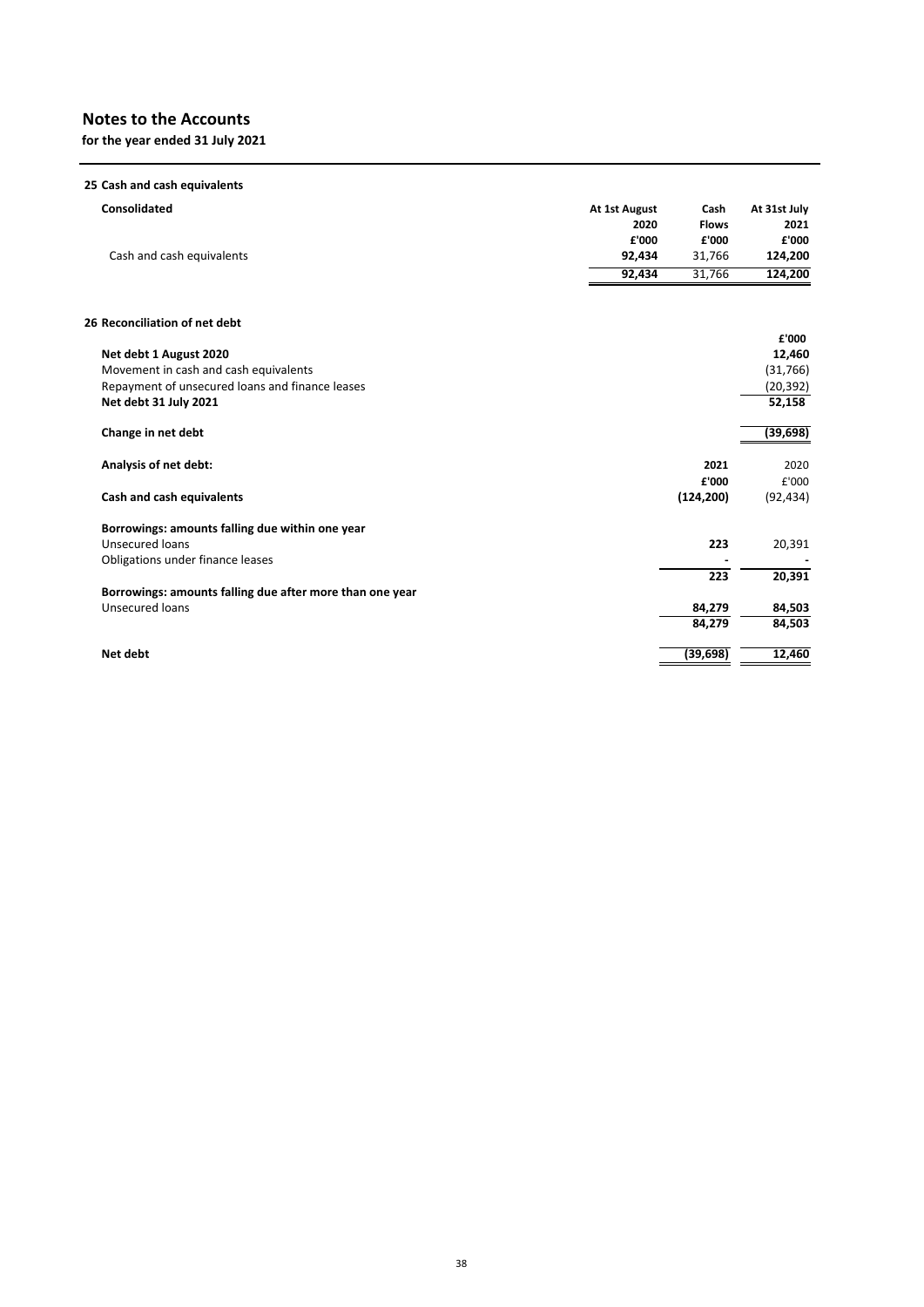# **27 Capital and other commitments**

Provision has not been made for the following capital commitments at 31 July 2021:

|                            | Year Ended 31 July 2021 |                   | Year Ended 31 July 2020 |            |
|----------------------------|-------------------------|-------------------|-------------------------|------------|
|                            | <b>Consolidated</b>     | <b>University</b> | Consolidated            | University |
|                            | £'000                   | £'000             | £'000                   | £'000      |
| Commitments contracted for | 11.452                  | 11.368            | 11.030                  | 9.431      |
|                            | 11.452                  | 11.368            | 11.030                  | 9,431      |

# **28 Contingent liabilities**

There are no contingent liabilities at the year end.

# **29 Operating lease obligations**

Total rentals payable under operating leases:

|                                              | <b>Plant and</b> | Land and  |        |        |
|----------------------------------------------|------------------|-----------|--------|--------|
|                                              | Machinery        | buildings | 2021   | 2020   |
|                                              | £'000            | £'000     | £'000  | £'000  |
| Payable during the year                      | 469              | 694       | 1,163  | 1,634  |
| Future minimum lease payments due:           |                  |           |        |        |
| Not later than 1 year                        | 404              | 656       | 1,060  | 1,035  |
| Later than 1 year and not later than 5 years | 110              | 2,440     | 2,550  | 2,814  |
| Later than 5 years                           |                  | 7.184     | 7,184  | 7,761  |
| Total lease payments due                     | 514              | 10,280    | 10.794 | 11,610 |

### **30 Government non‐recurrent grant deferred income**

|                                                         |                 | <b>Consolidated and University</b> |              |          |
|---------------------------------------------------------|-----------------|------------------------------------|--------------|----------|
|                                                         | <b>Funding</b>  | Other                              | 2021         | 2020     |
|                                                         | <b>Councils</b> | Grants                             | <b>Total</b> | Total    |
|                                                         | £'000           | £'000                              | £'000        | £'000    |
| Balances at 1 August - Buildings only                   | 54,656          | 9,308                              | 63,964       | 59,824   |
| New grants                                              | 3.100           | 6.312                              | 9.412        | 5,685    |
| Release to income statement                             | (1, 454)        | (330)                              | (1,784)      | (1, 545) |
| At 31 July - Buildings only                             | 56,302          | 15,290                             | 71.592       | 63,964   |
| Analysed by:                                            |                 |                                    |              |          |
| Creditors: amounts falling due within one year          |                 |                                    | 1,999        | 1,587    |
| Creditors: amounts falling due after more than one year |                 |                                    | 69,593       | 62,377   |
|                                                         |                 |                                    | 71.592       | 63.964   |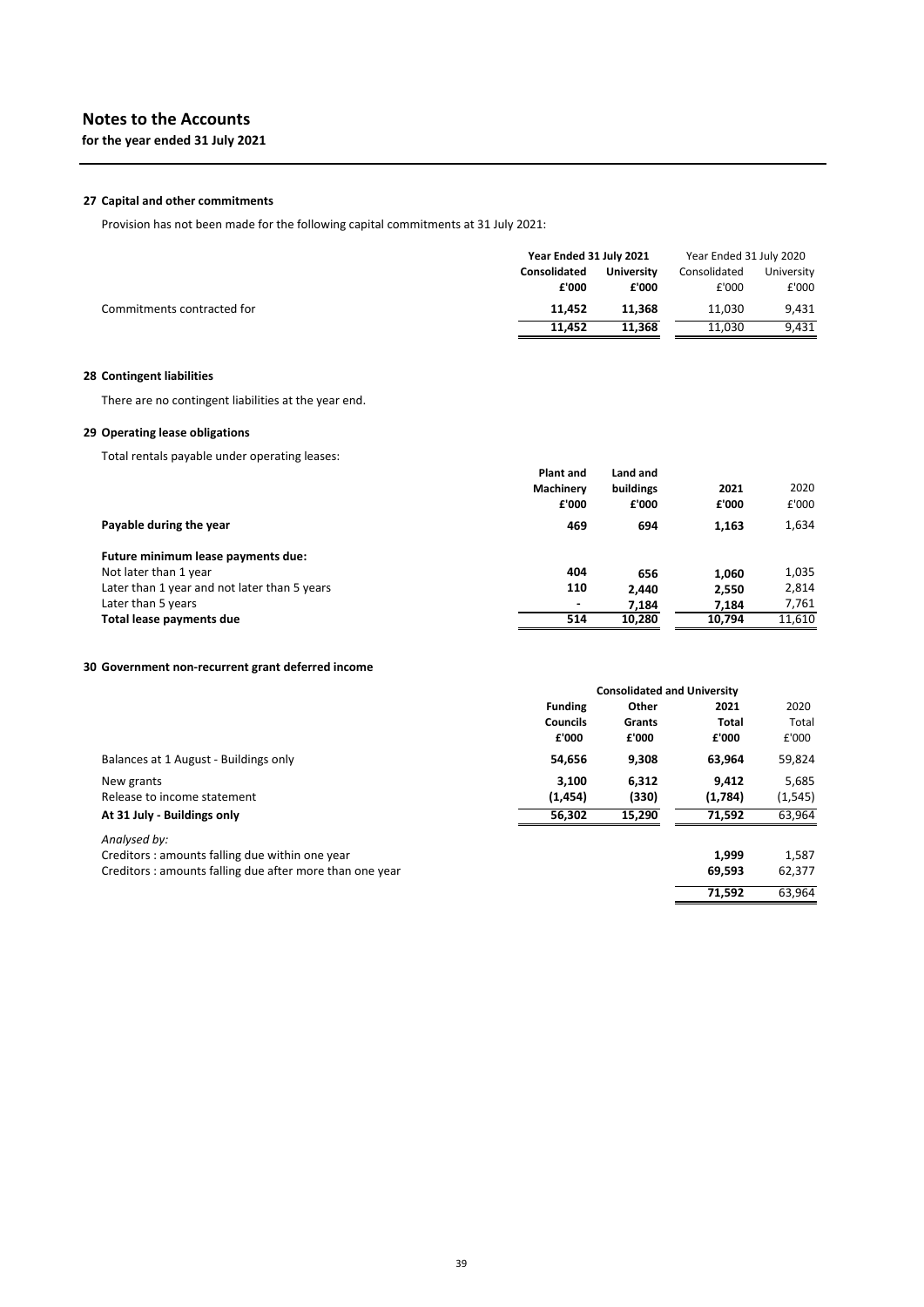# **Notes to the Accounts for the year ended 31 July 2021**

# **31 Subsidiary undertakings**

The subsidiary companies (all of which are registered in England & Wales), wholly‐owned or effectively controlled by the University, are as follows:

| Company                                           | <b>Principal Activity</b>                                                                                                                                                                                                                                                      | <b>Status</b>        |
|---------------------------------------------------|--------------------------------------------------------------------------------------------------------------------------------------------------------------------------------------------------------------------------------------------------------------------------------|----------------------|
| Nottingham Law School Limited                     | Dormant                                                                                                                                                                                                                                                                        | 100% owned           |
| Nottingham Consultants Limited                    | Provision of courses, consultancy services and<br>commercial research and the commercial letting of<br>accommodation                                                                                                                                                           | 100% owned           |
| Nottingham Trent Residences 1 plc                 | Dormant                                                                                                                                                                                                                                                                        | 100% owned           |
| Nottingham International College Limited          | Dormant                                                                                                                                                                                                                                                                        | 100% owned           |
| Nottingham Conference Centre Limited              | Provision of conference and catering facilities                                                                                                                                                                                                                                | 100% owned           |
| <b>Confetti Constellations Limited</b>            | Provision of education facilities and services for<br>music, multi-media and communications courses,<br>including the design, consultancy, supply and<br>installation services for the provision of music,<br>moving image, IT equipment and furniture                         | 100% owned           |
| Nottingham Law School Legal Advice Centre Limited | Provision of legal advice and information services<br>to the local community and individuals in need,<br>whilst providing practical experience to law<br>students undertaking their professional law<br>training under the supervision and guidance of<br>qualified solicitors | Limited by Guarantee |
| Nova Centric Limited                              | Provision of further and higher education courses<br>in music, multi-media and communication courses                                                                                                                                                                           | Limited by Guarantee |
| NTU Temporary Staff Limited                       | Provision of temporary staff                                                                                                                                                                                                                                                   | Limited by Guarantee |
| MTIF (BEZ) Limited                                | Provision of goods, services and equipment to and<br>for the<br>University's<br>medical technologies<br>innovation facility.                                                                                                                                                   | Limited by Guarantee |
| <b>Notts TV Limited</b>                           | Provision of a local broadcast service to the<br>Nottingham area                                                                                                                                                                                                               | 100% owned           |
| Nottingham Business School Limited                | Dormant                                                                                                                                                                                                                                                                        | 100% owned           |
| Nottingham Language Centre Limited                | Dormant                                                                                                                                                                                                                                                                        | 100% owned           |
| Confetti Media Limited                            | Dormant                                                                                                                                                                                                                                                                        | 100% owned           |

# **32 Connected charitable Institutions**

A number of charitable institutions are administered by or on behalf of the University and have been established for its general or special purposes. As a result, under paragraph 28 of Schedule 3 to the Charities Act 2011, these connected institutions are exempt from registration with the Charity Commission.

The movements in the year on the total funds of all connected institutions were as follows:

|                                          | <b>Opening</b><br>balance<br>£'000 | £'000 | Income Expenditure<br>£'000 | Closing<br><b>Balance</b><br>£'000 |
|------------------------------------------|------------------------------------|-------|-----------------------------|------------------------------------|
| within Consolidated Financial Statements |                                    |       |                             |                                    |
| Van Geest Cancer Research Fund           | 4.960                              | 92    | (213)                       | 4,839                              |
| Nottingham Trent University Trust Fund   | 180                                |       |                             | 181                                |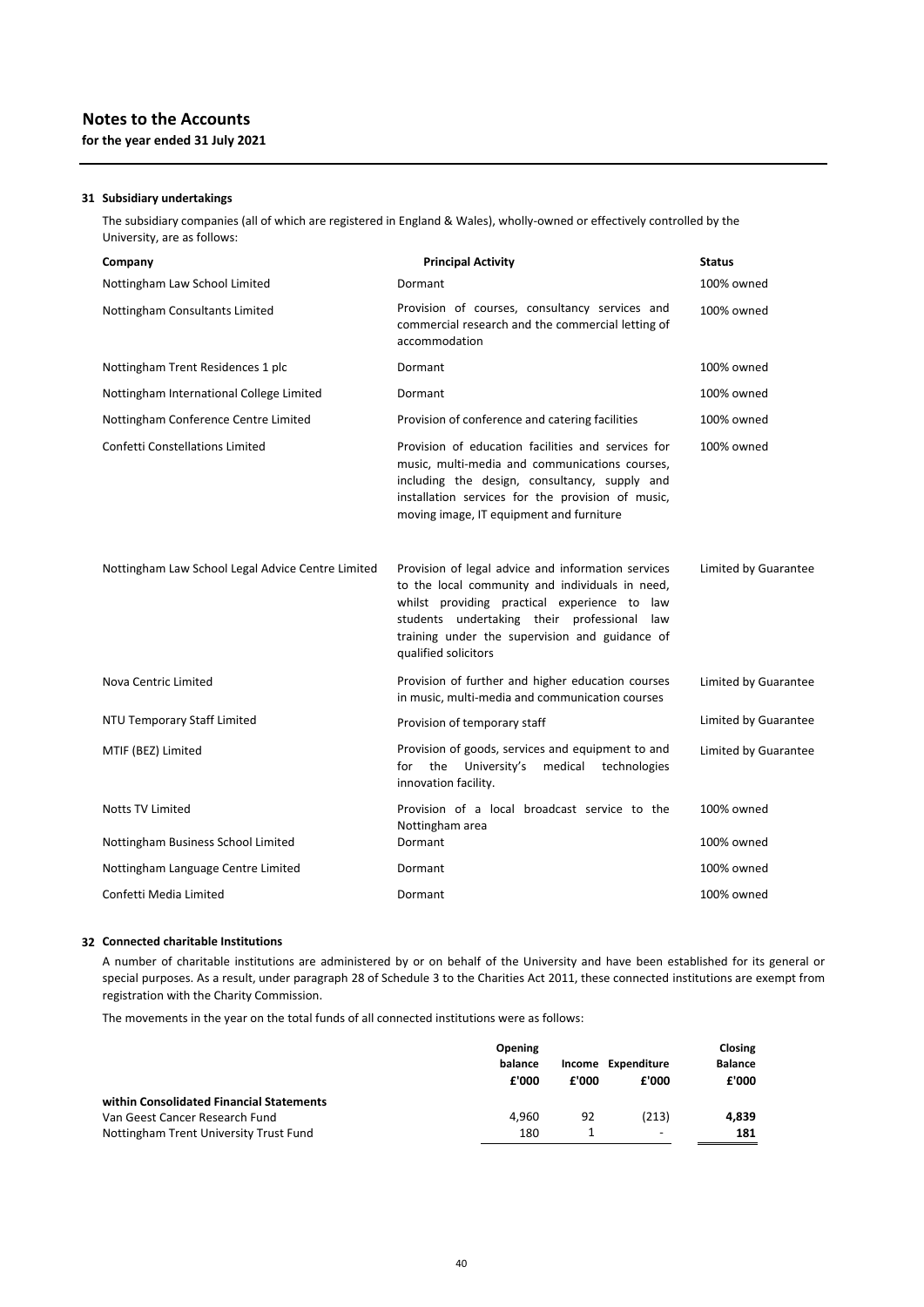# **for the year ended 31 July 2021**

#### **33 Pension Schemes**

The University participates, principally, in two pension schemes, the Teachers' Pension Scheme (TPS) and the Local Government Pension Scheme (LGPS). It also participates in the Universities Superannuation Scheme (USS), although there is only a small number of participants and a low level of contributions. **Total Pension Cost for the year:**

|             |                                                 | Year Ended 31 July 2021 |        | Year Ended 31 July 2020 |        |
|-------------|-------------------------------------------------|-------------------------|--------|-------------------------|--------|
|             |                                                 | £'000                   | £'000  | £'000                   | £'000  |
| TPS:        | <b>Contributions Paid</b>                       |                         | 15,575 |                         | 14,398 |
| USS:        | <b>Contributions Paid</b>                       | 1,572                   |        | 1,515                   |        |
|             | Pension operating costs                         | 18                      |        | (1,715)                 |        |
|             |                                                 |                         | 1,590  |                         | (200)  |
| <b>LGPS</b> | <b>Contributions Paid</b>                       | 10,126                  |        | 8,587                   |        |
|             | Pension operating costs - administration charge | 178                     |        | 114                     |        |
|             | Pension operating costs                         | 22,730                  |        | 15,642                  |        |
|             |                                                 |                         | 33,034 |                         | 24,343 |
|             | Enhanced pension contributions                  |                         | 203    |                         | 263    |
|             | Past Service liability contributions            |                         | 1,557  |                         | 1,548  |
|             | <b>Pension Cost for year - University</b>       |                         | 51,959 |                         | 40,352 |
|             | Other pension contributions                     |                         | 253    |                         | 154    |
|             | <b>Pension Cost for year - Consolidated</b>     |                         | 52.212 |                         | 40,506 |

Other pension contributions relate to payments made by Confetti Constellations Limited and Nova Centric Limited to several pensions funds, including employees' personal pensions. No further disclosure is made on the grounds of materiality.

#### *Teachers' Pension Scheme*

The TPS is an unfunded multi-employer defined benefit scheme. Contributions on a pay as you go basis are credited to the Exchequer under arrangements governed by the Superannuation Act 1972.

Because of the mutual nature of the scheme, the scheme cannot allocate assets to individual contributing institutions and a scheme-wide contribution rate is set. As such, the University is exposed to actuarial risks associated with other institutions' employees and is unable to identify its share of underlying assets and liabilities of the scheme and, therefore, as required by FRS 102(28), accounts for the scheme as if it were a defined contribution scheme.

The pension cost is normally assessed every four years in accordance with the advice of the Government Actuary. The latest actuarial valuation of the TPS is as at 31 March 2016 and contains assumptions and other relevant data that have the most significant effect on the determination of the contribution levels as follows:

| TPS Fund position at last valuation                                              |                      |  |
|----------------------------------------------------------------------------------|----------------------|--|
| Valuation Method                                                                 | Prospective benefits |  |
| Market value of assets at date of last valuation                                 | £196.100 m           |  |
| Proportion of members' accrued benefits covered by the actuarial value of assets | 90%                  |  |
| Salary scale increases per annum                                                 | 4.00%                |  |

Following the publication of the latest interim actuarial valuation in April 2019 the employer contribution was set at 23.68% with effect from September 2019.

#### *Universities' Superannuation Scheme*

The latest available complete actuarial valuation of the Retirement Income Builder section of the Scheme is at 31 March 2018 ("the valuation date"), which was carried out using the projected unit method. A valuation as at 31 March 2020 is underway but not yet complete.

Since the institution cannot identify its share of Retirement Income Builder (defined benefit) assets and liabilities, the following disclosures reflect those relevant for those assets and liabilities as a whole.

The 2018 valuation was the fifth valuation for USS under the scheme‐specific funding regime introduced by the Pensions Act 2004, which requires schemes to adopt a statutory funding objective, which is to have sufficient and appropriate assets to cover their technical provisions. At the valuation date, the value of the assets of the scheme was £63.7 billion and the value of the scheme's technical provisions was £67.3 billion indicating a shortfall of £3.6 billion and a funding ratio of 95%.

The key financial assumptions used in the 2018 valuation are described below. More detail is set out in the Statement of Funding Principles.

| Pension increases (CPI)       | Term dependent rates in line with the difference between the Fixed Interest and Index<br>Linked yield curves, less 1.3% p.a.                                |
|-------------------------------|-------------------------------------------------------------------------------------------------------------------------------------------------------------|
| Discount rate (forward rates) | Years 1-10: CPI + 0.14% reducing linearly to CPI - 0.73%<br>Years 11-20: CPI + 2.52% reducing linearly to CPI + 1.55% by year 21<br>Years 21 +: CPI + 1.55% |

The main demographic assumption used relates to the mortality assumptions. These assumptions are based on analysis of the scheme's experience carried out as part of the 2018 actuarial valuation. The mortality assumptions used in these figures are as follows: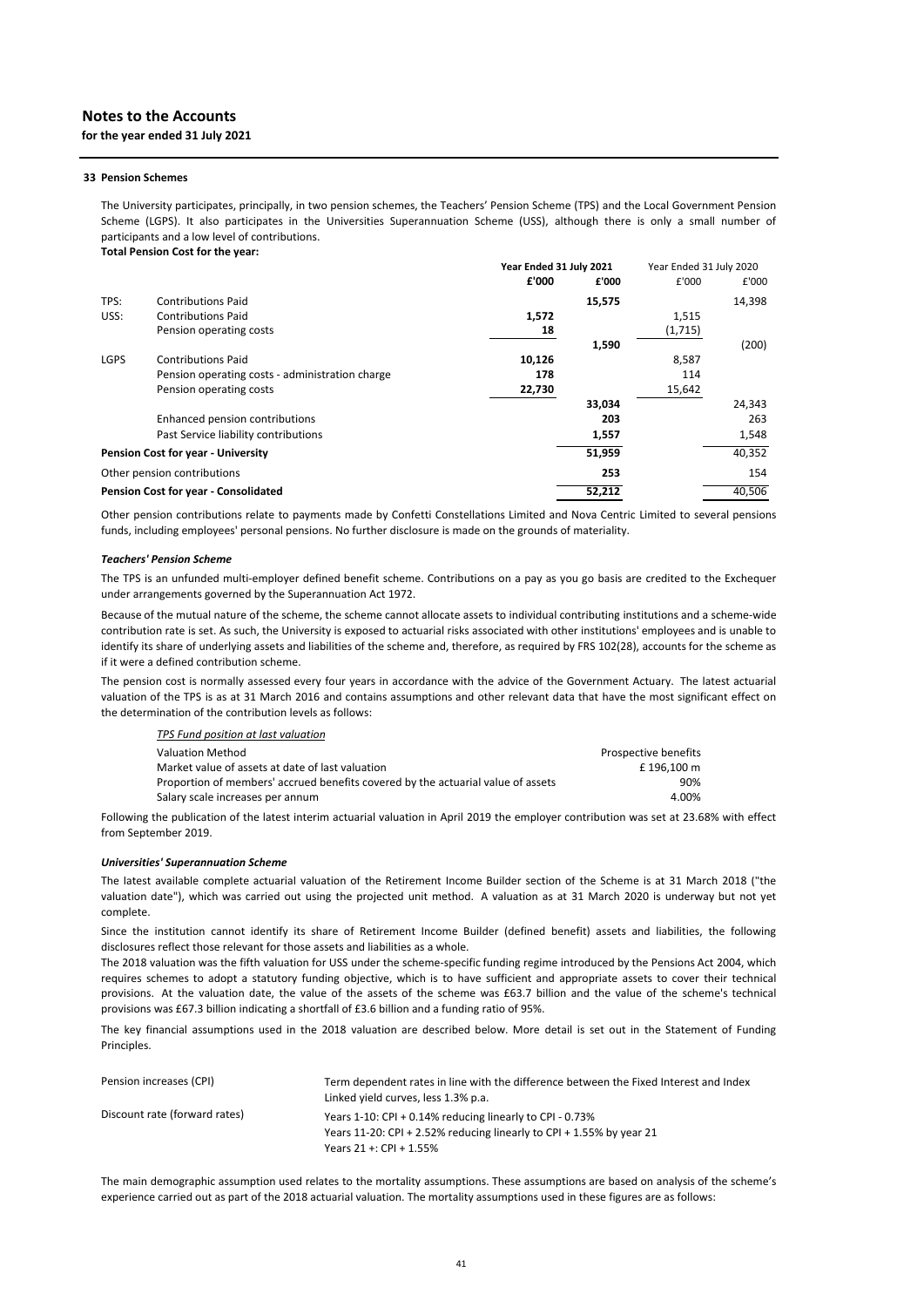**for the year ended 31 July 2020**

#### **33 Pension Schemes (cont'd)**

#### *Universities' Superannuation Scheme (cont'd)*

| Mortality base table                                                                                                                | Pre-retirement:<br>71% of AMC00 (duration 0) for males and 112% of AFC00 (duration 0) for females<br>Post retirement:<br>97.6% of SAPS S1NMA "light" for males and 102.7% of RFV00 for females |                |
|-------------------------------------------------------------------------------------------------------------------------------------|------------------------------------------------------------------------------------------------------------------------------------------------------------------------------------------------|----------------|
| Future improvements to mortality                                                                                                    | CMI 2017 with a smoothing parameter of 8.5 and a long term improvement rate of<br>1.8% pa for males and 1.6% pa for females                                                                    |                |
| The current life expectancies on retirement at age 65 are:                                                                          | 2018 valuation                                                                                                                                                                                 | 2017 valuation |
| $\mathbf{A} \cdot \mathbf{A}$ and $\mathbf{A} \cdot \mathbf{A}$ and $\mathbf{A} \cdot \mathbf{A}$ and $\mathbf{A} \cdot \mathbf{A}$ | $\sim$ $\sim$                                                                                                                                                                                  |                |

| Males currently aged 65 (years)   | 24.4 | 24.4 |
|-----------------------------------|------|------|
| Females currently aged 65 (years) | 25.9 | 25.9 |
| Males currently aged 45 (years)   | 26.3 | 26.3 |
| Females currently aged 45 (years) | 27.7 | 27.7 |

A new deficit recovery plan was put in place as part of the 2018 valuation, which requires payment of 2% of salaries over the period 1 October 2019 to 30 September 2021 at which point the rate will increase to 6%, until 31 March 2028. The 2020 deficit recovery liability reflects this plan. The liability figures have been produced using the following assumptions:

|                           | 2021  | 2020  |
|---------------------------|-------|-------|
| Discount rate             | 0.87% | 0.73% |
| Pensionable salary growth | 3.50% | 3.50% |

In the year ended 31 July 2020, the liability was based on the previous deficit recovery plan, which required payment of 5% of salaries over the period 1 April 2020 to 30 June 2034.

Since the year end a further full valuation as at 31 March 2020 has been signed and filed with The Pensions Regulator with an effective date of 1 October 2021. This new plan requires deficit payments of 2% of salaries to 30 September 2021 and 6.3% of salaries from 1 April 2022 to 31 March 2038. See note 37 for further information.

#### *Local Government Pension Scheme*

The LGPS is a defined benefit statutory scheme administered in accordance with the Local Government Pension Scheme Regulations 2013 and currently provides benefit on career average revalued earnings.

The administering authority for the fund is Nottinghamshire County Council. The Pension Fund Committee oversees the management of the Fund whilst day to day administration is undertaken by a team within the administering authority. Where appropriate some functions are delegated to the Fund's professional advisers.

As administering authority to the Fund, Nottingham County Council, after consultation with the Fund Actuary and other relevant parties, is responsible for the preparation and maintenance of the Funding Strategy Statement and the Statement of Investing Principles. These should be amended when appropriate based on the Fund's performance and funding.

The Fund is valued every three years by a professionally qualified independent actuary, as required by regulations, using the projected unit method. Contributions are set as a result of the actuarial valuation. The last valuation was carried out as at 31 March 2019 and set contributions for the period April 2020 to March 2023. During this accounting period the University's minimum employer contributions were 15.3%, whilst a separate lump sum payment of £4.78m is payable over the three year valuation period to fund past service liabilities. The fund position as at 31 March 2019 is detailed below:

| Value of Assets                                                | £5,433m |
|----------------------------------------------------------------|---------|
| Funding level for accrued benefit                              | 93%     |
| Investment return per annum to meet future service liabilities |         |
| - equities                                                     | 6.7%    |
| - gilts                                                        | 1.7%    |
| - property                                                     | 6.1%    |
| - cash                                                         | 0.8%    |
| - inflation linked fund                                        | 5.6%    |
| Long term pay scale increases per annum                        | 3.6%    |
| Consumer price inflation                                       | 2.6%    |
| Pension increase per annum                                     | 2.6%    |

There are no minimum funding requirements in the LGPS but contributions are generally set to target a funding level of 100% using the actuarial valuation assumptions.

To assess the value of the University's liabilities at 31 July 2021, the Actuary rolled forward the value of the University's liabilities calculated for the funding valuation as at 31 March 2019, using the financial assumptions that comply with FRS102.

To calculate the asset share the actuary has rolled forward the assets allocated to the University at 31 March 2019 allowing for investment returns, contributions paid into, and estimated benefits paid from, the Fund by and in respect of the University and its employees.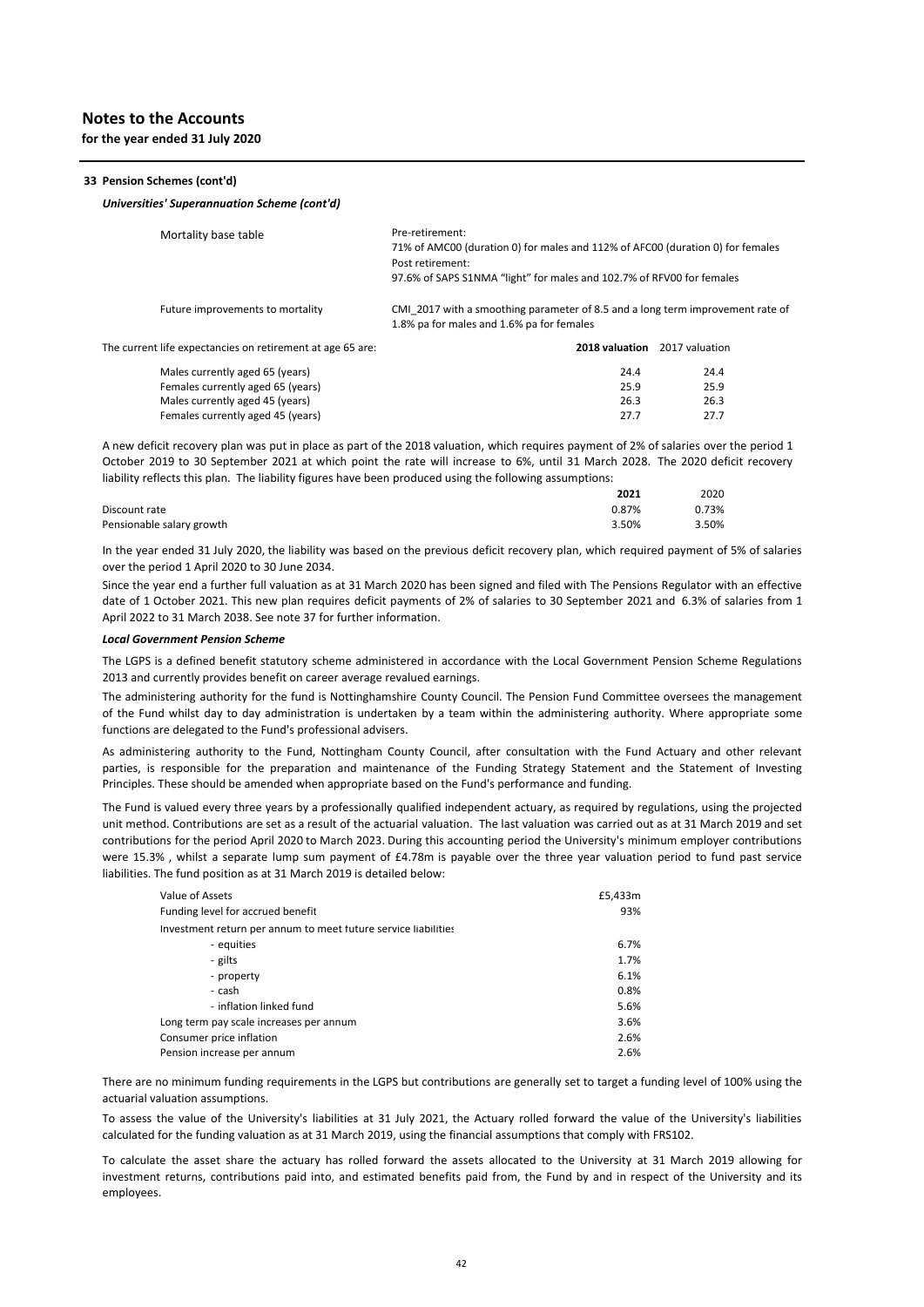#### **33 Pension Schemes (cont'd)**

#### *Local Government Pension Scheme (cont'd)*

The full actuarial valuation involved projecting future cashflows to be paid from the Fund and placing value on them. These cashflows include pensions currently being paid to members of the Fund as well as pensions (and lump sums) that may be payable in future to members of the Fund and their dependents. These pensions are linked to inflation and will normally be payable on retirement of the life of the member or a dependent following a member's death.

It is not possible to accurately assess the estimated liabilities as at 31 July 2021 without completing a full valuation. However, the Actuary and the University are satisfied that the approach of rolling forward previous valuation data to 31 July 2021 should not introduce any material distortions to the results provided that the actual experience of the University and the Fund has been broadly in line with underlying assumptions, and that the structure of the liabilities is substantially the same as at the latest formal valuation.

In addition, the actuary adopted a set of demographic assumptions consistent with those used for the most recent Fund valuation (31 March 2019). The post retirement mortality tables adopted are S3PA tables with a multiplier of 110% for males and 105% for females. These base tables are then projected using the CMI 2018 Model, allowing for a long-term rate of improvement of 0.5% pa.

**2021** 2020

The material assumptions used by the Actuary as at 31 July 2021 were:

|                                                                         | ZUZI  | ZUZU    |
|-------------------------------------------------------------------------|-------|---------|
| Financial assumptions (referenced to market conditions at 31 July 2021) | % p.a | $%$ p.a |
| Discount Rate                                                           | 1.60% | 1.40%   |
| Pension increases                                                       | 2.80% | 2.20%   |
| Salary increases                                                        | 3.80% | 3.20%   |
|                                                                         |       |         |

The discount rate is the annualised Merrill Lynch AA‐rated corporate bond yield curve.

The Consumer Prices Index assumption, on which future pension increases are expected to be based, will be 2.8% p.a.

Salaries are assumed to increase at 1.0% p.a above CPI . This is consistent with the approach at the previous year end.

| Mortality assumptions (life expectation from age 65) |              | 2021 | 2020 |
|------------------------------------------------------|--------------|------|------|
| Retiring today                                       | <b>Males</b> | 21.6 | 21.8 |
|                                                      | Females      | 24.3 | 24.4 |
| Retiring in 20 years                                 | Males        | 22.9 | 23.2 |
|                                                      | Females      | 25.7 | 25.9 |

#### *Fund members' behaviour*

- *‐* Members will exchange half their commutable pension for cash at retirement;
- *‐* Members will retire at one retirement age for all tranches of benefit; and

*‐* 10% of active members will take up option under the new LGPS to pay 50% of contributions for 50% of benefits.

The University's share of net assets of the Fund is approximately 5% and the estimated asset allocation as at 31 July 2021 attributable to the University is as follows:

|                             | 31 July 2021 |     | 31 July 2020 |     |
|-----------------------------|--------------|-----|--------------|-----|
|                             | £'000        | %   | £'000        | %   |
| Equities                    | 231,155      | 65% | 181,031      | 60% |
| Gilts                       | 11,649       | 3%  | 11,761       | 4%  |
| Other bonds                 | 22,479       | 6%  | 25.944       | 9%  |
| Property                    | 36,491       | 10% | 39,863       | 13% |
| Cash                        | 14,542       | 4%  | 11,902       | 4%  |
| Inflation-linked pool funds | 17,054       | 5%  | 11,403       | 4%  |
| Infrastructure              | 19,297       | 5%  | 17,755       | 6%  |
| Unit trust                  | 3,403        | 1%  | 3,246        | 1%  |
|                             | 356,070      |     | 302,905      |     |

The University's financial position in the LGPS Scheme as at 31 July 2021 is:

|                                             | 2021       | 2020       |
|---------------------------------------------|------------|------------|
|                                             | £'000      | £'000      |
| Fair value of Fund assets                   | 356.070    | 302.905    |
| Present value of defined benefit obligation | (739, 606) | (653, 604) |
| Surplus / (Deficit)                         | (383, 536) | (350, 699) |
| Present value of unfunded obligation        | (3, 411)   | (3,529)    |
| Net defined benefit asset / (liability)     | (386, 947) | (354,228)  |
|                                             |            |            |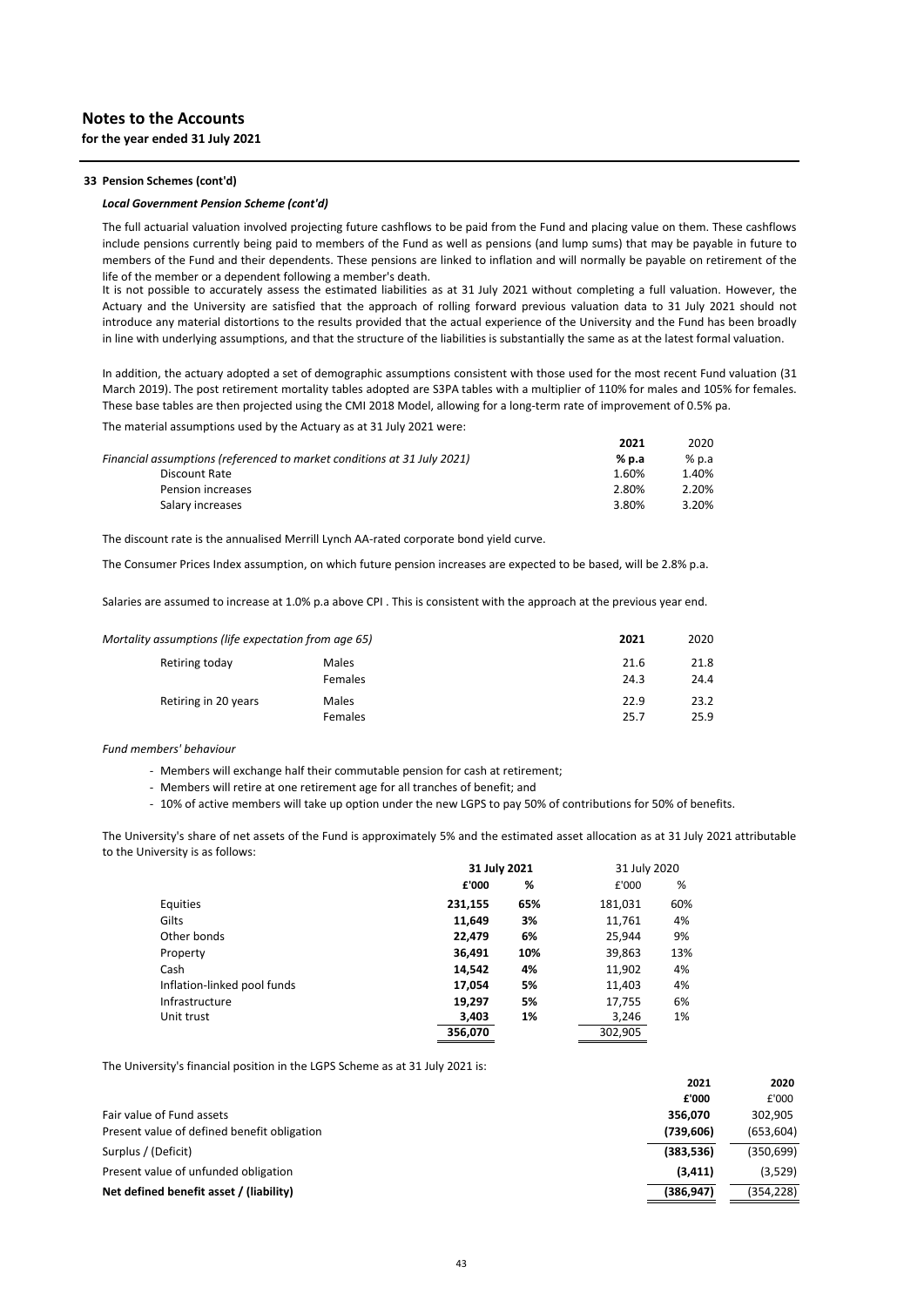**for the year ended 31 July 2021**

# **33 Pension Schemes (cont'd)**

### *Local Government Pension Scheme (cont'd)*

*Reconciliation of opening & closing balances of the present value of defined benefit and unfunded obligations*

|                                                                                           |         |         |             | 2021            | 2020                |
|-------------------------------------------------------------------------------------------|---------|---------|-------------|-----------------|---------------------|
|                                                                                           |         |         |             | £'000           | £'000               |
| Opening defined benefit and unfunded obligation                                           |         |         |             | 657,133         | 519,748             |
| Current service cost                                                                      |         |         |             | 34,537          | 25,953              |
| Interest cost                                                                             |         |         |             | 9,172           | 10,876              |
| Past service costs, including curtailment                                                 |         |         |             |                 | 78                  |
| Contributions                                                                             |         |         |             | 4,497           | 4,348               |
| Benefits paid net of transfers in                                                         |         |         |             | (8,600)         | (8, 148)            |
| Change in financial and demographic assumptions and experience loss/(gain)                |         |         |             | 46,278          | 104,278             |
| Closing defined benefit and unfunded obligation                                           |         |         |             | 743,017         | 657,133             |
|                                                                                           |         |         |             |                 |                     |
| Reconciliation of opening & closing balances of the fair value of Fund assets             |         |         |             | 2021            | 2020                |
|                                                                                           |         |         |             | £'000           | £'000               |
| <b>Opening fair value of Fund Assets</b>                                                  |         |         |             | 302,905         | 296,542             |
| Interest on assets                                                                        |         |         |             | 4,294           | 6,296               |
| Return on assets less interest                                                            |         |         |             | 41,345          | (8,672)             |
| <b>Administration expenses</b>                                                            |         |         |             | (178)           | (114)               |
| Other actuarial gains/(losses)                                                            |         |         |             |                 | 2,264               |
| Contributions by University including unfunded                                            |         |         |             | 11,807          | 10,389              |
| Contributions by Scheme participants                                                      |         |         |             | 4,497           | 4,348               |
| Benefits paid net of transfers in                                                         |         |         |             | (8,600)         | (8, 148)            |
| <b>Closing fair value of Fund Assets</b>                                                  |         |         |             | 356,070         | 302,905             |
|                                                                                           |         |         |             |                 |                     |
| Actuarial gain/(loss) in other comprehensive income                                       |         |         |             | 2021<br>£'000   | 2020                |
|                                                                                           |         |         |             |                 | £'000               |
| Return on Fund assets in excess of interest                                               |         |         |             | 41,345          | (8,672)             |
| Other actuarial losses on assets                                                          |         |         |             |                 | 2,264               |
| Change in financial assumptions                                                           |         |         |             | (65, 597)       | (76, 466)           |
| Change in demographic assumptions<br>Experience gain/(loss) on defined benefit obligation |         |         |             | 8,202<br>11,117 | 13,010<br>(40, 822) |
|                                                                                           |         |         |             |                 |                     |
| Actuarial gain/(loss) of the net assets/defined liability                                 |         |         |             | (4, 933)        | (110, 686)          |
| Sensitivity analysis                                                                      |         |         |             |                 |                     |
|                                                                                           | £'000   | £'000   | £'000       |                 |                     |
| Adjustment to discount rate                                                               | $+0.1%$ | $+0.0%$ | $-0.1%$     |                 |                     |
| <b>Drocont value of total obligation</b>                                                  | THE 022 | 742 017 | $7C1$ $ACE$ |                 |                     |

| Adjustment to discount rate                              | $+0.1%$  | $+0.0\%$ | -0.1%   |        |
|----------------------------------------------------------|----------|----------|---------|--------|
| Present value of total obligation                        | 725,033  | 743,017  | 761,465 |        |
| Projected service cost                                   | 37,846   | 39,380   | 40,972  |        |
| Adjustment to long term salary increase                  | $+0.1%$  | $+0.0%$  | $-0.1%$ |        |
| Present value of total obligation                        | 745,084  | 743,017  | 740,969 |        |
| Projected service cost                                   | 39,401   | 39,380   | 39,359  |        |
| Adjustment to pension increases and deferred revaluation | $+0.1%$  | $+0.0%$  | $-0.1%$ |        |
| Present value of total obligation                        | 759,162  | 743,017  | 727,271 |        |
| Projected service cost                                   | 40,950   | 39,380   | 37,865  |        |
| Adjustment to life expectancy assumptions                | + 1 Year | None     | -1 Year |        |
| Present value of total obligation                        | 774,666  | 743,017  | 712,712 |        |
| Projected service cost                                   | 41,058   | 39,380   | 37,764  |        |
| Projected pension expense for the year to 31 July 2021   |          |          |         | 2021   |
|                                                          |          |          |         | £'000  |
| Service Cost                                             |          |          |         | 39,380 |
| Net interest on defined liability / (asset)              |          |          |         | 6,097  |
| Administration expenses                                  |          |          |         | 182    |
| Total loss / (profit)                                    |          |          |         | 45,659 |

**Employer contributions 11,678**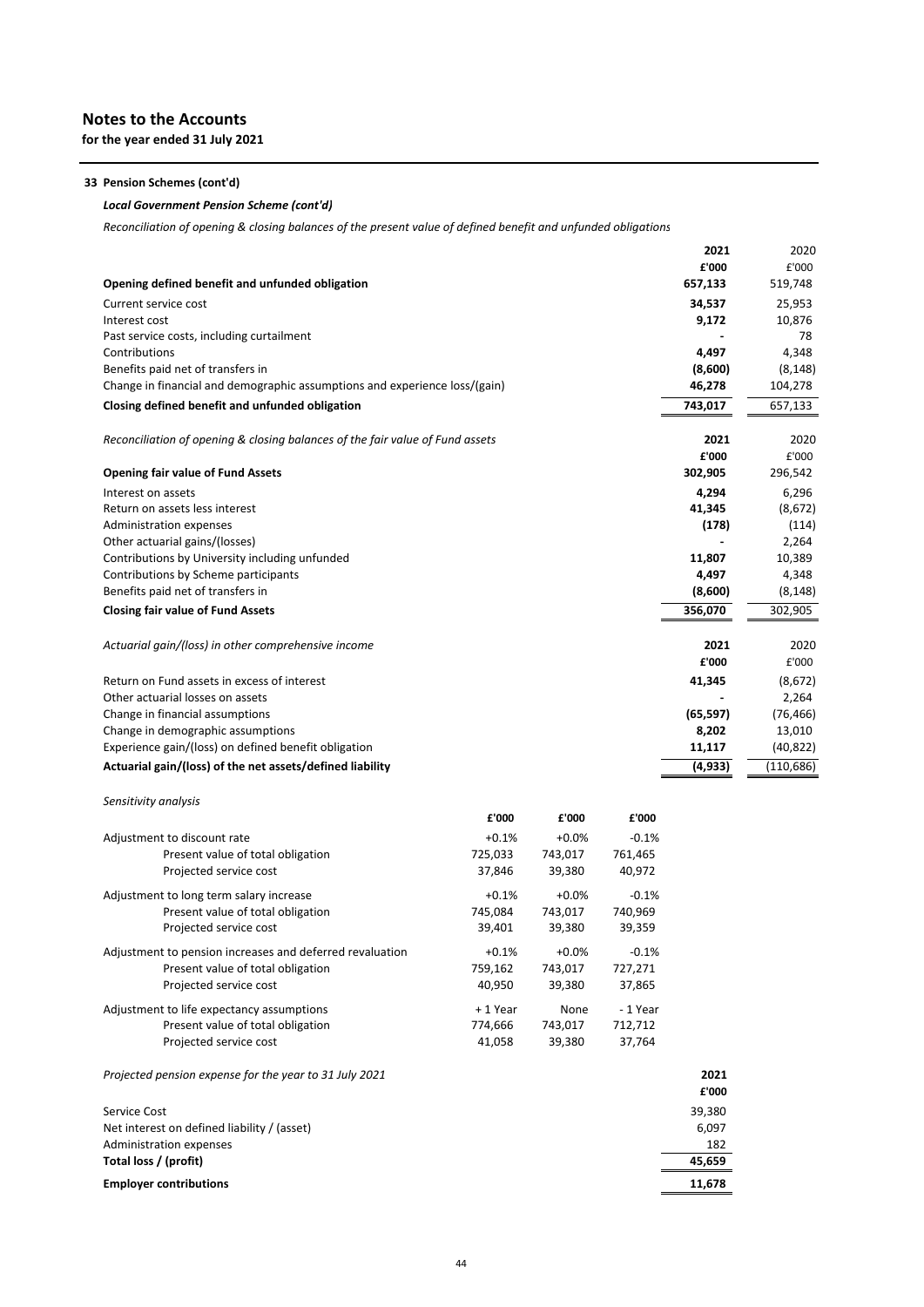### **34 Related Party Transactions**

The University controls 100% of the voting rights of all subsidiary undertakings. Therefore the University has taken advantage of the exemption contained in FRS 102 (33.1A) and has not disclosed transactions or balances with entities that form part of the group and are included within these financial statements.

As at the year end, the University had an outstanding loan of £Nil (2020: £0.35m) from BioCity Nottingham Limited. The loan accrued interest at 1% above the Barclays Bank Plc base rate and all interest due was paid in the year to 31 July 2021. The investment in Biocity Group Limited was sold in the year ended 31 July 2021.

Due to the nature of the University's operations and the composition of the Board of Governors (being drawn from public and private sector organisations) it is inevitable that transactions will take place with organisations in which a member of the Board of Governors may have an interest. All transactions involving organisations in which a member of the Board of Governors may have an interest are conducted at arms' length and in accordance with the University's financial regulations and normal procurement procedures.

Mr C Naughton and Mr Geoff Love, in addition to being University Governors/Trustees, were also members of the Board of Trustees of the Nottingham Trent University Students Union. Transactions with a total value of £1.7m relating to block grant and other activities took place between the University and the Students Union.

#### **Organisations and companies in which members of Council or senior management have an interest**

|                                     |                                       |                                        | <b>Balance due</b>             |                                                 |  |
|-------------------------------------|---------------------------------------|----------------------------------------|--------------------------------|-------------------------------------------------|--|
|                                     | Income from<br>related party<br>£'000 | <b>Expenditure to</b><br>related party | from related<br>party<br>£'000 | <b>Balance due to</b><br>related party<br>£'000 |  |
|                                     |                                       | £'000                                  |                                |                                                 |  |
| Creative Quarter Nottingham Limited | $\overline{\phantom{0}}$              | 146                                    | -                              | $\overline{\phantom{a}}$                        |  |
| Digital Catapult Services Limited   | $\overline{\phantom{0}}$              | 927                                    | ۰                              | 14                                              |  |
| Shakespeare Martineau LLP           | $\overline{\phantom{0}}$              | 45                                     | $\overline{\phantom{0}}$       | a                                               |  |

A member of the Board of Governors is a director of each of the above companies.

The Director of Finance is a director of U.M.Association Limited, a company which provides insurance brokerage services to the university.

#### **35 Transactions whereby University acts only as paying agent on behalf of a funding body**

Funding body grants are available solely for students; the University acts only as the paying agent. The grants and disbursements are therefore excluded from income and expenditure statement.

|                                                   | 2021    | 2020    |
|---------------------------------------------------|---------|---------|
|                                                   | £'000   | £'000   |
| Learner support funds                             |         |         |
| <b>Education and Skills Funding Agency grants</b> | 81      | 72      |
| Interest earned                                   |         |         |
|                                                   | 81      | 72      |
| Disbursement to students                          | (57)    | (66)    |
| Balance unspent as at 31 July                     | 24      | 6       |
| <b>Department for Education bursaries</b>         |         |         |
| Department for Education bursaries                | 2,581   | 2,156   |
| Interest earned                                   |         |         |
|                                                   | 2,581   | 2,156   |
| Disbursement to students                          | (2,505) | (2,070) |
| Balance unspent as at 31 July                     | 76      | 86      |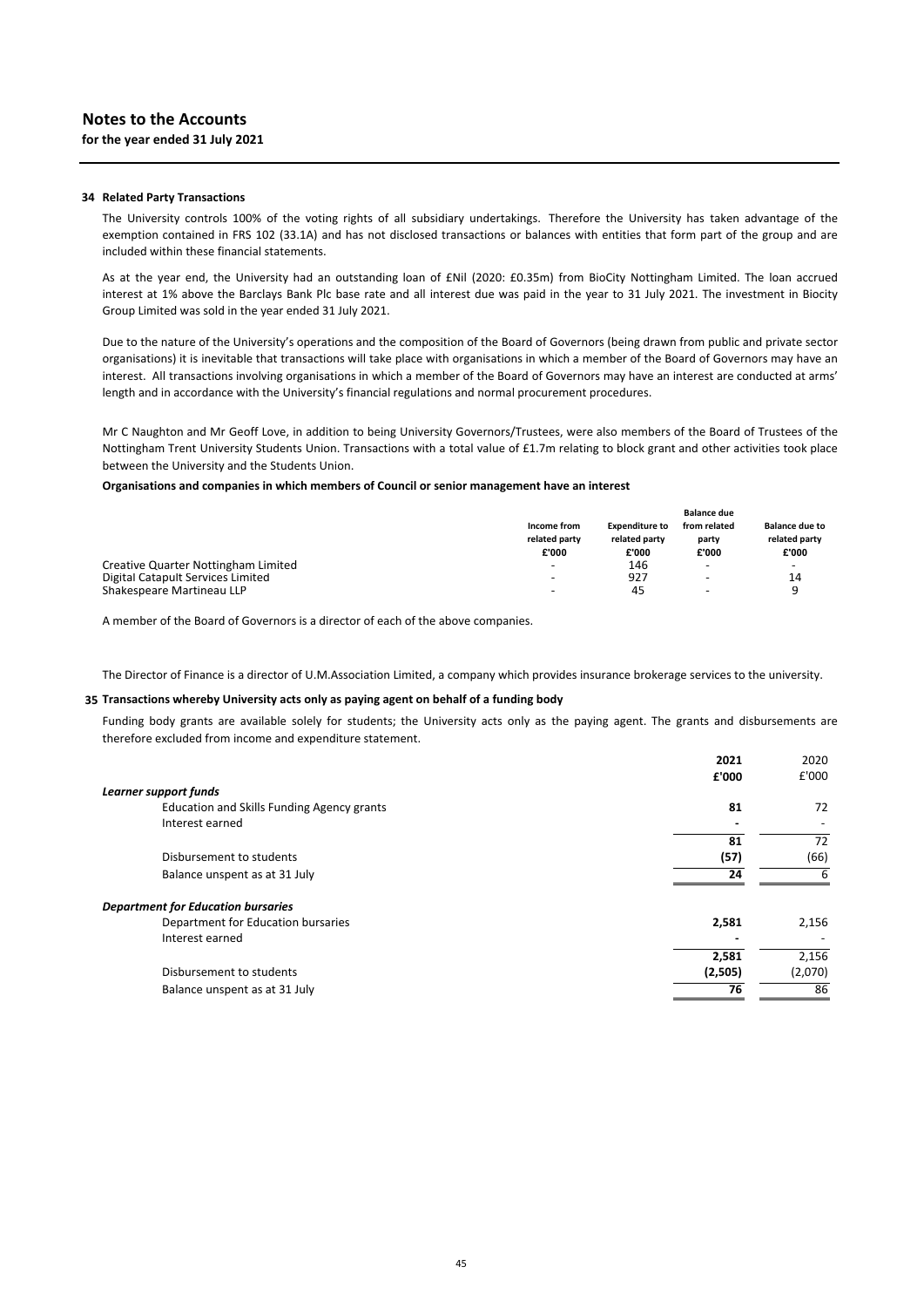**for the year ended 31 July 2021**

| 36 Access and participation   | Year Ended 31 July 2021 |                   | Year Ended 31 July 2020 |            |  |
|-------------------------------|-------------------------|-------------------|-------------------------|------------|--|
|                               | Consolidated            | <b>University</b> | Consolidated            | University |  |
|                               | £'000                   | £'000             | £'000                   | £'000      |  |
| Access investment             | 2.096                   | 2,038             | 1,066                   | 1,015      |  |
| Financial support             | 10,131                  | 10,131            | 8.043                   | 8,043      |  |
| Support for disabled students | 852                     | 818               | 840                     | 807        |  |
| Research and evaluation       | 210                     | 210               | 187                     | 187        |  |
|                               | 13,289                  | 13.197            | 10.136                  | 10,052     |  |
|                               |                         |                   |                         |            |  |

Access and participation expenditure includes £2,468k (£1,676k) of staff costs. These costs are also included in the overall staff costs figures for financial statements note 7.

Investment in the Access and Participation for 2020/21 is 19% higher than the original plan. An additional £2.4m has been spent on financial support as a result of the University having more low-income/bursary eligible students and increased hardship payments as a result of the pandemic.

The delivery of outreach activities was restricted by the pandemic during 2020/21. However, access spend has increased from last year following the opening of the Mansfield HE Hub, one of the key strategic measures of the Access and Participation plan.

Success and Participation activities are no longer formally reported on but spend on these activities across the university amounted to £4.4m in 2020/21.

The university access and participation plan can be found at

https://apis.officeforstudents.org.uk/accessplansdownloads/1920/NottinghamTrentUniversity\_APP\_2019‐2020\_V1\_10004797.pdf

### **37 Post balance sheet event**

Since the year end the Universities Superannuation Scheme 2020 valuation has been signed and filed with The Pensions Regulator with an effective date of 1 October 2021. This new plan requires deficit payments of 2% of salaries to 30 September 2021 and 6.3% of salaries from 1 April 2022 to 31 March 2038. The impact of this new valuation is to increase the USS provision at year end from £3.1m to £9.3m as at 31 July 2021. This adjustment has not been reflected in the financial statements as the new valuation occured after the year end and as such is a non‐adjusting post balance sheet event.